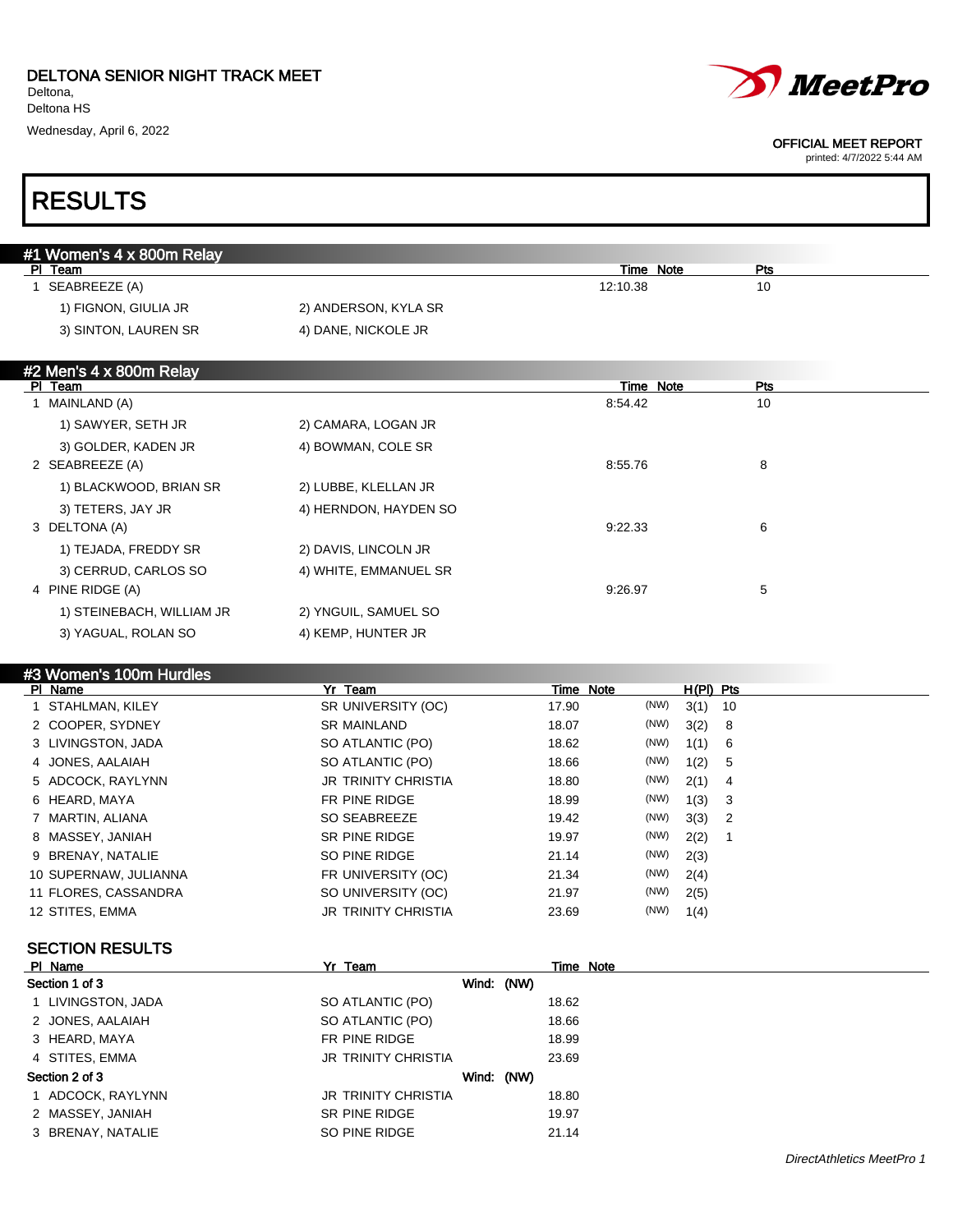

#### OFFICIAL MEET REPORT

printed: 4/7/2022 5:44 AM

### RESULTS

| #3 Women's 100m Hurdles (cont'd) |                    |            |            |       |           |      |             |    |  |
|----------------------------------|--------------------|------------|------------|-------|-----------|------|-------------|----|--|
| PI Name                          | Yr Team            |            |            |       | Time Note |      |             |    |  |
| 4 SUPERNAW, JULIANNA             | FR UNIVERSITY (OC) |            |            | 21.34 |           |      |             |    |  |
| 5 FLORES, CASSANDRA              | SO UNIVERSITY (OC) |            |            | 21.97 |           |      |             |    |  |
| Section 3 of 3                   |                    | Wind: (NW) |            |       |           |      |             |    |  |
| 1 STAHLMAN, KILEY                | SR UNIVERSITY (OC) |            |            | 17.90 |           |      |             |    |  |
| 2 COOPER, SYDNEY                 | <b>SR MAINLAND</b> |            |            | 18.07 |           |      |             |    |  |
| 3 MARTIN, ALIANA                 | SO SEABREEZE       |            |            | 19.42 |           |      |             |    |  |
| #4 Men's 110m Hurdles            |                    |            |            |       |           |      |             |    |  |
| PI Name                          | Yr Team            |            |            |       | Time Note |      | $H(PI)$ Pts |    |  |
| 1 WILLIAMS, JONATHON             | <b>JR MAINLAND</b> |            |            | 14.86 |           | (NW) | 4(1)        | 10 |  |
| 2 YISRAEL, EMMANUEL              | SO MAINLAND        |            |            | 16.52 |           | (NW) | 4(2)        | 8  |  |
| 3 WILLIAMS, PROPHET              | SO UNIVERSITY (OC) |            |            | 17.83 |           | (NW) | 3(1)        | 6  |  |
| 4 CAMPBELL, ELI                  | JR SEABREEZE       |            |            | 18.12 |           | (NW) | 4(3)        | 5  |  |
| 5 SMALL, SINSEAR                 | SR PINE RIDGE      |            |            | 18.37 |           | (NW) | 4(4)        | 4  |  |
| 6 NEW, GRAYSON                   | SO PINE RIDGE      |            |            | 19.89 |           | (NW) | 1(1)        | 3  |  |
| 7 MARTIN, RYLAN                  | FR UNIVERSITY (OC) |            |            | 20.07 |           | (NW) | 2(1)        | 2  |  |
| 8 NTANKEH, RYAN                  | SO UNIVERSITY (OC) |            |            | 20.44 |           | (NW) | 3(2)        | 1  |  |
| 9 LEBRON, ANTHONY                | FR UNIVERSITY (OC) |            |            | 20.54 |           | (NW) | 3(3)        |    |  |
| 10 DAVIS, TRISTEN                | SO SEABREEZE       |            |            | 21.30 |           | (NW) | 2(2)        |    |  |
| 11 RODGERS, JACK                 | FR UNIVERSITY (OC) |            |            | 21.50 |           | (NW) | 2(3)        |    |  |
| 12 HERRERA, KEVIN                | SO DELTONA         |            |            | 22.12 |           | (NW) | 2(4)        |    |  |
| 13 SOTO PEREZ, ERICK             | SO DELTONA         |            |            | 22.36 |           | (NW) |             |    |  |
|                                  |                    |            |            |       |           |      | 3(4)        |    |  |
| <b>SECTION RESULTS</b>           |                    |            |            |       |           |      |             |    |  |
| PI Name                          | Yr Team            |            |            |       | Time Note |      |             |    |  |
| Section 1 of 4                   |                    |            | Wind: (NW) |       |           |      |             |    |  |
| 1 NEW, GRAYSON                   | SO PINE RIDGE      |            |            | 19.89 |           |      |             |    |  |
| Section 2 of 4                   |                    | Wind: (NW) |            |       |           |      |             |    |  |
| 1 MARTIN, RYLAN                  | FR UNIVERSITY (OC) |            |            | 20.07 |           |      |             |    |  |
| 2 DAVIS, TRISTEN                 | SO SEABREEZE       |            |            | 21.30 |           |      |             |    |  |
|                                  |                    |            |            |       |           |      |             |    |  |
| 3 RODGERS, JACK                  | FR UNIVERSITY (OC) |            |            | 21.50 |           |      |             |    |  |
| 4 HERRERA, KEVIN                 | SO DELTONA         |            |            | 22.12 |           |      |             |    |  |
| Section 3 of 4                   |                    |            | Wind: (NW) |       |           |      |             |    |  |
| 1 WILLIAMS, PROPHET              | SO UNIVERSITY (OC) |            |            | 17.83 |           |      |             |    |  |
| 2 NTANKEH, RYAN                  | SO UNIVERSITY (OC) |            |            | 20.44 |           |      |             |    |  |
| 3 LEBRON, ANTHONY                | FR UNIVERSITY (OC) |            |            | 20.54 |           |      |             |    |  |
| 4 SOTO PEREZ, ERICK              | SO DELTONA         |            |            | 22.36 |           |      |             |    |  |
| Section 4 of 4                   |                    |            | Wind: (NW) |       |           |      |             |    |  |
| 1 WILLIAMS, JONATHON             | JR MAINLAND        |            |            | 14.86 |           |      |             |    |  |
| 2 YISRAEL, EMMANUEL              | SO MAINLAND        |            |            | 16.52 |           |      |             |    |  |
| 3 CAMPBELL, ELI                  | JR SEABREEZE       |            |            | 18.12 |           |      |             |    |  |
| 4 SMALL, SINSEAR                 | SR PINE RIDGE      |            |            | 18.37 |           |      |             |    |  |
| #5 Women's 100 Meters            |                    |            |            |       |           |      |             |    |  |
| PI Name                          | Yr Team            |            |            |       | Time Note |      | H(PI) Pts   |    |  |
| 1 CAPUTO, EMMALINE               | SR SEABREEZE       |            |            | 13.34 |           | (NW) | 6(1)        | 10 |  |
| 2 SANTANA, JAMILA                | SO PINE RIDGE      |            |            | 13.43 |           | (NW) | 5(1)        | 8  |  |
|                                  |                    |            |            |       |           |      |             |    |  |
| 3 GORHAM, SERENITY               | FR PINE RIDGE      |            |            | 13.68 |           | (NW) | 6(2)        | 6  |  |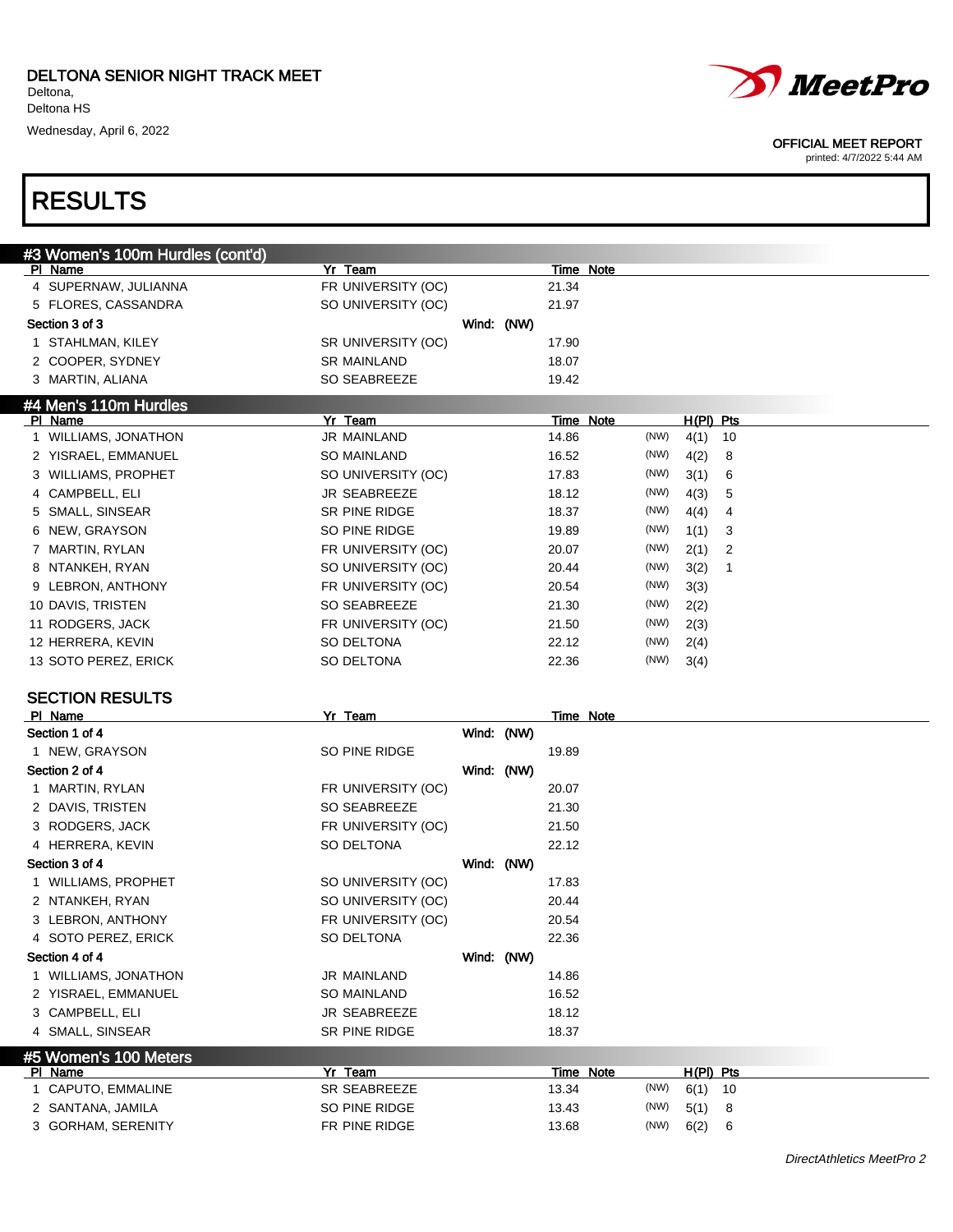

### SECTION RESULTS

| PI Name                | Yr Team             |            | Time Note    |
|------------------------|---------------------|------------|--------------|
| Section 1 of 6         |                     | Wind: (NW) |              |
| 1 COLEMAN, KELLY       | <b>JR SEABREEZE</b> |            | 16.89        |
| Section 2 of 6         |                     | Wind: (NW) |              |
| 1 TOURAY, AWA          | SO DELTONA          |            | 16.33        |
| 2 SHAW, SOPHIA         | JR ATLANTIC (PO)    |            | 16.49        |
| 3 OSWALD, ALENA        | FR DELTONA          |            | 16.54        |
| Section 3 of 6         |                     | Wind: (NW) |              |
| 1 TODMAN, LAVONA       | FR UNIVERSITY (OC)  |            | 14.89        |
| 2 CRAWFORD, BROOKLEIN  | SO ATLANTIC (PO)    |            | 14.92 14.916 |
| 3 PETIT DO, HALEIGH    | FR DELTONA          |            | 15.45        |
| 4 SUTTON, ANDREA       | FR TRINITY CHRISTIA |            | 15.60        |
| 5 MARROW, MALIA        | 6 TRINITY CHRISTIA  |            | 15.64        |
| 6 EBDING, KAITLYN      | 7 FIRST BAPTIST (BU |            | 16.29        |
| Section 4 of 6         |                     | Wind: (NW) |              |
| ARROYO CANALES, SARAHI | FR UNIVERSITY (OC)  |            | 14.38        |
|                        |                     |            |              |





OFFICIAL MEET REPORT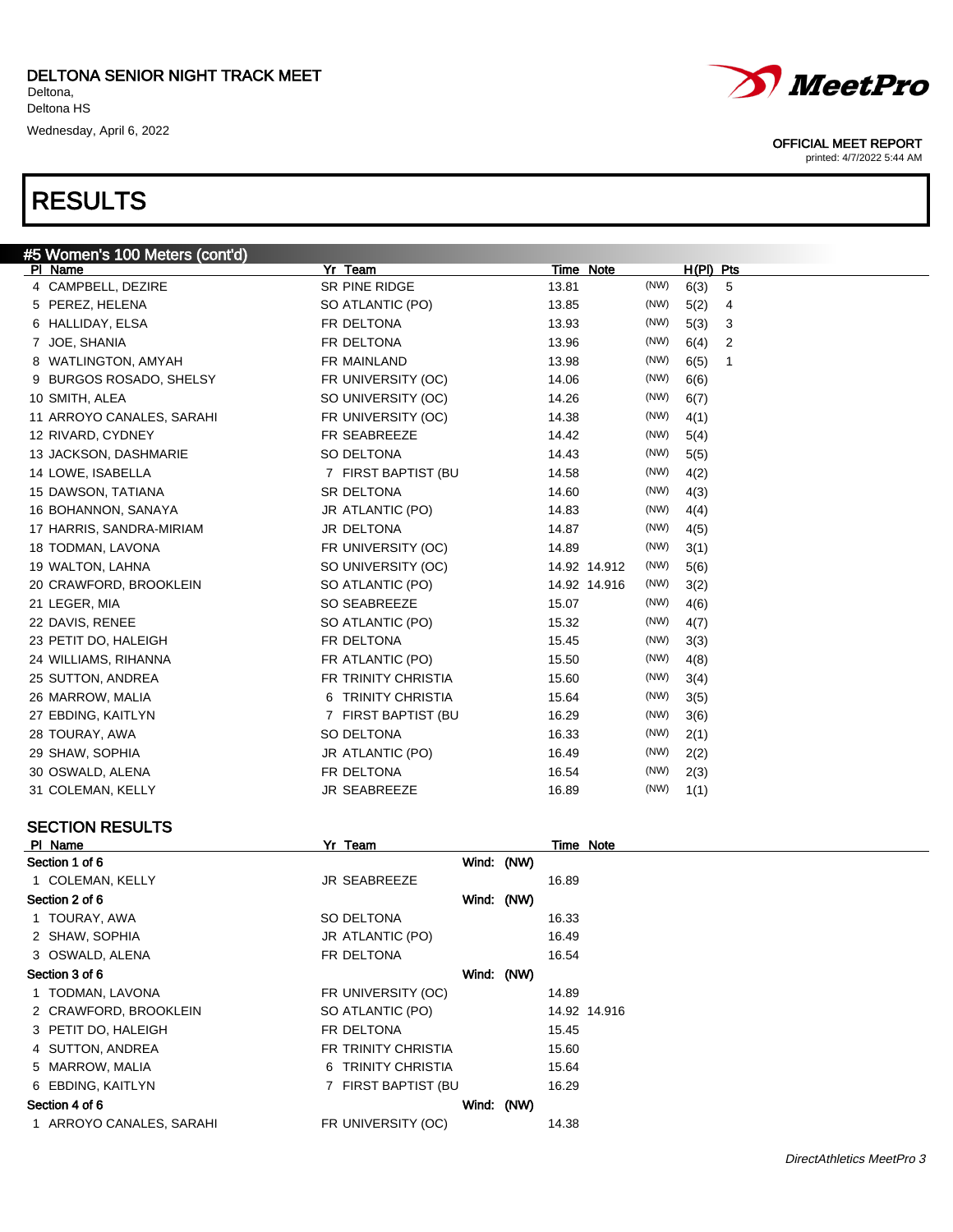# RESULTS

#5 Women's 100 Meters (cont'd)



21 MILLER, RYAN SANG TANG SANATANZAS 21 MILLER, RYAN 1(3) 22 MITZO, CHANDLER SO DELTONA 12.10 (NW) 5(4)

*MeetPro* 

#### OFFICIAL MEET REPORT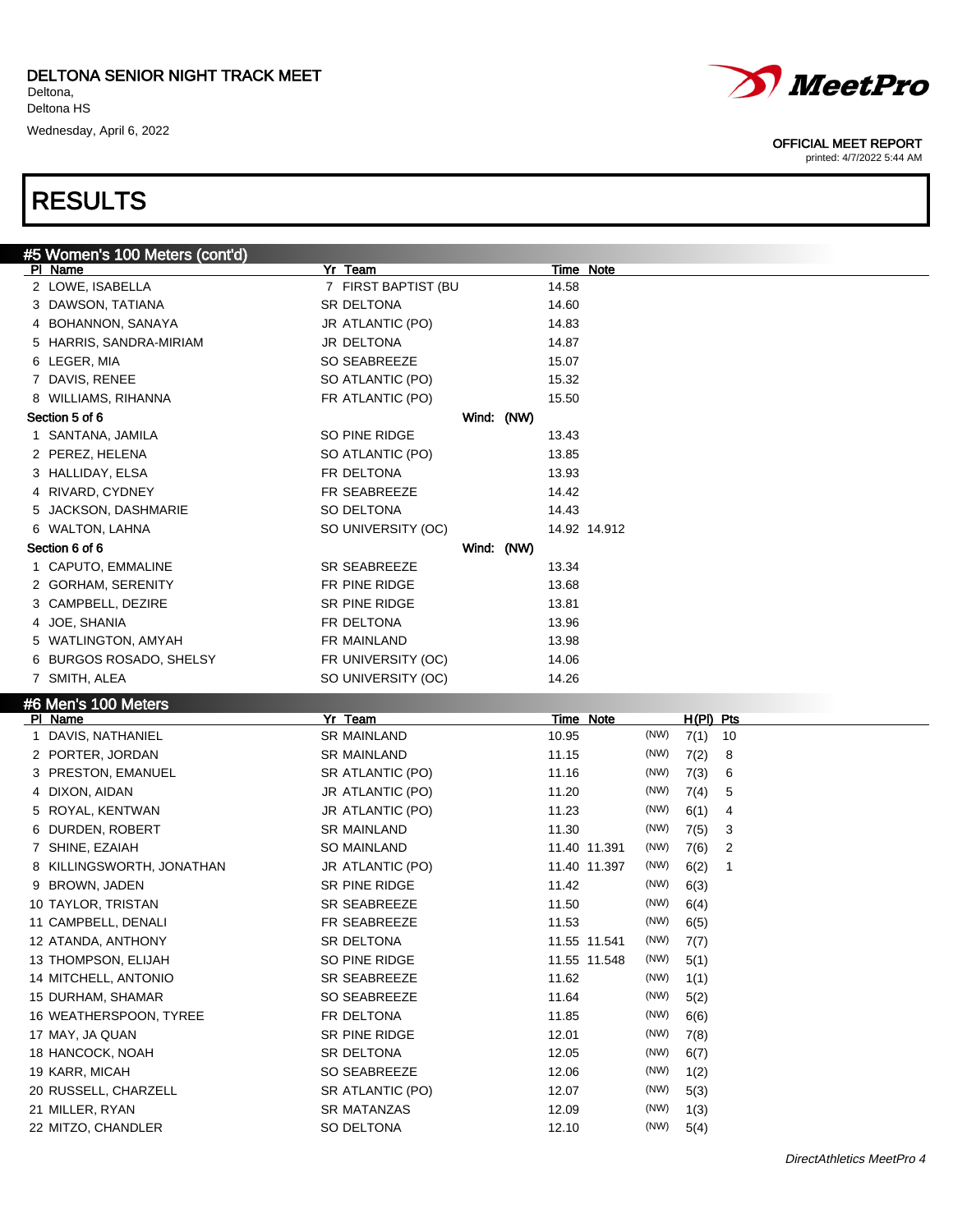

#### OFFICIAL MEET REPORT

printed: 4/7/2022 5:44 AM

| #6 Men's 100 Meters (cont'd) |                            |              |              |
|------------------------------|----------------------------|--------------|--------------|
| PI Name                      | Yr Team                    | Time Note    | $H(PI)$ Pts  |
| 23 MILLS, JORDAN             | <b>SO MATANZAS</b>         | 12.18        | (NW)<br>2(1) |
| 24 SMITH, LANDON             | SO SEABREEZE               | 12.20 12.193 | (NW)<br>4(1) |
| 25 COOK, JAAY-R              | FR UNIVERSITY (OC)         | 12.20 12.199 | (NW)<br>5(5) |
| 26 RODRIGUEZ, JADEN          | FR TRINITY CHRISTIA        | 12.23        | (NW)<br>4(2) |
| 27 BROWN, JALON              | <b>SR PINE RIDGE</b>       | 12.24        | (NW)<br>5(6) |
| 28 CAMPBELL JR., LAWRENCE    | SO SEABREEZE               | 12.40        | (NW)<br>4(3) |
| 29 HAIR, ZANE                | <b>SR DELTONA</b>          | 12.62        | (NW)<br>5(7) |
| 30 HAWKINS, JAIRUS           | SR ATLANTIC (PO)           | 12.65 12.644 | (NW)<br>4(4) |
| 31 HAWKINS, JAKIN            | <b>SR TRINITY CHRISTIA</b> | 12.65 12.649 | (NW)<br>5(8) |
| 32 BLACKWOOD, AIDEN          | SO SEABREEZE               | 12.83        | (NW)<br>3(1) |
| 33 BOLDEN, DAUARI            | JR ATLANTIC (PO)           | 13.03        | (NW)<br>3(2) |
| 34 CHINCHILLA, LEONARDO      | FR UNIVERSITY (OC)         | 13.11        | (NW)<br>2(2) |
| 35 DAY, DAMIEN               | FR ATLANTIC (PO)           | 13.15        | (NW)<br>3(3) |
| 36 BISSOONDUTT, BLAINE       | SO TRINITY CHRISTIA        | 13.27        | (NW)<br>4(5) |
| 37 COLEMAN, GABRIEL          | SO ATLANTIC (PO)           | 13.30        | (NW)<br>3(4) |
| 38 FRY, WYATT                | SO UNIVERSITY (OC)         | 13.43        | (NW)<br>3(5) |
| 39 SANCHEZ RIVERA, ZION      | FR UNIVERSITY (OC)         | 13.45        | (NW)<br>3(6) |
| 40 LINTON, JAHQUAVIOUS       | SO TRINITY CHRISTIA        | 13.52        | (NW)<br>4(6) |
| 41 PONCE-ARCE, ADRIAN        | 8 TRINITY CHRISTIA         | 13.58        | (NW)<br>2(3) |
| 42 SCATLIFFE, DAMANI         | FR UNIVERSITY (OC)         | 13.72        | (NW)<br>2(4) |
| 43 CIPRIANO, JACIEL          | FR UNIVERSITY (OC)         | 14.28        | (NW)<br>3(7) |
| 44 CRUZ, RANDALL             | FR DELTONA                 | 14.80        | (NW)<br>2(5) |
| 45 STRITTMATTER, CONNER      | FR UNIVERSITY (OC)         | 15.41        | (NW)<br>1(4) |
|                              |                            |              |              |

### SECTION RESULTS

| PI Name | <u>Yr Team</u>                                                                                                                                                                                                                                                                                                                                                                                                           |  | Time Note                                            |
|---------|--------------------------------------------------------------------------------------------------------------------------------------------------------------------------------------------------------------------------------------------------------------------------------------------------------------------------------------------------------------------------------------------------------------------------|--|------------------------------------------------------|
|         |                                                                                                                                                                                                                                                                                                                                                                                                                          |  |                                                      |
|         | SR SEABREEZE                                                                                                                                                                                                                                                                                                                                                                                                             |  | 11.62                                                |
|         | SO SEABREEZE                                                                                                                                                                                                                                                                                                                                                                                                             |  | 12.06                                                |
|         | <b>SR MATANZAS</b>                                                                                                                                                                                                                                                                                                                                                                                                       |  | 12.09                                                |
|         | FR UNIVERSITY (OC)                                                                                                                                                                                                                                                                                                                                                                                                       |  | 15.41                                                |
|         |                                                                                                                                                                                                                                                                                                                                                                                                                          |  |                                                      |
|         | SO MATANZAS                                                                                                                                                                                                                                                                                                                                                                                                              |  | 12.18                                                |
|         | FR UNIVERSITY (OC)                                                                                                                                                                                                                                                                                                                                                                                                       |  | 13.11                                                |
|         | 8 TRINITY CHRISTIA                                                                                                                                                                                                                                                                                                                                                                                                       |  | 13.58                                                |
|         | FR UNIVERSITY (OC)                                                                                                                                                                                                                                                                                                                                                                                                       |  | 13.72                                                |
|         | FR DELTONA                                                                                                                                                                                                                                                                                                                                                                                                               |  | 14.80                                                |
|         |                                                                                                                                                                                                                                                                                                                                                                                                                          |  |                                                      |
|         | SO SEABREEZE                                                                                                                                                                                                                                                                                                                                                                                                             |  | 12.83                                                |
|         | JR ATLANTIC (PO)                                                                                                                                                                                                                                                                                                                                                                                                         |  | 13.03                                                |
|         | FR ATLANTIC (PO)                                                                                                                                                                                                                                                                                                                                                                                                         |  | 13.15                                                |
|         | SO ATLANTIC (PO)                                                                                                                                                                                                                                                                                                                                                                                                         |  | 13.30                                                |
|         | SO UNIVERSITY (OC)                                                                                                                                                                                                                                                                                                                                                                                                       |  | 13.43                                                |
|         | FR UNIVERSITY (OC)                                                                                                                                                                                                                                                                                                                                                                                                       |  | 13.45                                                |
|         | FR UNIVERSITY (OC)                                                                                                                                                                                                                                                                                                                                                                                                       |  | 14.28                                                |
|         |                                                                                                                                                                                                                                                                                                                                                                                                                          |  |                                                      |
|         | Section 1 of 7<br>1 MITCHELL, ANTONIO<br>2 KARR, MICAH<br>3 MILLER, RYAN<br>4 STRITTMATTER, CONNER<br>Section 2 of 7<br>1 MILLS, JORDAN<br>2 CHINCHILLA, LEONARDO<br>3 PONCE-ARCE, ADRIAN<br>4 SCATLIFFE, DAMANI<br>5 CRUZ, RANDALL<br>Section 3 of 7<br>1 BLACKWOOD, AIDEN<br>2 BOLDEN, DAUARI<br>3 DAY, DAMIEN<br>4 COLEMAN, GABRIEL<br>5 FRY, WYATT<br>6 SANCHEZ RIVERA, ZION<br>7 CIPRIANO, JACIEL<br>Section 4 of 7 |  | Wind: (NW)<br>Wind: (NW)<br>Wind: (NW)<br>Wind: (NW) |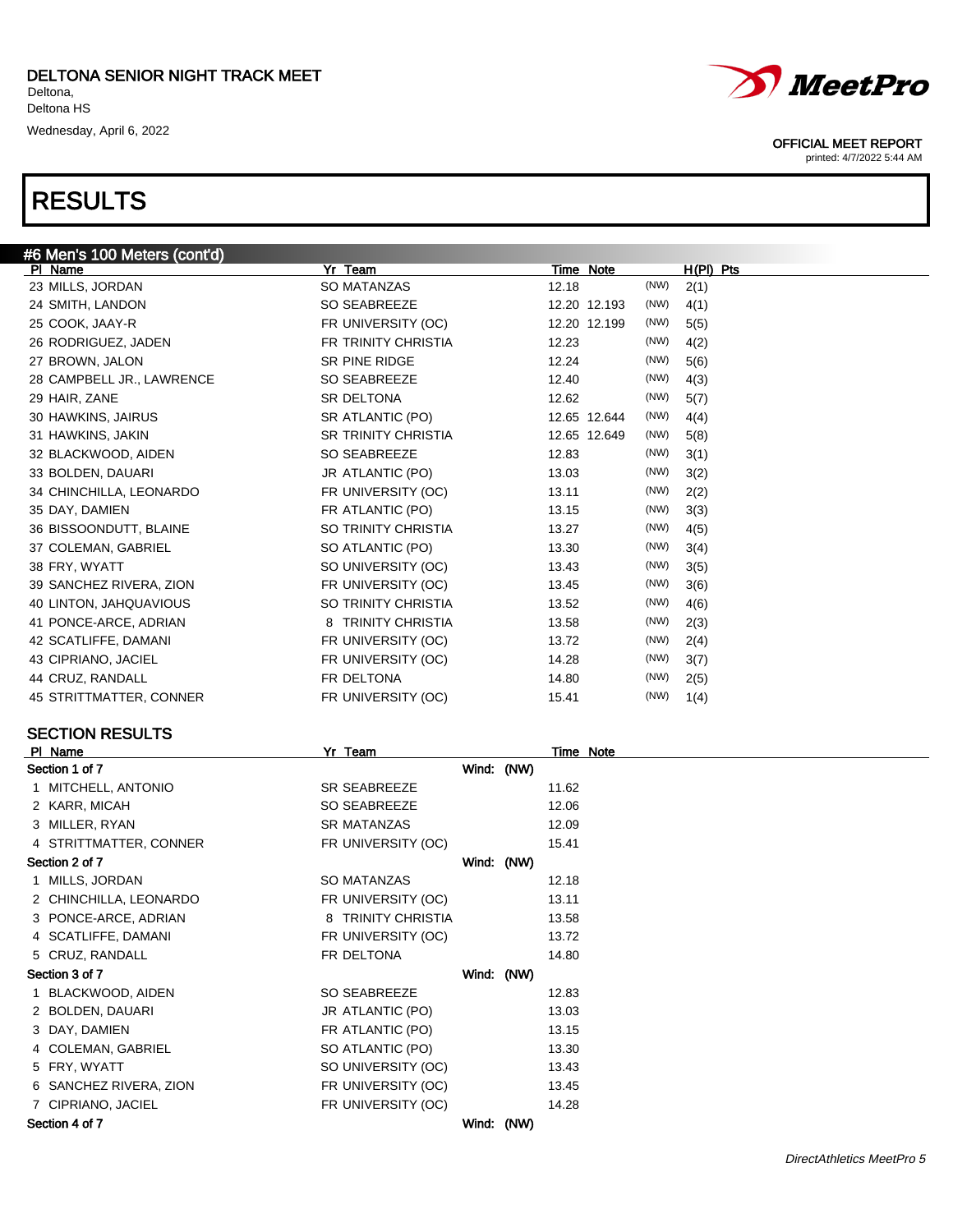



| #6 Men's 100 Meters (cont'd)      |                            |            |           |                  |            |  |
|-----------------------------------|----------------------------|------------|-----------|------------------|------------|--|
| <b>PI Name</b>                    | Yr Team                    |            | Time Note |                  |            |  |
| 1 SMITH, LANDON                   | SO SEABREEZE               |            |           | 12.20 12.193     |            |  |
| 2 RODRIGUEZ, JADEN                | FR TRINITY CHRISTIA        |            | 12.23     |                  |            |  |
| 3 CAMPBELL JR., LAWRENCE          | SO SEABREEZE               |            | 12.40     |                  |            |  |
| 4 HAWKINS, JAIRUS                 | SR ATLANTIC (PO)           |            |           | 12.65 12.644     |            |  |
| 5 BISSOONDUTT, BLAINE             | SO TRINITY CHRISTIA        |            | 13.27     |                  |            |  |
| 6 LINTON, JAHQUAVIOUS             | SO TRINITY CHRISTIA        |            | 13.52     |                  |            |  |
| Section 5 of 7                    |                            | Wind: (NW) |           |                  |            |  |
| 1 THOMPSON, ELIJAH                | SO PINE RIDGE              |            |           | 11.55 11.548     |            |  |
| 2 DURHAM, SHAMAR                  | SO SEABREEZE               |            | 11.64     |                  |            |  |
| 3 RUSSELL, CHARZELL               | SR ATLANTIC (PO)           |            | 12.07     |                  |            |  |
| 4 MITZO, CHANDLER                 | SO DELTONA                 |            | 12.10     |                  |            |  |
| 5 COOK, JAAY-R                    | FR UNIVERSITY (OC)         |            |           | 12.20 12.199     |            |  |
| 6 BROWN, JALON                    | SR PINE RIDGE              |            | 12.24     |                  |            |  |
| 7 HAIR, ZANE                      | <b>SR DELTONA</b>          |            | 12.62     |                  |            |  |
| 8 HAWKINS, JAKIN                  | <b>SR TRINITY CHRISTIA</b> |            |           | 12.65 12.649     |            |  |
| Section 6 of 7                    |                            | Wind: (NW) |           |                  |            |  |
| 1 ROYAL, KENTWAN                  | JR ATLANTIC (PO)           |            | 11.23     |                  |            |  |
| 2 KILLINGSWORTH, JONATHAN         | JR ATLANTIC (PO)           |            |           | 11.40 11.397     |            |  |
| 3 BROWN, JADEN                    | SR PINE RIDGE              |            | 11.42     |                  |            |  |
| 4 TAYLOR, TRISTAN                 | SR SEABREEZE               |            | 11.50     |                  |            |  |
| 5 CAMPBELL, DENALI                | FR SEABREEZE               |            | 11.53     |                  |            |  |
| 6 WEATHERSPOON, TYREE             | FR DELTONA                 |            | 11.85     |                  |            |  |
| 7 HANCOCK, NOAH                   | SR DELTONA                 |            | 12.05     |                  |            |  |
| Section 7 of 7                    |                            | Wind: (NW) |           |                  |            |  |
| 1 DAVIS, NATHANIEL                | <b>SR MAINLAND</b>         |            | 10.95     |                  |            |  |
| 2 PORTER, JORDAN                  | <b>SR MAINLAND</b>         |            | 11.15     |                  |            |  |
| 3 PRESTON, EMANUEL                | SR ATLANTIC (PO)           |            | 11.16     |                  |            |  |
| 4 DIXON, AIDAN                    | JR ATLANTIC (PO)           |            | 11.20     |                  |            |  |
| 5 DURDEN, ROBERT                  | <b>SR MAINLAND</b>         |            | 11.30     |                  |            |  |
| 6 SHINE, EZAIAH                   | <b>SO MAINLAND</b>         |            |           | 11.40 11.391     |            |  |
| 7 ATANDA, ANTHONY                 | SR DELTONA                 |            |           | 11.55 11.541     |            |  |
| 8 MAY, JA QUAN                    | SR PINE RIDGE              |            | 12.01     |                  |            |  |
|                                   |                            |            |           |                  |            |  |
| #7 Women's 1600 Meters<br>PI Name | Yr Team                    |            |           | <b>Time Note</b> | <u>Pts</u> |  |
| 1 ANDERSON, KYLA                  | <b>SR SEABREEZE</b>        |            | 6:31.31   |                  | 10         |  |
| 2 O'BRIEN, VERONICA               | FR MAINLAND                |            | 6:32.68   |                  | 8          |  |
| 3 VALENTINE, KARA                 | JR SEABREEZE               |            | 6:40.03   |                  | 6          |  |
| 4 MITCHELL, BRIANNA               | SO MAINLAND                |            | 6:50.71   |                  | 5          |  |
| 5 PETERS, NANCY                   | SO PINE RIDGE              |            | 6:51.54   |                  | 4          |  |
| 6 GOFF, RYLIN                     | 8 FIRST BAPTIST (BU        |            | 7:00.04   |                  | 3          |  |
| 7 BURCH, MADISON                  | FR SEABREEZE               |            | 7:03.62   |                  | 2          |  |
|                                   |                            |            |           |                  |            |  |
| 8 SINTON, LAUREN                  | SR SEABREEZE               |            | 7:17.70   |                  | 1          |  |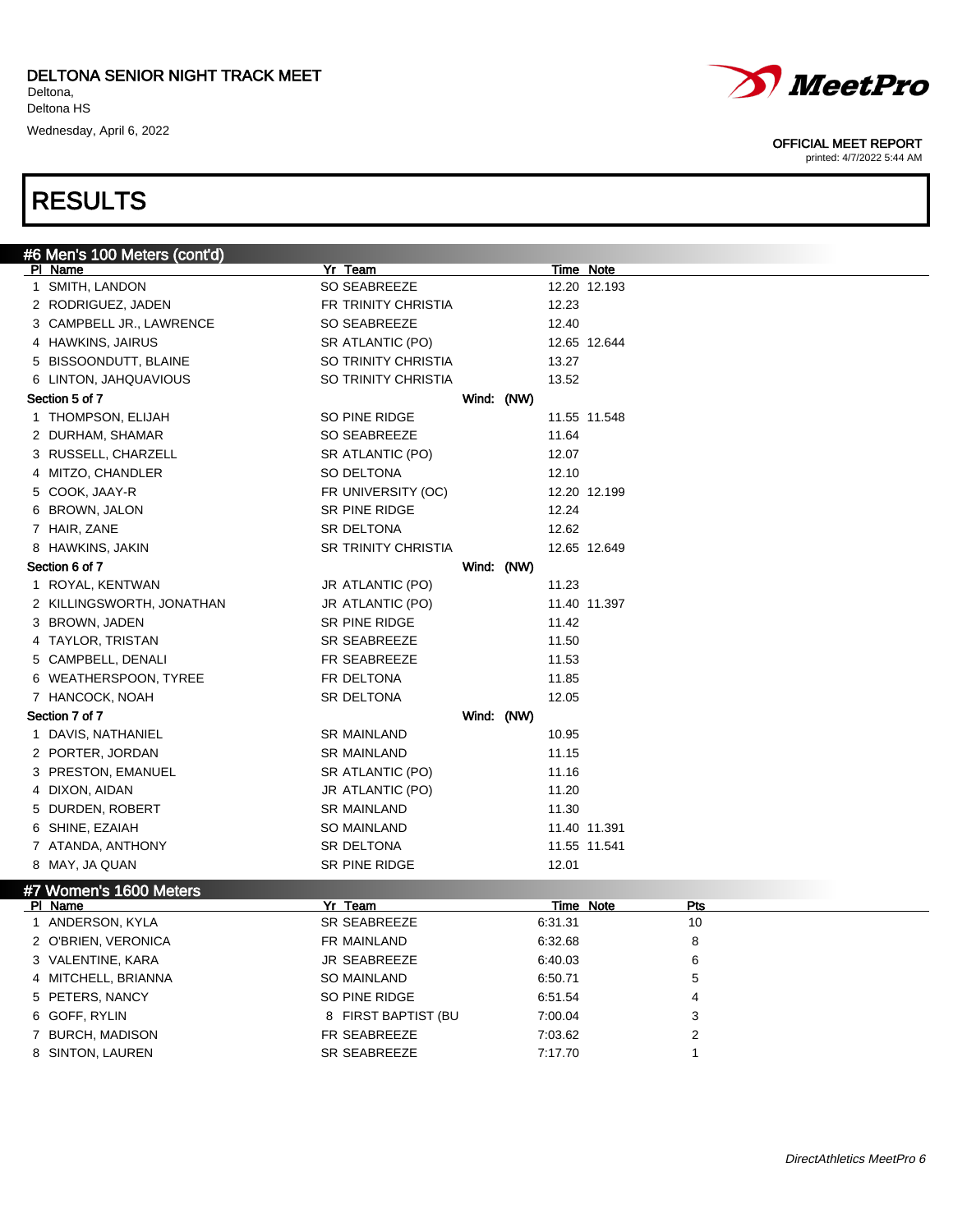#8 Men's 1600 Meters



- 6 KEMP, HUNTER **JR PINE RIDGE** 5:13.45
- ALVAREZ, ARMANDO JR UNIVERSITY (OC) 5:13.78
- 8 DAVIS, LINCOLN JR DELTONA 5:14.35
- 9 YNGUIL, SAMUEL SO PINE RIDGE 5:17.25



#### OFFICIAL MEET REPORT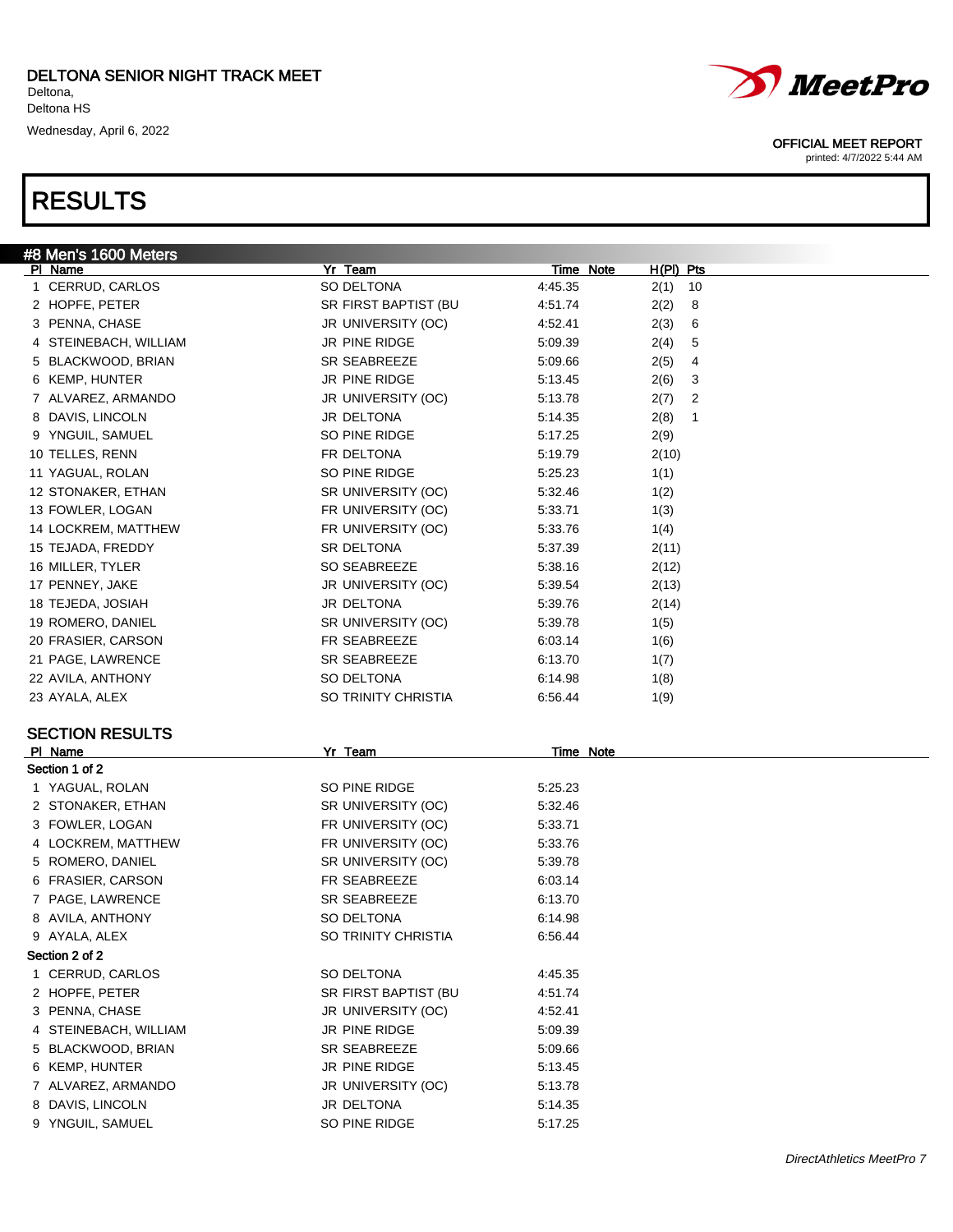

printed: 4/7/2022 5:44 AM

Wednesday, April 6, 2022

### RESULTS

| #8 Men's 1600 Meters (cont'd) |                              |           |     |  |
|-------------------------------|------------------------------|-----------|-----|--|
| PI Name                       | <b>Yr Team</b>               | Time Note |     |  |
| 10 TELLES, RENN               | FR DELTONA                   | 5:19.79   |     |  |
| 11 TEJADA, FREDDY             | SR DELTONA                   | 5:37.39   |     |  |
| 12 MILLER, TYLER              | SO SEABREEZE                 | 5:38.16   |     |  |
| 13 PENNEY, JAKE               | JR UNIVERSITY (OC)           | 5.39.54   |     |  |
| 14 TEJEDA, JOSIAH             | JR DELTONA                   | 5:39.76   |     |  |
| #9 Women's 4 x 100m Relay     |                              |           |     |  |
| PI Team                       |                              | Time Note | Pts |  |
| 1 MAINLAND (A)                |                              | 52.06     | 10  |  |
| 1) WALKER, AVARI SR           | 2) YISREAL, YASHAIYA JR      |           |     |  |
| 3) CAMPBELL, CAMRYN SR        | 4) WILLIAMS, KIERA FR        |           |     |  |
| 2 PINE RIDGE (A)              |                              | 52.51     | 8   |  |
| 1) GORHAM, SERENITY FR        | 2) HUNT, CHELSEA FR          |           |     |  |
| 3) SANTANA, JAMILA SO         | 4) CAMPBELL, DEZIRE SR       |           |     |  |
| 3 UNIVERSITY (OC) (A)         |                              | 52.63     | 6   |  |
| 1) WALTON, LAHNA SO           | 2) ARROYO CANALES, SARAHI FR |           |     |  |
| 3) STAHLMAN, KILEY SR         | 4) BURGOS ROSADO, SHELSY FR  |           |     |  |
| 4 SEABREEZE (A)               |                              | 54.73     | 5   |  |
| 1) THISTLE, ANNABEL FR        | 2) HEGGINS, KEEVA FR         |           |     |  |
| 3) RIVARD, CYDNEY FR          | 4) HEGGINS, KALEASE SO       |           |     |  |
| 5 DELTONA (A)                 |                              | 56.86     | 4   |  |
| 1) HALLIDAY, ELSA FR          | 2) HARRIS, SANDRA-MIRIAM JR  |           |     |  |
| 3) JACKSON, DASHMARIE SO      | 4) JOE, SHANIA FR            |           |     |  |
| 6 FIRST BAPTIST (BUNNELL) (A) |                              | 1:00.65   | 3   |  |
| 1) EBDING, KAITLYN 7          | 2) LOWE, ISABELLA 7          |           |     |  |
| 3) DURAN, KAYLA JR            | 4) STARRETT, ELISE 8         |           |     |  |
| 7 DELTONA (B)                 |                              | 1:01.39   | 2   |  |
| 1) DAWSON, TATIANA SR         | 2) TOURAY, AWA SO            |           |     |  |
| 3) PINEDA, DIANNA SR          | 4) LUCIEN, STOSTASHIRA SO    |           |     |  |

| #10 Men's 4 x 100m Relay  |                        |       |           |           |     |
|---------------------------|------------------------|-------|-----------|-----------|-----|
| PI Team                   |                        |       | Time Note | H(PI) Pts |     |
| 1 MAINLAND (A)            |                        | 42.23 |           | $2(1)$ 10 |     |
| 1) DURDEN, ROBERT SR      | 2) DAVIS, NATHANIEL SR |       |           |           |     |
| 3) FRANKLIN, DEVIN SR     | 4) PORTER, JORDAN SR   |       |           |           |     |
| 2 FPC $(A)$               |                        | 42.55 |           | 2(2)      | - 8 |
| 3 SEABREEZE (A)           |                        | 42.68 |           | 2(3)      | - 6 |
| 1) TAYLOR, TRISTAN SR     | 2) OLSEN, CRAWFORD JR  |       |           |           |     |
| 3) OLIVER, ISAAC JR       | 4) WORKMAN, KEANDRE JR |       |           |           |     |
| 4 ATLANTIC (PO) (A)       |                        | 43.31 |           | 2(4) 5    |     |
| 1) WASHINGTON, AMARION SR | 2) DIXON, AIDAN JR     |       |           |           |     |
| 3) ROYAL, KENTWAN JR      | 4)                     |       |           |           |     |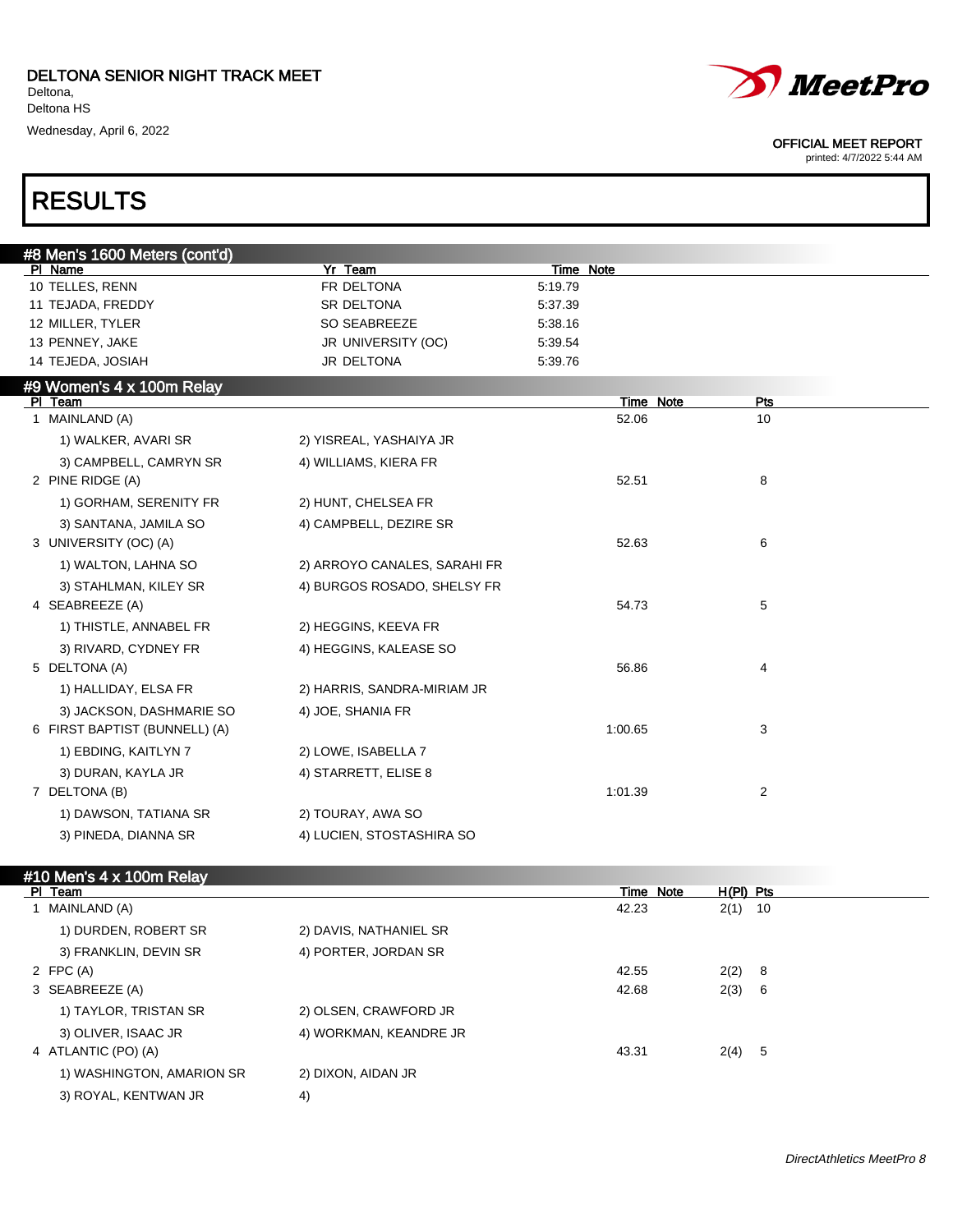

printed: 4/7/2022 5:44 AM

### RESULTS

| #10 Men's 4 x 100m Relay (cont'd) |                        |                    |                         |
|-----------------------------------|------------------------|--------------------|-------------------------|
| PI Team<br>5 PINE RIDGE (A)       |                        | Time Note<br>43.68 | $H(PI)$ Pts<br>$2(5)$ 4 |
| 1) DESSOURCES, MARC SR            | 2) THOMPSON, ELIJAH SO |                    |                         |
| 3) MAY, JA QUAN SR                | 4) BROWN, JADEN SR     |                    |                         |
| 6 UNIVERSITY (OC) (A)             |                        | 47.37              | $2(6)$ 3                |
| 1) HENRY, JAYLIN SO               | 2) LEBRON, ANGEL JR    |                    |                         |
| 3) IRWIN, JAVONTE SO              | 4)                     |                    |                         |
| 7 DELTONA (A)                     |                        | 51.12              | $1(1)$ 2                |
| 1) ATANDA, ANTHONY SR             | 2) FARMER, KENNY SR    |                    |                         |
| 3) WEATHERSPOON, TYREE FR         | 4) MITZO, CHANDLER SO  |                    |                         |
| 8 SEABREEZE (B)                   |                        | 51.77              | $2(7)$ 1                |
| 1) JONES, DANTE SR                | 2) LABONTE, JACOB SR   |                    |                         |
| 3) KILLINS, LARON SR              | 4) BLACKWOOD, BRIAN SR |                    |                         |
| 9 DELTONA (B)                     |                        | 55.99              | 1(2)                    |
| 1) CRUZ, RANDALL FR               | 2) HANCOCK, NOAH SR    |                    |                         |
| 3) SOTO PEREZ, ERICK SO           | 4) YASSES, KYLE SO     |                    |                         |
| <b>SECTION RESULTS</b>            |                        |                    |                         |
| PI Team                           |                        | Time Note          |                         |
| Section 1 of 2                    |                        |                    |                         |
| 1 DELTONA (A)                     |                        | 51.12              |                         |
| 1) ATANDA, ANTHONY SR             | 2) FARMER, KENNY SR    |                    |                         |
| 3) WEATHERSPOON, TYREE FR         | 4) MITZO, CHANDLER SO  |                    |                         |
| 2 DELTONA (B)                     |                        | 55.99              |                         |
| 1) CRUZ, RANDALL FR               | 2) HANCOCK, NOAH SR    |                    |                         |
| 3) SOTO PEREZ, ERICK SO           | 4) YASSES, KYLE SO     |                    |                         |
| Section 2 of 2<br>1 MAINLAND (A)  |                        | 42.23              |                         |
| 1) DURDEN, ROBERT SR              | 2) DAVIS, NATHANIEL SR |                    |                         |
| 3) FRANKLIN, DEVIN SR             | 4) PORTER, JORDAN SR   |                    |                         |
| 2 FPC $(A)$                       |                        | 42.55              |                         |
| 3 SEABREEZE (A)                   |                        | 42.68              |                         |
| 1) TAYLOR, TRISTAN SR             | 2) OLSEN, CRAWFORD JR  |                    |                         |
| 3) OLIVER, ISAAC JR               | 4) WORKMAN, KEANDRE JR |                    |                         |
| 4 ATLANTIC (PO) (A)               |                        | 43.31              |                         |
| 1) WASHINGTON, AMARION SR         | 2) DIXON, AIDAN JR     |                    |                         |
| 3) ROYAL, KENTWAN JR              | 4)                     |                    |                         |
| 5 PINE RIDGE (A)                  |                        | 43.68              |                         |
| 1) DESSOURCES, MARC SR            | 2) THOMPSON, ELIJAH SO |                    |                         |
| 3) MAY, JA QUAN SR                | 4) BROWN, JADEN SR     |                    |                         |
| 6 UNIVERSITY (OC) (A)             |                        | 47.37              |                         |
| 1) HENRY, JAYLIN SO               | 2) LEBRON, ANGEL JR    |                    |                         |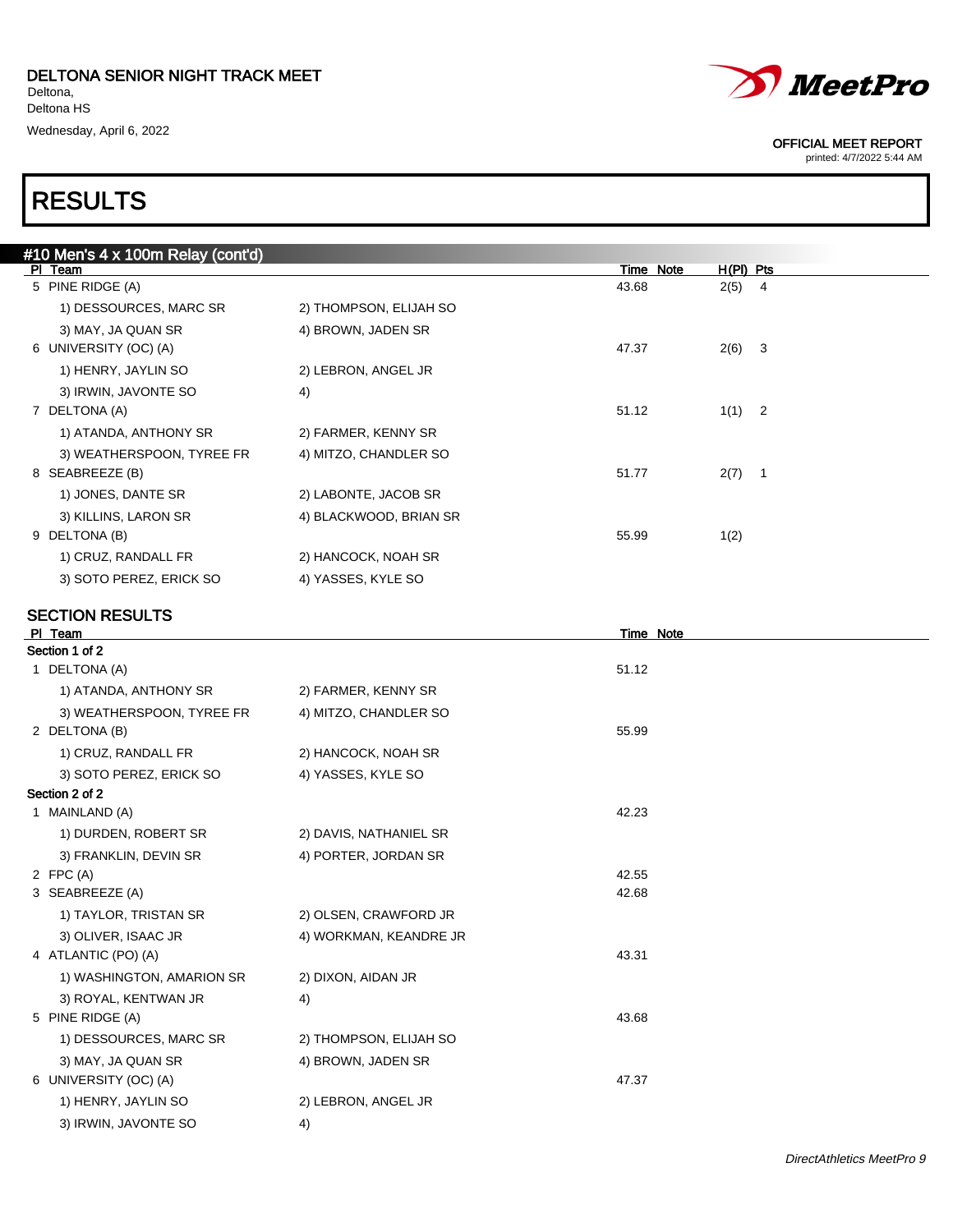





| #10 Men's 4 x 100m Relay (cont'd)   |                               |                           |                        |        |
|-------------------------------------|-------------------------------|---------------------------|------------------------|--------|
| PI Team                             |                               |                           | Time Note              |        |
| 7 SEABREEZE (B)                     |                               |                           | 51.77                  |        |
| 1) JONES, DANTE SR                  | 2) LABONTE, JACOB SR          |                           |                        |        |
| 3) KILLINS, LARON SR                | 4) BLACKWOOD, BRIAN SR        |                           |                        |        |
| #11 Women's 400 Meters              |                               |                           |                        |        |
| PI Name                             | Yr Team                       | <b>Time Note</b>          | $H(PI)$ Pts            |        |
| 1 WILLIAMS, KIERA                   | FR MAINLAND                   | 1:03.22                   | $2(1)$ 10              |        |
| 2 YISREAL, YASHAIYA                 | JR MAINLAND                   | 1:05.41                   | 2(2)<br>8              |        |
| 3 NIXON, TALIYAH                    | FR MAINLAND                   | 1:06.54                   | 2(3)<br>6              |        |
| 4 CHANDLER, LYDIA                   | SR SEABREEZE                  | 1:08.63                   | 2(4)<br>5              |        |
| 5 HARRIS, TANAE                     | FR DELTONA                    | 1:11.21                   | 2(5)<br>4              |        |
| 6 FRANKLIN, DIARIA                  | FR MAINLAND                   | 1:11.65                   | 2(6)<br>3              |        |
| 7 DEMAREST, AUTUMN                  | FR MAINLAND                   | 1:12.18                   | 2(7)<br>$\overline{2}$ |        |
| 8 SAVIOUS, MIA                      | FR PINE RIDGE                 | 1:14.72                   | 1(1)<br>$\mathbf{1}$   |        |
| 9 JACKSON, CLAIRE                   | FR SEABREEZE                  | 1:19.91                   | 1(2)                   |        |
| 10 MALONEY, ARIANA                  | JR SEABREEZE                  | 1:30.00                   | 1(3)                   |        |
| <b>SECTION RESULTS</b>              |                               |                           |                        |        |
| PI Name                             | Yr Team                       | Time Note                 |                        |        |
| Section 1 of 2                      |                               |                           |                        |        |
| 1 SAVIOUS, MIA                      | FR PINE RIDGE                 | 1:14.72                   |                        |        |
| 2 JACKSON, CLAIRE                   | FR SEABREEZE                  | 1:19.91                   |                        |        |
| 3 MALONEY, ARIANA                   | JR SEABREEZE                  | 1:30.00                   |                        |        |
| Section 2 of 2                      |                               |                           |                        |        |
| 1 WILLIAMS, KIERA                   | FR MAINLAND                   | 1:03.22                   |                        |        |
| 2 YISREAL, YASHAIYA                 | JR MAINLAND                   | 1:05.41                   |                        |        |
| 3 NIXON, TALIYAH                    | FR MAINLAND                   | 1:06.54                   |                        |        |
| 4 CHANDLER, LYDIA                   | <b>SR SEABREEZE</b>           | 1:08.63                   |                        |        |
| 5 HARRIS, TANAE                     | FR DELTONA                    | 1:11.21                   |                        |        |
| 6 FRANKLIN, DIARIA                  | FR MAINLAND                   | 1:11.65                   |                        |        |
| 7 DEMAREST, AUTUMN                  | FR MAINLAND                   | 1:12.18                   |                        |        |
| #12 Men's 400 Meters                |                               |                           |                        |        |
| PI Name<br>1 PORTER, JORDAN         | Yr Team<br><b>SR MAINLAND</b> | <b>Time Note</b><br>50.82 | H(PI) Pts              |        |
|                                     | SR SEABREEZE                  |                           | $5(1)$ 10              |        |
| 2 LABONTE, JACOB<br>3 SHINE, EZAIAH | <b>SO MAINLAND</b>            | 51.35<br>52.52            | 5(2)<br>8<br>6         |        |
|                                     |                               |                           | 5(3)                   |        |
| 4 RUSSELL, ZACHERY                  | JR ATLANTIC (PO)              | 52.84                     | 5<br>5(4)              |        |
| 5 SCRABIS, GRANT                    | JR SEABREEZE                  | 53.48                     | 1(1)<br>4              |        |
| 6 BRACAMONTE, SEBASTIAN             | SR UNIVERSITY (OC)            | 53.82                     | 5(5)<br>3              |        |
| 7 CAMARA, LOGAN                     | JR MAINLAND                   | 54.09                     | 5(6)<br>$\overline{c}$ |        |
| 8 CHIUMENTO, CARSON                 | SO SEABREEZE                  | 55.12                     | 4(1)<br>$\overline{1}$ |        |
| 9 SCHULZ, ANDREAS                   | JR UNIVERSITY (OC)            | 55.20                     | 3(1)                   |        |
| 10 WOOD, DRAYDEN                    | FR MAINLAND                   | 55.24                     | 5(7)                   |        |
| 11 RITTMAN, JAMORRIS                | SR ATLANTIC (PO)              | 55.55                     | 4(2)                   |        |
| 12 LUBBE, KLELLAN                   | JR SEABREEZE                  | 55.57                     | 1(2)                   |        |
| 13 FURLONGE, DELVIN                 | JR ATLANTIC (PO)              | 56.53                     | 4(3)                   |        |
| 14 TETERS, JAY                      | JR SEABREEZE                  | 56.72                     | 1(3)                   |        |
|                                     |                               |                           |                        | MDesAP |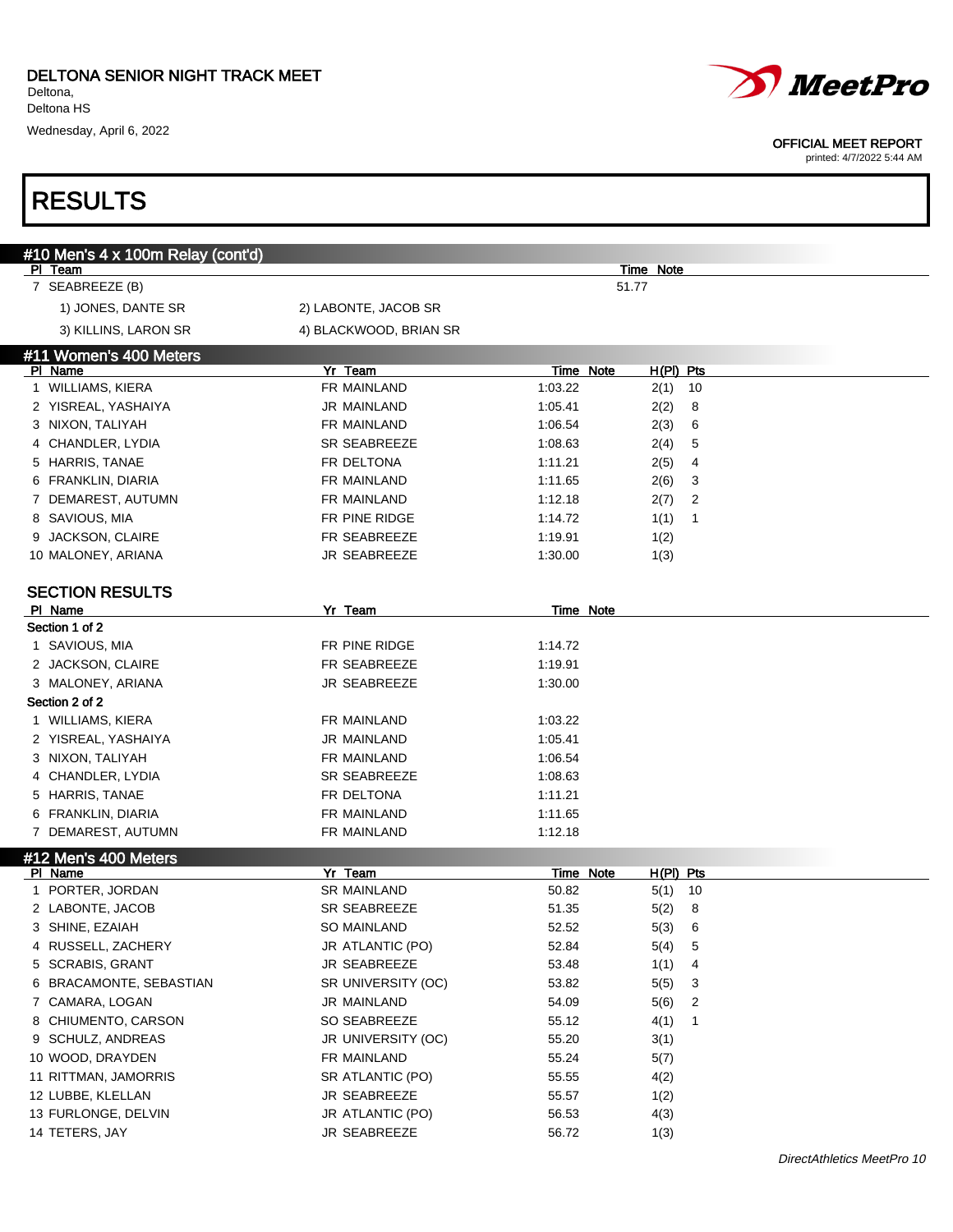



#### OFFICIAL MEET REPORT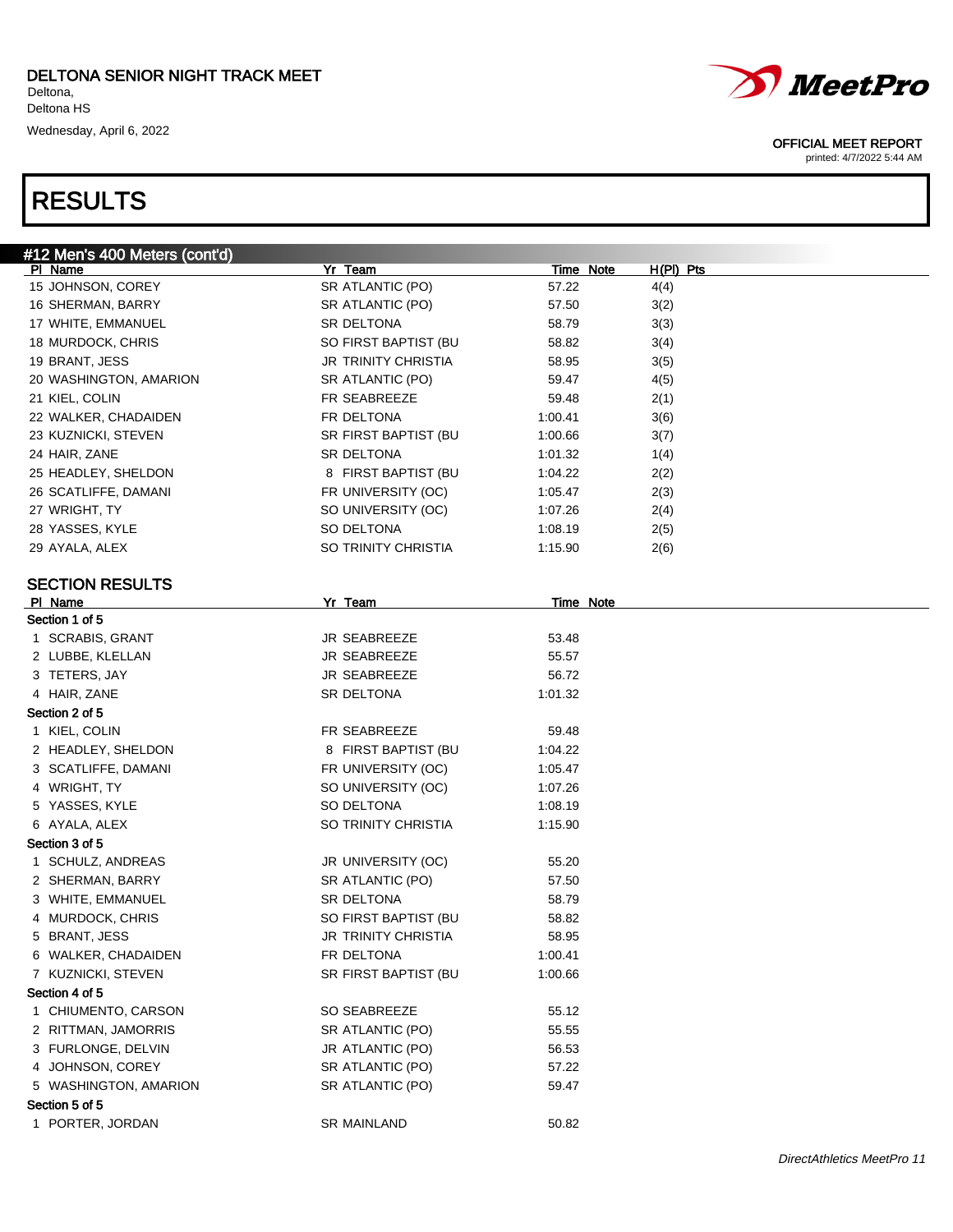

#### OFFICIAL MEET REPORT

printed: 4/7/2022 5:44 AM

# RESULTS

| #12 Men's 400 Meters (cont'd)     |                      |              |             |
|-----------------------------------|----------------------|--------------|-------------|
| PI Name                           | Yr Team              | Time Note    |             |
| 2 LABONTE, JACOB                  | SR SEABREEZE         | 51.35        |             |
| 3 SHINE, EZAIAH                   | <b>SO MAINLAND</b>   | 52.52        |             |
| 4 RUSSELL, ZACHERY                | JR ATLANTIC (PO)     | 52.84        |             |
| 5 BRACAMONTE, SEBASTIAN           | SR UNIVERSITY (OC)   | 53.82        |             |
| 6 CAMARA, LOGAN                   | JR MAINLAND          | 54.09        |             |
| 7 WOOD, DRAYDEN                   | FR MAINLAND          | 55.24        |             |
| #13 Women's 300m Hurdles          |                      |              |             |
| PI Name                           | Yr Team              | Time Note    | $H(PI)$ Pts |
| 1 HEARD, MAYA                     | FR PINE RIDGE        | 51.98        | 10<br>2(1)  |
| 2 MASSEY, JANIAH                  | SR PINE RIDGE        | 52.90        | 1(1)<br>8   |
| 3 ADCOCK, RAYLYNN                 | JR TRINITY CHRISTIA  | 53.66        | 2(2)<br>6   |
| 4 CLOWERS-JONES, JAYLA            | JR SEABREEZE         | 1:00.67      | 2(3)<br>5   |
| 5 STITES, EMMA                    | JR TRINITY CHRISTIA  | 1:00.69      | 2(4)<br>4   |
| 6 SUPERNAW, JULIANNA              | FR UNIVERSITY (OC)   | 1:00.91      | 1(2)<br>3   |
| 7 BRENAY, NATALIE                 | SO PINE RIDGE        | 1:02.35      | 1(3)<br>2   |
|                                   |                      |              |             |
| <b>SECTION RESULTS</b>            |                      |              |             |
| PI Name                           | Yr Team              | Time Note    |             |
| Section 1 of 2                    |                      |              |             |
| 1 MASSEY, JANIAH                  | <b>SR PINE RIDGE</b> | 52.90        |             |
| 2 SUPERNAW, JULIANNA              | FR UNIVERSITY (OC)   | 1:00.91      |             |
| 3 BRENAY, NATALIE                 | SO PINE RIDGE        | 1:02.35      |             |
| Section 2 of 2                    |                      |              |             |
| 1 HEARD, MAYA                     | FR PINE RIDGE        | 51.98        |             |
| 2 ADCOCK, RAYLYNN                 | JR TRINITY CHRISTIA  | 53.66        |             |
| 3 CLOWERS-JONES, JAYLA            | JR SEABREEZE         | 1:00.67      |             |
| 4 STITES, EMMA                    | JR TRINITY CHRISTIA  | 1:00.69      |             |
|                                   |                      |              |             |
| #14 Men's 300m Hurdles<br>PI Name | Yr Team              | Time Note    | $H(PI)$ Pts |
| WILLIAMS, JONATHON                | JR MAINLAND          | 41.52        | 6(1)        |
| SCRABIS, GRANT                    | JR SEABREEZE         | 42.34        | 6(2)        |
| PRESTON, EMANUEL                  | SR ATLANTIC (PO)     | 43.03        | 1(1)        |
| PACHECO, CHRISTIAN                | JR SEABREEZE         | 43.20        | 4(1)        |
| CAMPBELL, ELI                     | JR SEABREEZE         |              |             |
|                                   | <b>SO MAINLAND</b>   | 43.86        | 6(3)        |
| YISRAEL, EMMANUEL                 | <b>SR SEABREEZE</b>  | 44.17        | 6(4)        |
| MITCHELL, ANTONIO                 |                      | 45.73        | 6(5)        |
| <b>WILLIAMS, PROPHET</b>          | SO UNIVERSITY (OC)   | 45.86        | 1(2)        |
| DAVIS, ANTOINNE                   | JR SEABREEZE         | 46.87 46.869 | 4(2)        |
| NEW, GRAYSON                      | SO PINE RIDGE        | 46.87 46.870 | 5(1)        |
| MOSHER, SPENCER                   | SR SEABREEZE         | 47.04        | 5(2)        |
| LEBRON, ANTHONY                   | FR UNIVERSITY (OC)   | 47.72        | 5(3)        |
| SMALL, SINSEAR                    | SR PINE RIDGE        | 47.86        | 1(3)        |
| GOLDER, KADEN                     | JR MAINLAND          | 48.44        | 2(1)        |
| MARTIN, RYLAN                     | FR UNIVERSITY (OC)   | 48.98        | 4(3)        |
| RODRIGUEZ, JADEN                  | FR TRINITY CHRISTIA  | 52.16        | 4(4)        |
| SOTO PEREZ, ERICK                 | SO DELTONA           | 52.56        | 3           |
|                                   |                      |              |             |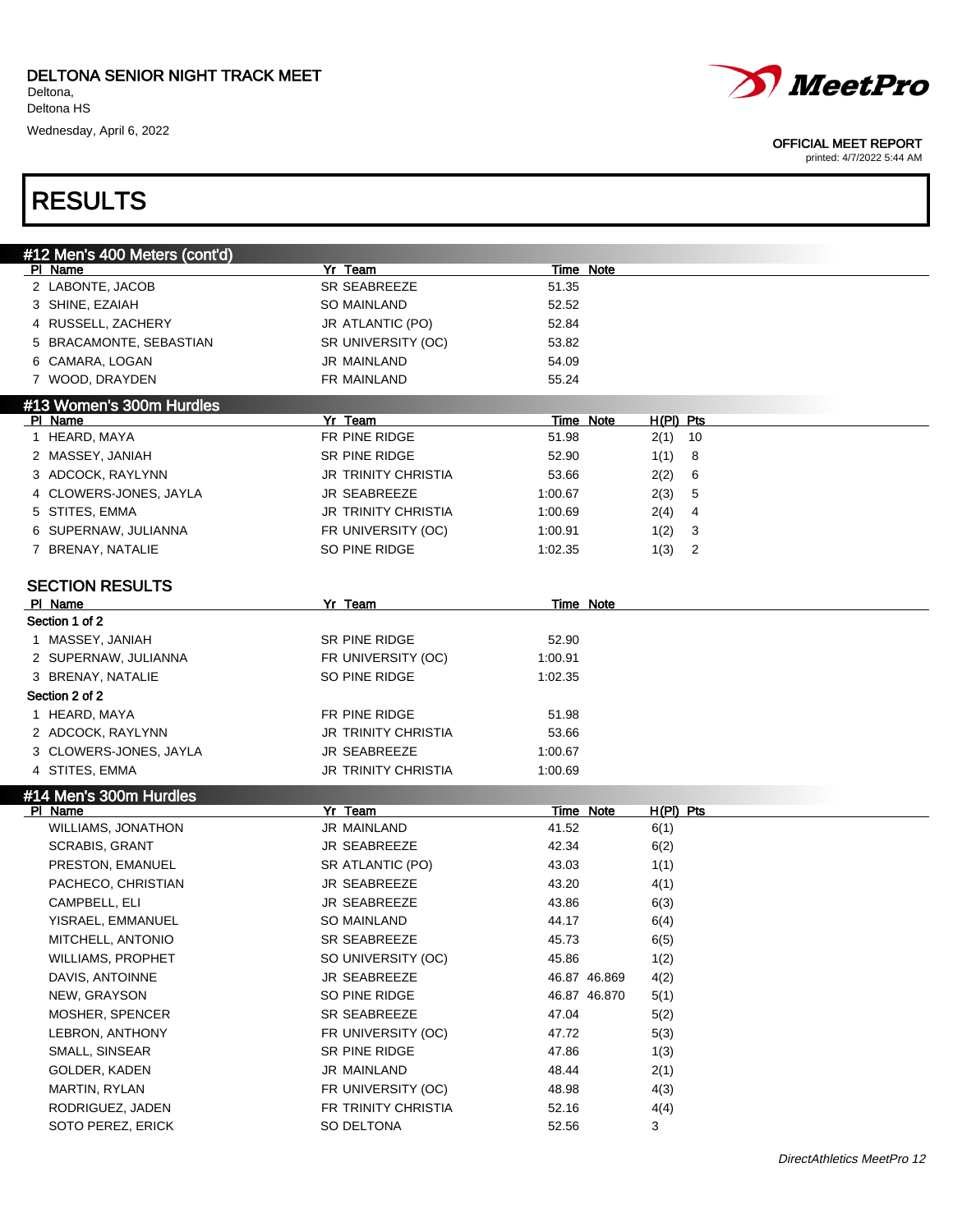



| #14 Men's 300m Hurdles (cont'd)            |                                   |                    |                      |
|--------------------------------------------|-----------------------------------|--------------------|----------------------|
| PI Name                                    | Yr Team                           | Time Note          | $H(PI)$ Pts          |
| HERRERA, KEVIN                             | SO DELTONA                        | 52.80              | 2(3)                 |
| RODGERS, JACK                              | FR UNIVERSITY (OC)                | 54.76              | 3                    |
| PEREZ, JULIAN                              | FR SEABREEZE                      | 56.43              | 3                    |
|                                            |                                   |                    |                      |
| <b>SECTION RESULTS</b>                     |                                   |                    |                      |
| PI Name                                    | Yr Team                           | Time Note          |                      |
| Section 1 of 6                             |                                   |                    |                      |
| 1 PRESTON, EMANUEL                         | SR ATLANTIC (PO)                  | 43.03              |                      |
| 2 WILLIAMS, PROPHET                        | SO UNIVERSITY (OC)                | 45.86              |                      |
| 3 SMALL, SINSEAR                           | SR PINE RIDGE                     | 47.86              |                      |
| Section 2 of 6                             |                                   |                    |                      |
| 1 GOLDER, KADEN                            | JR MAINLAND                       | 48.44              |                      |
| 3 HERRERA, KEVIN                           | SO DELTONA                        | 52.80              |                      |
| Section 3 of 6                             |                                   |                    |                      |
| SOTO PEREZ, ERICK                          | SO DELTONA                        | 52.56              |                      |
| RODGERS, JACK                              | FR UNIVERSITY (OC)                | 54.76              |                      |
| PEREZ, JULIAN                              | FR SEABREEZE                      | 56.43              |                      |
| Section 4 of 6                             |                                   |                    |                      |
| 1 PACHECO, CHRISTIAN                       | <b>JR SEABREEZE</b>               | 43.20              |                      |
| 2 DAVIS, ANTOINNE                          | <b>JR SEABREEZE</b>               | 46.87 46.869       |                      |
| 3 MARTIN, RYLAN                            | FR UNIVERSITY (OC)                |                    |                      |
|                                            |                                   | 48.98              |                      |
| 4 RODRIGUEZ, JADEN                         | FR TRINITY CHRISTIA               | 52.16              |                      |
| Section 5 of 6                             |                                   |                    |                      |
| 1 NEW, GRAYSON                             | SO PINE RIDGE                     | 46.87 46.870       |                      |
| 2 MOSHER, SPENCER                          | <b>SR SEABREEZE</b>               | 47.04              |                      |
| 3 LEBRON, ANTHONY                          | FR UNIVERSITY (OC)                | 47.72              |                      |
| Section 6 of 6                             |                                   |                    |                      |
| 1 WILLIAMS, JONATHON                       | JR MAINLAND                       | 41.52              |                      |
| 2 SCRABIS, GRANT                           | <b>JR SEABREEZE</b>               | 42.34              |                      |
| 3 CAMPBELL, ELI                            | <b>JR SEABREEZE</b>               | 43.86              |                      |
| 4 YISRAEL, EMMANUEL                        | <b>SO MAINLAND</b>                | 44.17              |                      |
| 5 MITCHELL, ANTONIO                        | <b>SR SEABREEZE</b>               | 45.73              |                      |
| #15 Women's 800 Meters                     |                                   |                    |                      |
| PI Name                                    | Yr Team                           | Time Note          | H(PI) Pts            |
| 1 CHANDLER, ELLA                           | <b>SR SEABREEZE</b>               | 2:23.46            | $2(1)$ 10            |
| 2 HAWRYLUK, MARIN                          | FR MAINLAND                       | 2:33.70            | 2(2) 8               |
| 3 DANE, NICKOLE                            | JR SEABREEZE                      | 2:40.51            | 2(3)<br>- 6          |
| 4 SHARP, HAILEY                            | SO MAINLAND                       | 2:50.39            | 2(4)<br>5            |
| 5 SHOLAR, CAROLINE                         | JR UNIVERSITY (OC)                | 2:52.54            | 2(5)<br>4            |
| 6 MEYER, VERONICA                          | FR UNIVERSITY (OC)                | 2:54.12            | 1(1)<br>3            |
| 7 VALENTINE, KARA                          | JR SEABREEZE                      | 2:54.59            | 2(6)<br>2            |
| 8 HINSON, SARAYA                           | FR MAINLAND                       | 2:57.45            | 2(7)<br>$\mathbf{1}$ |
|                                            | FR MAINLAND                       | 2:57.73            |                      |
|                                            |                                   |                    | 2(8)                 |
| 9 O'BRIEN, VERONICA                        |                                   |                    |                      |
| 10 HARRIS, TANAE                           | FR DELTONA                        | 2:58.08            | 2(9)                 |
| 11 VARGAS, JAZMINE<br>12 CAMPBELL, CASSIDY | JR UNIVERSITY (OC)<br>JR MAINLAND | 3:00.48<br>3:02.60 | 2(10)<br>2(11)       |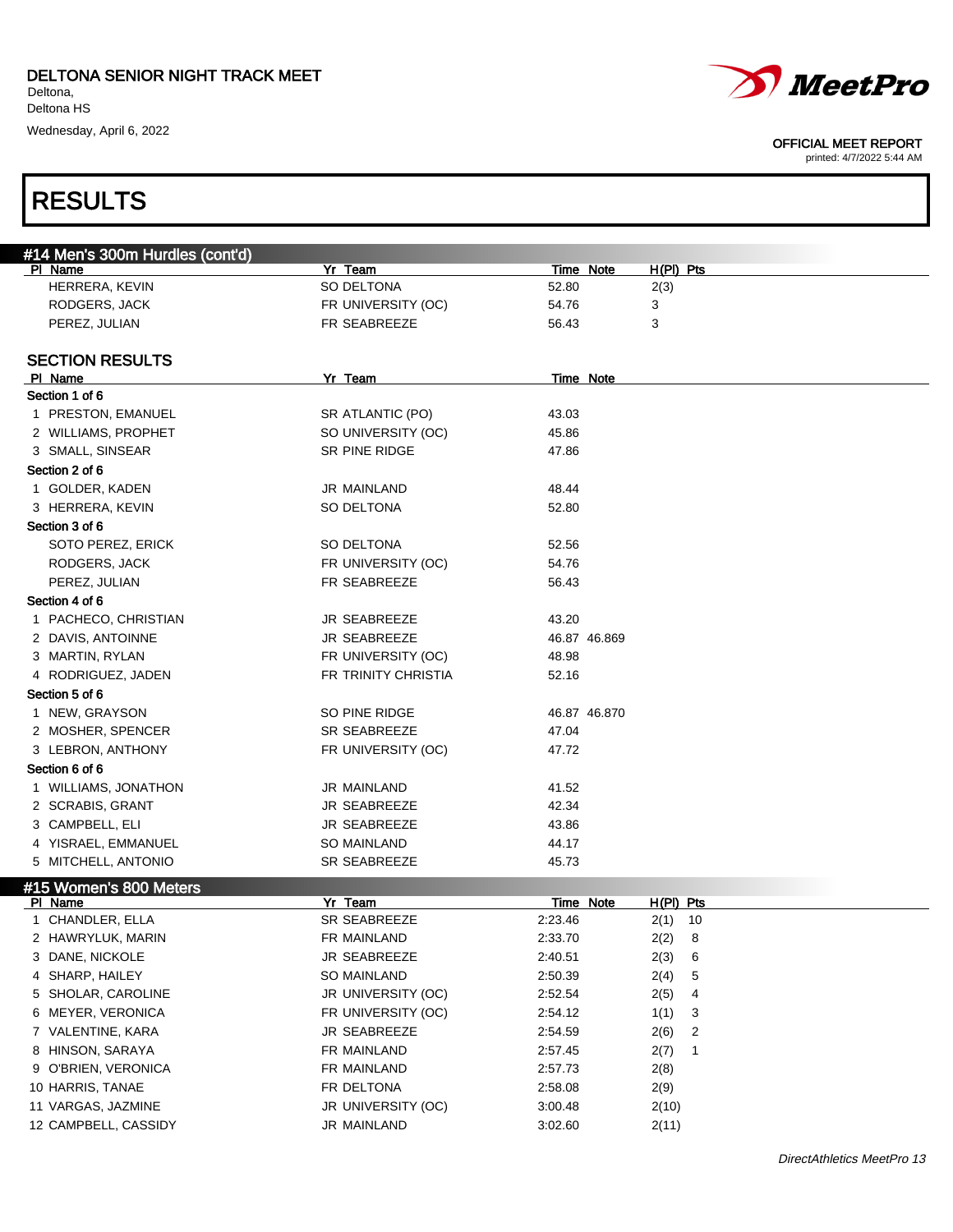

 HERNDON, HAYDEN SO SEABREEZE 2:11.52 2(4) 4 6 SHERMAN, BARRY SR ATLANTIC (PO) 2:12.22 2(5) 3 DAVIS, LINCOLN JR DELTONA 2:14.64 2(6) 2 FASKING, DAVID JR UNIVERSITY (OC) 2:15.04 2(7) 1 PENNA, CHASE JR UNIVERSITY (OC) 2:15.41 2(8) 10 HOPFE, PETER SR FIRST BAPTIST (BU 2:15.94 2(9) ROYAL, KENTWAN JR ATLANTIC (PO) 2:20.06 1(2)



#### OFFICIAL MEET REPORT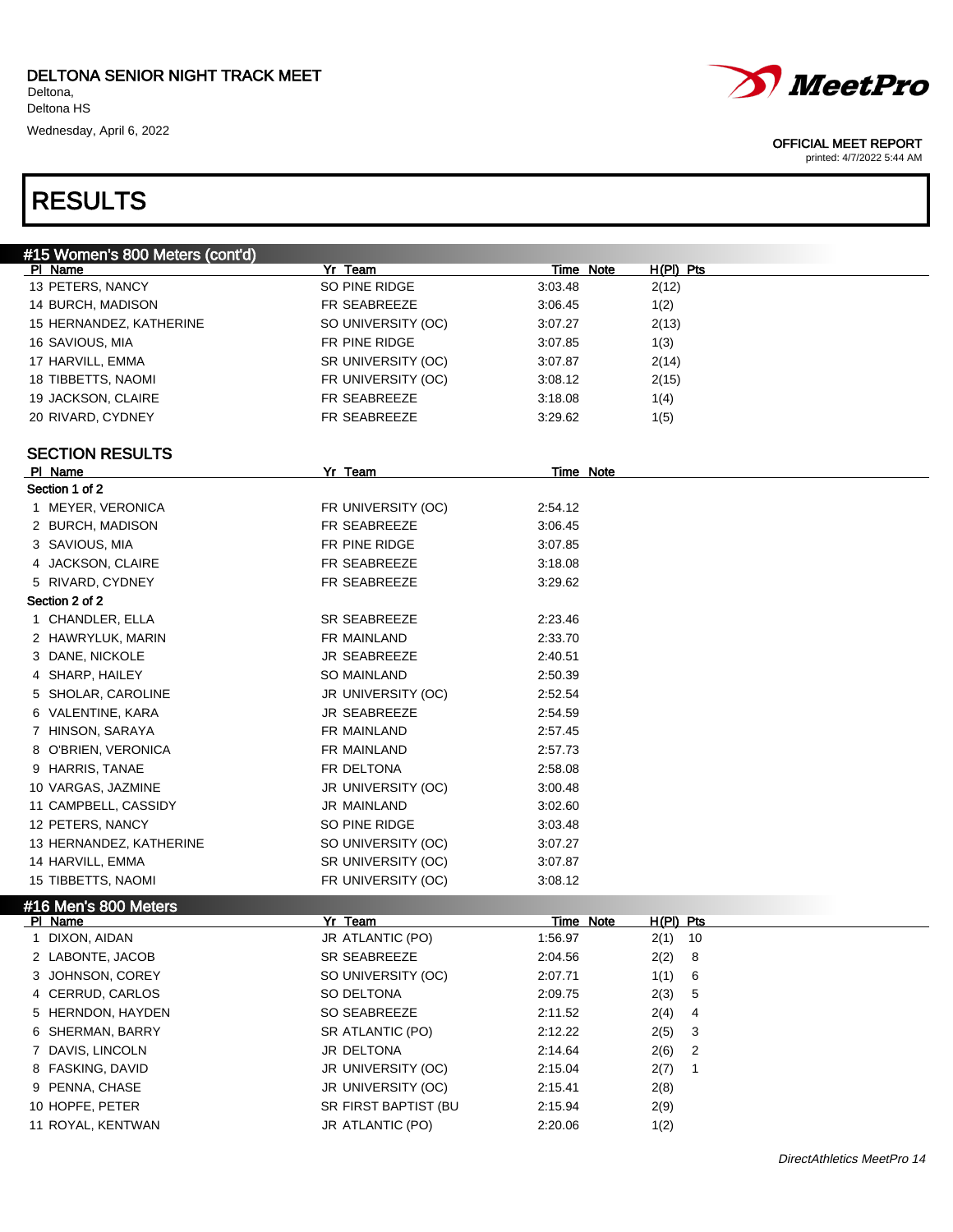



#### OFFICIAL MEET REPORT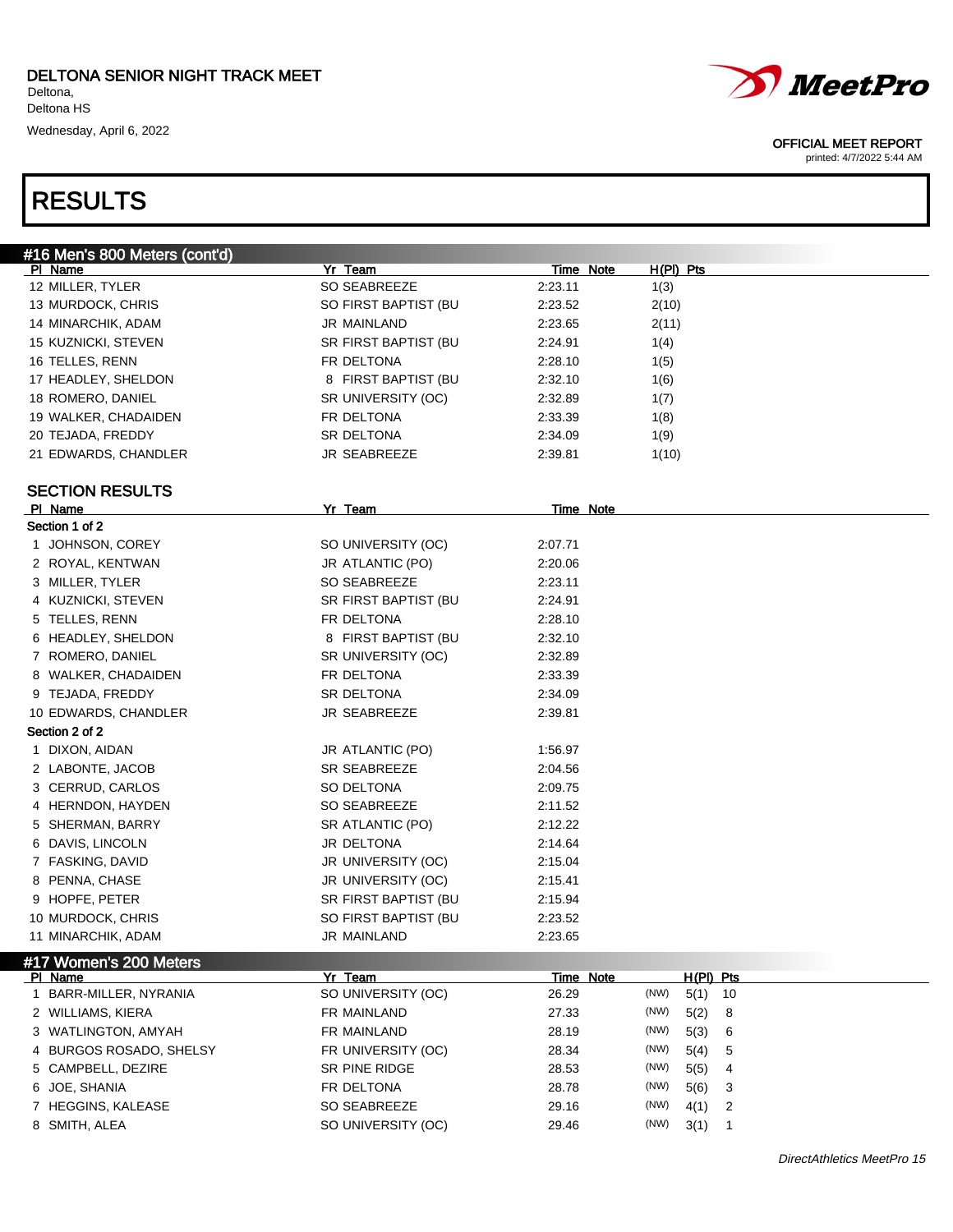

### SECTION RESULTS

| PI Name               | <u>Yr Team</u>       | Time Note  |
|-----------------------|----------------------|------------|
| Section 1 of 5        |                      | Wind: (NW) |
| 1 STARRETT, ELISE     | 8 FIRST BAPTIST (BU  | 36.04      |
| 2 COLEMAN, KELLY      | JR SEABREEZE         | 36.72      |
| Section 2 of 5        |                      | Wind: (NW) |
| 1 DAWSON, TATIANA     | <b>SR DELTONA</b>    | 31.33      |
| 2 HARRIS, TANAE       | FR DELTONA           | 32.33      |
| 3 TODMAN, LAVONA      | FR UNIVERSITY (OC)   | 32.42      |
| 4 PETIT DO, HALEIGH   | FR DELTONA           | 32.48      |
| WILLIAMS, RIHANNA     | FR ATLANTIC (PO)     | 32.78      |
| 6 EBDING, KAITLYN     | 7 FIRST BAPTIST (BU  | 35.12      |
| 7 SHAW, SOPHIA        | JR ATLANTIC (PO)     | 35.25      |
| Section 3 of 5        |                      | Wind: (NW) |
| 1 SMITH, ALEA         | SO UNIVERSITY (OC)   | 29.46      |
| 2 LOWE, ISABELLA      | 7 FIRST BAPTIST (BU  | 30.78      |
| 3 CRAWFORD, BROOKLEIN | SO ATLANTIC (PO)     | 30.93      |
| 4 SANCHEZ, IVANA      | FR FIRST BAPTIST (BU | 31.20      |
| 5 LEGER, MIA          | SO SEABREEZE         | 31.87      |
| 6 BOHANNON, SANAYA    | JR ATLANTIC (PO)     | 32.03      |
| DURAN, KAYLA          | JR FIRST BAPTIST (BU | 32.35      |
| Section 4 of 5        |                      | Wind: (NW) |
| 1 HEGGINS, KALEASE    | <b>SO SEABREEZE</b>  | 29.16      |
| 2 FRANKLIN, DIARIA    | FR MAINLAND          | 30.83      |
| Section 5 of 5        |                      | Wind: (NW) |
| BARR-MILLER, NYRANIA  | SO UNIVERSITY (OC)   | 26.29      |
| 2 WILLIAMS, KIERA     | FR MAINLAND          | 27.33      |
| 3 WATLINGTON, AMYAH   | FR MAINLAND          | 28.19      |



#### OFFICIAL MEET REPORT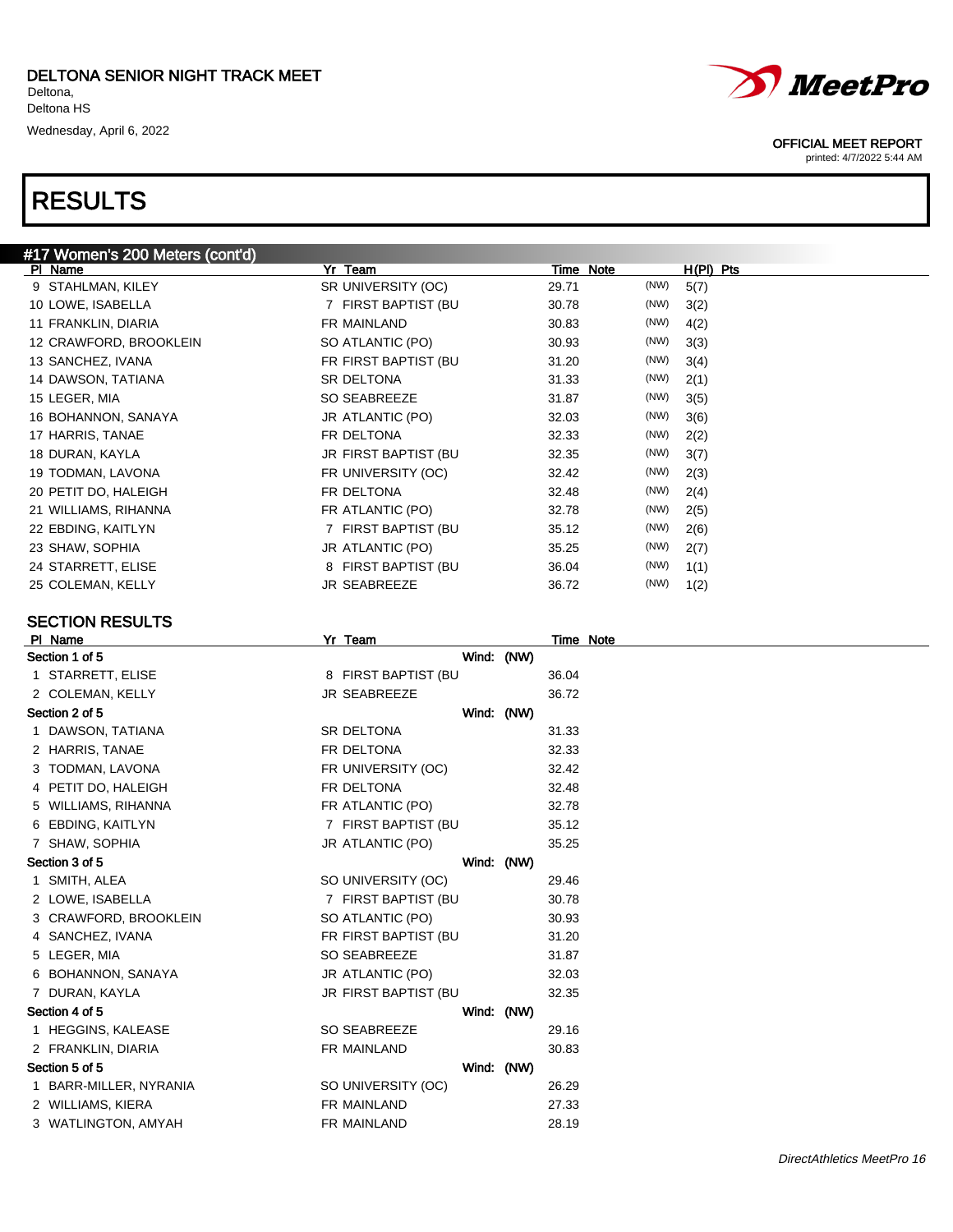# RESULTS



#### OFFICIAL MEET REPORT

| #17 Women's 200 Meters (cont'd) |                     |                  |                        |
|---------------------------------|---------------------|------------------|------------------------|
| PI Name                         | Yr Team             | Time Note        |                        |
| 4 BURGOS ROSADO, SHELSY         | FR UNIVERSITY (OC)  | 28.34            |                        |
| 5 CAMPBELL, DEZIRE              | SR PINE RIDGE       | 28.53            |                        |
| 6 JOE, SHANIA                   | FR DELTONA          | 28.78            |                        |
| 7 STAHLMAN, KILEY               | SR UNIVERSITY (OC)  | 29.71            |                        |
| #18 Men's 200 Meters            |                     |                  |                        |
| PI Name                         | Yr Team             | Time Note        | $H(PI)$ Pts            |
| 1 WASHINGTON, AMARION           | SR ATLANTIC (PO)    | (NW)<br>22.53    | 5(1)<br>10             |
| 2 DURDEN, ROBERT                | <b>SR MAINLAND</b>  | (NW)<br>22.65    | 5(2)<br>8              |
| 3 FRANKLIN, DEVIN               | <b>SR MAINLAND</b>  | (NW)<br>22.71    | 4(1)<br>6              |
| 4 SHINE, EZAIAH                 | <b>SO MAINLAND</b>  | 22.78<br>(NW)    | 5(3)<br>5              |
| 5 MAY, JA QUAN                  | SR PINE RIDGE       | (NW)<br>23.20    | 5(4)<br>4              |
| 6 THOMPSON, ELIJAH              | SO PINE RIDGE       | (NW)<br>23.34    | 5(5)<br>3              |
| 7 KILLINGSWORTH, JONATHAN       | JR ATLANTIC (PO)    | (NW)<br>23.40    | $\overline{2}$<br>3(1) |
| 8 OLSEN, CRAWFORD               | JR SEABREEZE        | (NW)<br>23.73    | 4(2)<br>$\mathbf{1}$   |
| 9 VOLTAIRE, XAVIER              | <b>JR SEABREEZE</b> | (NW)<br>23.90    | 4(3)                   |
| 10 MITCHELL, ANTONIO            | SR SEABREEZE        | (NW)<br>24.05    | 4(4)                   |
| 11 PACHECO, CHRISTIAN           | <b>JR SEABREEZE</b> | 24.22<br>(NW)    | 2(1)                   |
| 12 RITTMAN, JAMORRIS            | SR ATLANTIC (PO)    | (NW)<br>24.31    | 4(5)                   |
| 13 IRWIN, JAVONTE               | SO UNIVERSITY (OC)  | (NW)<br>24.33    | 4(6)                   |
| 14 FARMER, KENNY                | SR DELTONA          | (NW)<br>24.57    | 3(2)                   |
| 15 RUSSELL, CHARZELL            | SR ATLANTIC (PO)    | (NW)<br>24.92    | 3(3)                   |
| 16 COOK, JAAY-R                 | FR UNIVERSITY (OC)  | (NW)<br>24.99    | 3(4)                   |
| 17 CAMPBELL, DENALI             | FR SEABREEZE        | (NW)<br>25.09    | 1(1)                   |
| 18 JOHNSON, COREY               | SR ATLANTIC (PO)    | (NW)<br>25.14    | 3(5)                   |
| 19 SMITH, LANDON                | SO SEABREEZE        | (NW)<br>25.42    | 2(2)                   |
| 20 HENRY, JAYLIN                | SO UNIVERSITY (OC)  | (NW)<br>25.64    | 3(6)                   |
| 21 RODRIGUEZ, JADEN             | FR TRINITY CHRISTIA | (NW)<br>26.17    | 2(3)                   |
| 22 DELIAN, JAYDEN               | SO ATLANTIC (PO)    | (NW)<br>26.54    | 3(7)                   |
| 23 BISSOONDUTT, BLAINE          | SO TRINITY CHRISTIA | (NW)<br>27.10    | 2(4)                   |
| 24 HAYES, HAYDEN                | FR SEABREEZE        | (NW)<br>27.31    | 1(2)                   |
| 25 CIPRIANO, JACIEL             | FR UNIVERSITY (OC)  | (NW)<br>28.04    | 2(5)                   |
| 26 CHINCHILLA, LEONARDO         | FR UNIVERSITY (OC)  | (NW)<br>28.10    | 1(3)                   |
| 27 CRUZ, RANDALL                | FR DELTONA          | (NW)<br>30.30    | 1(4)                   |
| 28 STRITTMATTER, CONNER         | FR UNIVERSITY (OC)  | (NW)<br>31.93    | 1(5)                   |
| 29 PONCE, LOGAN                 | FR ATLANTIC (PO)    | (NW)<br>32.25    | 1(6)                   |
| <b>SECTION RESULTS</b>          |                     |                  |                        |
| PI Name                         | Yr Team             | <b>Time Note</b> |                        |
| Section 1 of 5                  | Wind: (NW)          |                  |                        |
|                                 |                     |                  |                        |

| ----------             | --------           | .     |
|------------------------|--------------------|-------|
| Section 1 of 5         | Wind: (NW)         |       |
| 1 CAMPBELL, DENALI     | FR SEABREEZE       | 25.09 |
| 2 HAYES, HAYDEN        | FR SEABREEZE       | 27.31 |
| 3 CHINCHILLA, LEONARDO | FR UNIVERSITY (OC) | 28.10 |
| 4 CRUZ, RANDALL        | FR DELTONA         | 30.30 |
| 5 STRITTMATTER, CONNER | FR UNIVERSITY (OC) | 31.93 |
| 6 PONCE, LOGAN         | FR ATLANTIC (PO)   | 32.25 |
| Section 2 of 5         | Wind: (NW)         |       |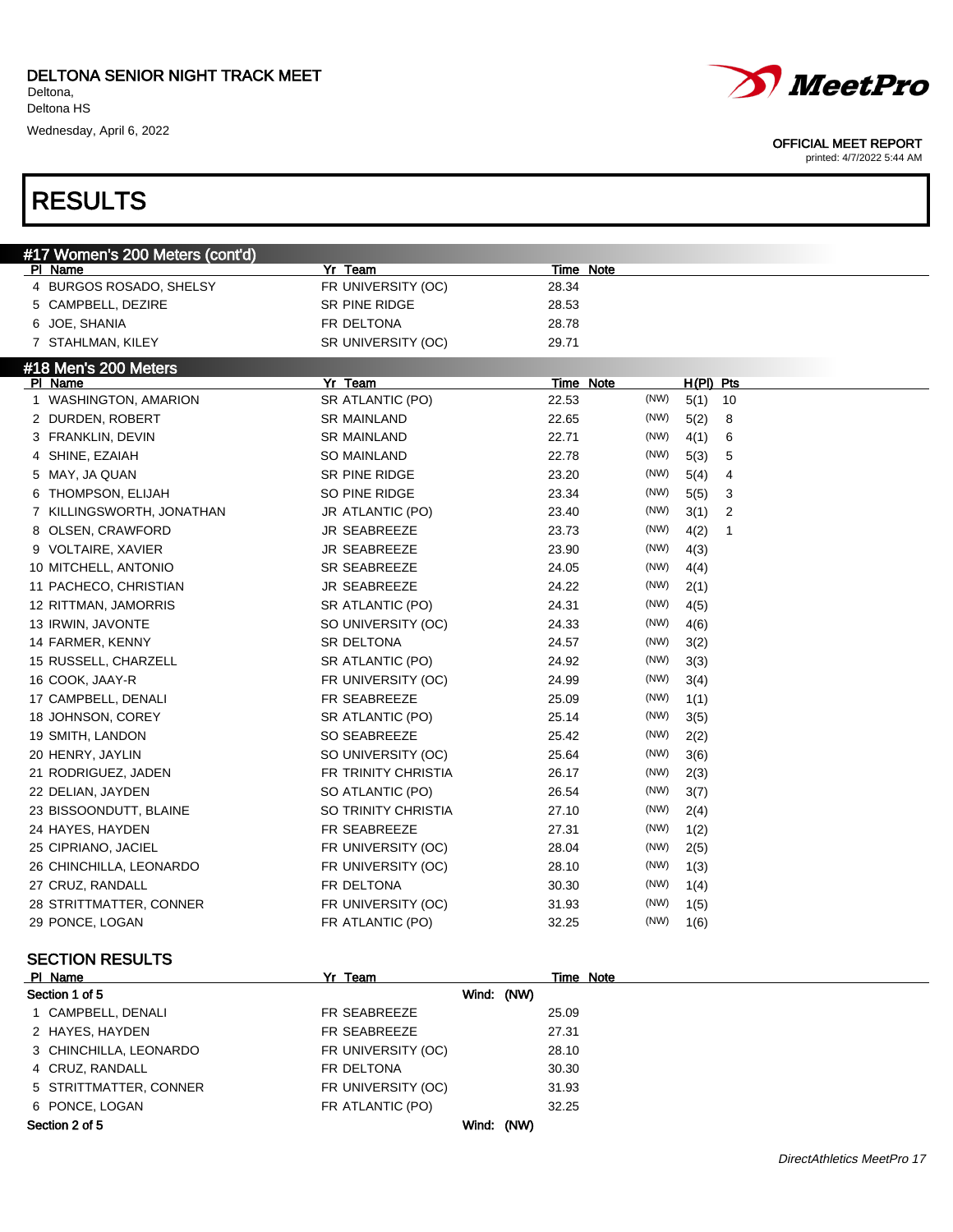# RESULTS

| #18 Men's 200 Meters (cont'd)      |                     |            |            |       |                  |
|------------------------------------|---------------------|------------|------------|-------|------------------|
| PI Name                            | Yr Team             |            |            |       | Time Note        |
| 1 PACHECO, CHRISTIAN               | JR SEABREEZE        |            |            | 24.22 |                  |
| 2 SMITH, LANDON                    | SO SEABREEZE        |            |            | 25.42 |                  |
| 3 RODRIGUEZ, JADEN                 | FR TRINITY CHRISTIA |            |            | 26.17 |                  |
| 4 BISSOONDUTT, BLAINE              | SO TRINITY CHRISTIA |            |            | 27.10 |                  |
| 5 CIPRIANO, JACIEL                 | FR UNIVERSITY (OC)  |            |            | 28.04 |                  |
| Section 3 of 5                     |                     | Wind: (NW) |            |       |                  |
| 1 KILLINGSWORTH, JONATHAN          | JR ATLANTIC (PO)    |            |            | 23.40 |                  |
| 2 FARMER, KENNY                    | SR DELTONA          |            |            | 24.57 |                  |
| 3 RUSSELL, CHARZELL                | SR ATLANTIC (PO)    |            |            | 24.92 |                  |
| 4 COOK, JAAY-R                     | FR UNIVERSITY (OC)  |            |            | 24.99 |                  |
| 5 JOHNSON, COREY                   | SR ATLANTIC (PO)    |            |            | 25.14 |                  |
| 6 HENRY, JAYLIN                    | SO UNIVERSITY (OC)  |            |            | 25.64 |                  |
| 7 DELIAN, JAYDEN                   | SO ATLANTIC (PO)    |            |            | 26.54 |                  |
| Section 4 of 5                     |                     |            | Wind: (NW) |       |                  |
| 1 FRANKLIN, DEVIN                  | <b>SR MAINLAND</b>  |            |            | 22.71 |                  |
| 2 OLSEN, CRAWFORD                  | JR SEABREEZE        |            |            | 23.73 |                  |
| 3 VOLTAIRE, XAVIER                 | JR SEABREEZE        |            |            | 23.90 |                  |
| 4 MITCHELL, ANTONIO                | <b>SR SEABREEZE</b> |            |            | 24.05 |                  |
| 5 RITTMAN, JAMORRIS                | SR ATLANTIC (PO)    |            |            | 24.31 |                  |
| 6 IRWIN, JAVONTE                   | SO UNIVERSITY (OC)  |            |            | 24.33 |                  |
| Section 5 of 5                     |                     | Wind: (NW) |            |       |                  |
| 1 WASHINGTON, AMARION              | SR ATLANTIC (PO)    |            |            | 22.53 |                  |
| 2 DURDEN, ROBERT                   | <b>SR MAINLAND</b>  |            |            | 22.65 |                  |
| 3 SHINE, EZAIAH                    | SO MAINLAND         |            |            | 22.78 |                  |
| 4 MAY, JA QUAN                     | SR PINE RIDGE       |            |            | 23.20 |                  |
| 5 THOMPSON, ELIJAH                 | SO PINE RIDGE       |            |            | 23.34 |                  |
|                                    |                     |            |            |       |                  |
| #19 Women's 3200 Meters<br>PI Name | Yr Team             |            |            |       | Time Note<br>Pts |
| 1 FIGNON, GIULIA                   | JR SEABREEZE        |            | 14:55.61   |       | 10               |
| 2 ANDERSON, KYLA                   | SR SEABREEZE        |            | 15:06.99   |       | 8                |
| 3 MITCHELL, BRIANNA                | <b>SO MAINLAND</b>  |            | 15:36.85   |       | 6                |
|                                    |                     |            |            |       |                  |
| #20 Men's 3200 Meters              |                     |            |            |       |                  |
| PI Name                            | Yr Team             |            |            |       | Time Note<br>Pts |
| 1 BLACKWOOD, BRIAN                 | SR SEABREEZE        |            | 11:29.10   |       | 10               |
| 2 STEINEBACH, WILLIAM              | JR PINE RIDGE       |            | 11:59.76   |       | 8                |
| 3 KEMP, HUNTER                     | JR PINE RIDGE       |            | 12:16.18   |       | 6                |
| 4 YAGUAL, ROLAN                    | SO PINE RIDGE       |            | 12:17.36   |       | 5                |
| 5 YNGUIL, SAMUEL                   | SO PINE RIDGE       |            | 12:26.89   |       | 4                |
| 6 TETERS, JAY                      | JR SEABREEZE        |            | 12:46.01   |       | 3                |
| 7 FRASIER, CARSON                  | FR SEABREEZE        |            | 12:58.26   |       | 2                |
| 8 KELLEY, RILEY                    | 7 TRINITY CHRISTIA  |            | 14:55.17   |       | 1                |
| 9 MARTINEZ, ETHAN                  | 7 TRINITY CHRISTIA  |            | 15:01.20   |       |                  |
| 10 PAGE, LAWRENCE                  | SR SEABREEZE        |            | 15:39.29   |       |                  |
|                                    |                     |            |            |       |                  |



#### OFFICIAL MEET REPORT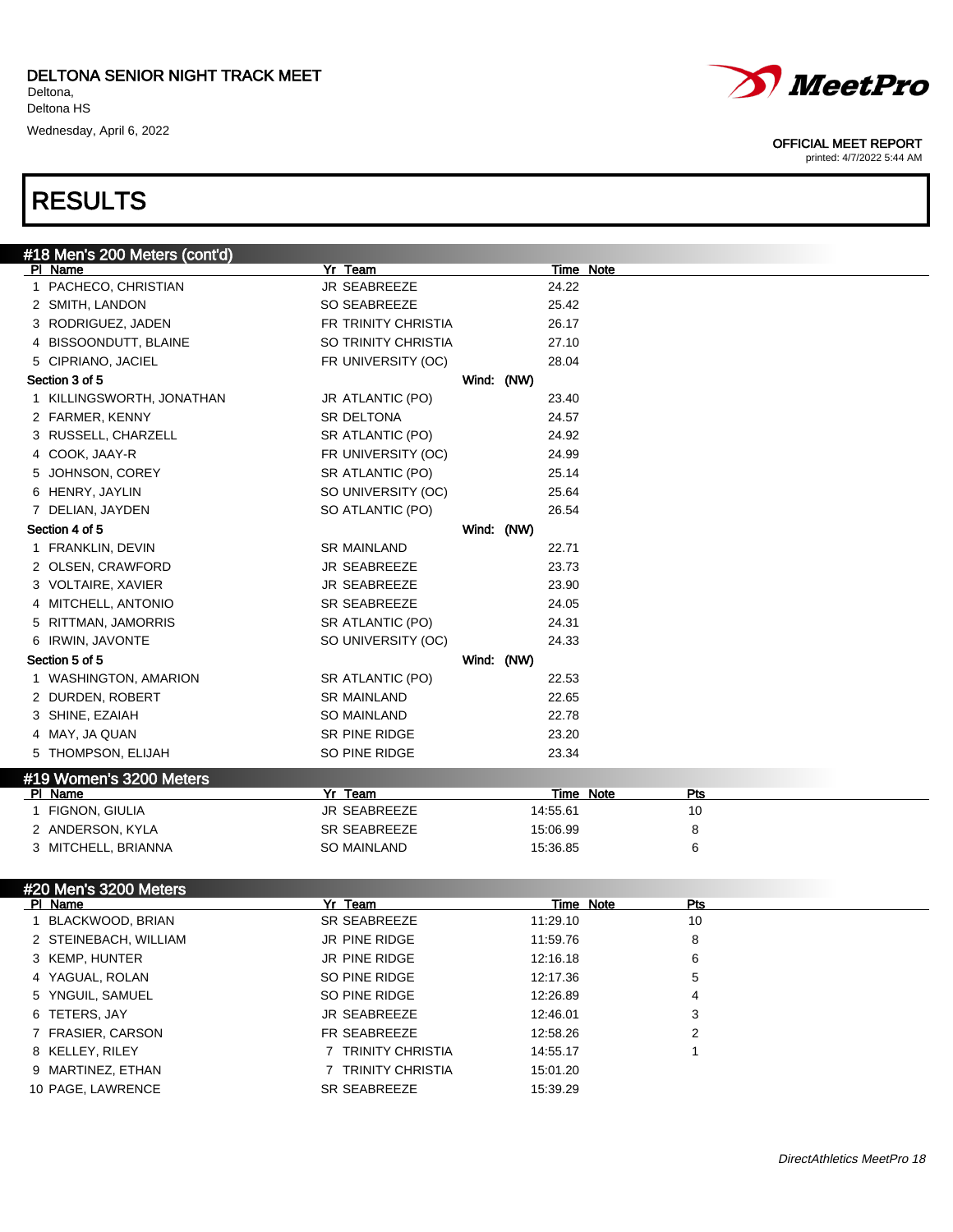$\lambda = 4 \times 400$ m R

| #21 Women's 4 x 400m Relay |                        |              |     |  |
|----------------------------|------------------------|--------------|-----|--|
| PI Team                    |                        | Note<br>Time | Pts |  |
| MAINLAND (A)               |                        | 4:12.48      | 10  |  |
| 1) HAWRYLUK, MARIN FR      | 2) LECAS, SAMANTHA FR  |              |     |  |
| 3) YISREAL, YASHAIYA JR    | 4) WILLIAMS, KIERA FR  |              |     |  |
| 2 SEABREEZE (A)            |                        | 4:13.90      | 8   |  |
| 1) CHANDLER, ELLA SR       | 2) CAPUTO, EMMALINE SR |              |     |  |
| 3) CLOWERS-JONES, JAYLA JR | 4) HEGGINS, KEEVA FR   |              |     |  |
| 3 PINE RIDGE (A)           |                        | 4:35.05      | 6   |  |
| 1) CAMPBELL, DEZIRE SR     | 2) HUNT, CHELSEA FR    |              |     |  |
| 3) GORHAM, SERENITY FR     | 4) MASSEY, JANIAH SR   |              |     |  |
| 4 MAINLAND (B)             |                        | 4:40.06      | 5   |  |
| 1) NIXON, TALIYAH FR       | 2) HINSON, SARAYA FR   |              |     |  |
| 3) WILSON, ALEXA SR        | 4) DEMAREST, AUTUMN FR |              |     |  |
| 5 PINE RIDGE (B)           |                        | 4:58.84      | 4   |  |
| 1) SAVIOUS, MIA FR         | 2) HEARD, MAYA FR      |              |     |  |
| 3) BRENAY, NATALIE SO      | 4)                     |              |     |  |
|                            |                        |              |     |  |

| <b>#ZZ Mens 4 x 400m Relay</b> |                           |           |           |                |  |
|--------------------------------|---------------------------|-----------|-----------|----------------|--|
| PI Team                        |                           |           | Time Note | $H(PI)$ Pts    |  |
| 1 MAINLAND (A)                 |                           | 3:28.46   |           | $2(1)$ 10      |  |
| 1) SAWYER, SETH JR             | 2) SHINE, EZAIAH SO       |           |           |                |  |
| 3) FRANKLIN, DEVIN SR          | 4) PORTER, JORDAN SR      |           |           |                |  |
| 2 SEABREEZE (A)                |                           | 3:34.04   |           | 2(2) 8         |  |
| 1) SCRABIS, GRANT JR           | 2) VOLTAIRE, XAVIER JR    |           |           |                |  |
| 3) DURHAM, SHAMAR SO           | 4) LABONTE, JACOB SR      |           |           |                |  |
| 3 ATLANTIC (PO) (A)            |                           | 3:50.82   |           | 2(3) 6         |  |
| 1) RITTMAN, JAMORRIS SR        | 2) SHERMAN, BARRY SR      |           |           |                |  |
| 3) FURLONGE, DELVIN JR         | 4) JOHNSON, COREY SR      |           |           |                |  |
| 4 PINE RIDGE (B)               |                           | 4:03.35   |           | 1(1) 5         |  |
| 1) DURDEN, ALIJAH FR           | 2) BRENAY, RICKY SR       |           |           |                |  |
| 3) SMALL, SINSEAR SR           | 4) ALSTON, CAVAN FR       |           |           |                |  |
| 5 PINE RIDGE (A)               |                           | 4:05.53   |           | 1(2) 4         |  |
| 1) BROWN, JADEN SR             | 2) THOMPSON, ELIJAH SO    |           |           |                |  |
| 3) MAY, JA QUAN SR             | 4) ALSTON, CAVAN FR       |           |           |                |  |
| 6 SEABREEZE (B)                |                           | 4:11.29   |           | $2(4)$ 3       |  |
| 1) PEREZ, JULIAN FR            | 2) MILOSEVICH, GORAN SO   |           |           |                |  |
| 3) KIEL, COLIN FR              | 4) HAYES, HAYDEN FR       |           |           |                |  |
| 7 FIRST BAPTIST (BUNNELL) (A)  |                           | 4:15.61   |           | $1(3)$ 2       |  |
| 1) MURDOCK, CHRIS SO           | 2) HEADLEY, SHELDON 8     |           |           |                |  |
| 3) HOPFE, PETER SR             | 4) KUZNICKI, STEVEN SR    |           |           |                |  |
| MAINLAND (B)                   |                           | <b>NT</b> |           | $\overline{2}$ |  |
| 1) WOOD, DRAYDEN FR            | 2) CAMARA, LOGAN JR       |           |           |                |  |
| 3) YISRAEL, EMMANUEL SO        | 4) WASHINGTON, TRENEIR JR |           |           |                |  |



#### OFFICIAL MEET REPORT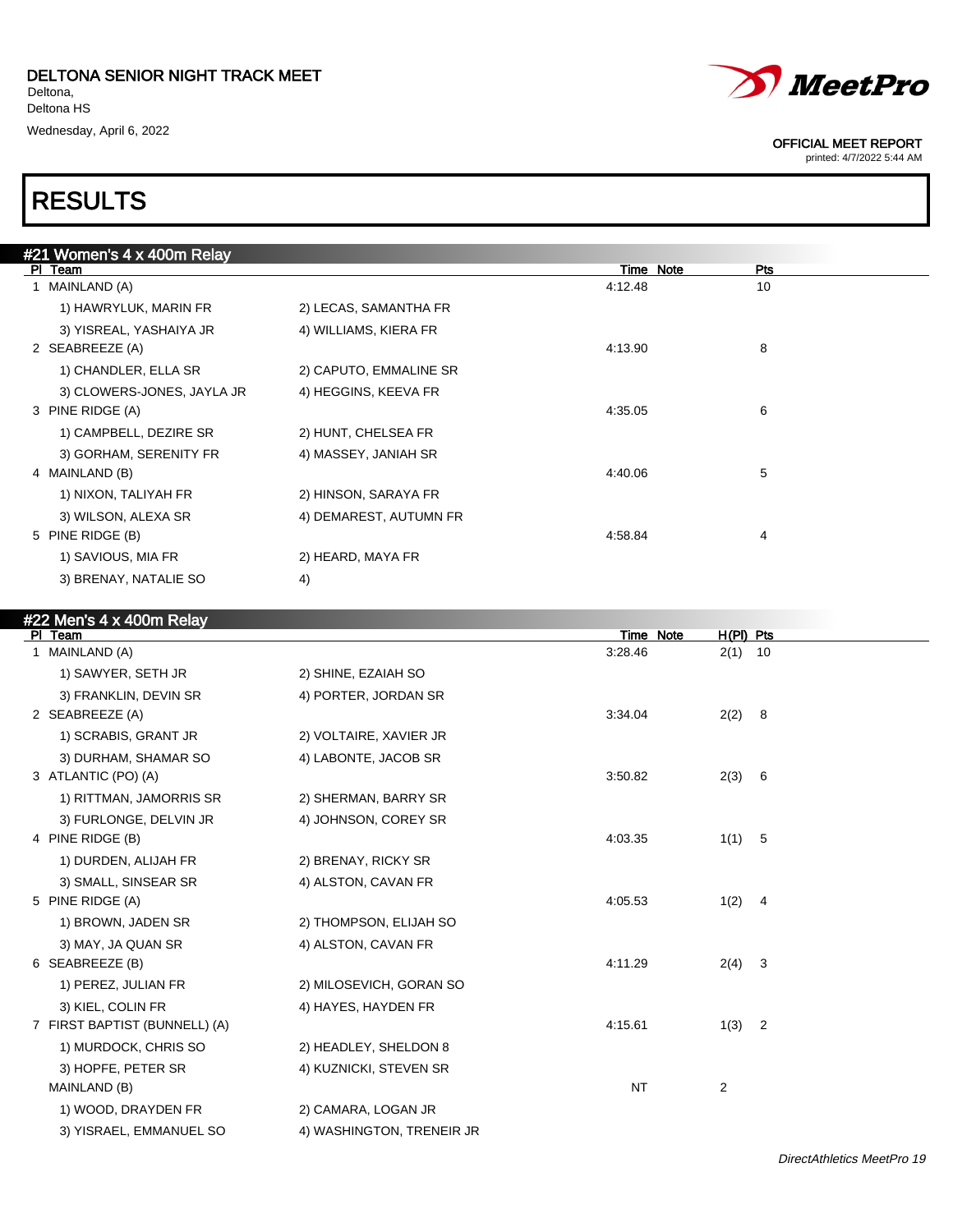



#### OFFICIAL MEET REPORT

| #22 Men's 4 x 400m Relay (cont'd)              |                                |                                          |
|------------------------------------------------|--------------------------------|------------------------------------------|
| PI Team<br>UNIVERSITY (OC) (A)                 |                                | Time Note<br>H(PI) Pts<br><b>NT</b><br>2 |
| 1) AYENDE-ORTIZ, ROBERT SO                     |                                |                                          |
|                                                | 2) BRACAMONTE, SEBASTIAN SR    |                                          |
| 3) IRWIN, JAVONTE SO                           | 4) WILLIAMS, PROPHET SO        |                                          |
| <b>SECTION RESULTS</b><br>PI Team              |                                | Time Note                                |
| Section 1 of 2                                 |                                |                                          |
| 1 PINE RIDGE (B)                               |                                | 4:03.35                                  |
| 1) DURDEN, ALIJAH FR                           | 2) BRENAY, RICKY SR            |                                          |
| 3) SMALL, SINSEAR SR                           | 4) ALSTON, CAVAN FR            |                                          |
| 2 PINE RIDGE (A)                               |                                | 4:05.53                                  |
| 1) BROWN, JADEN SR                             | 2) THOMPSON, ELIJAH SO         |                                          |
| 3) MAY, JA QUAN SR                             | 4) ALSTON, CAVAN FR            |                                          |
| 3 FIRST BAPTIST (BUNNELL) (A)                  |                                | 4:15.61                                  |
| 1) MURDOCK, CHRIS SO                           | 2) HEADLEY, SHELDON 8          |                                          |
| 3) HOPFE, PETER SR                             | 4) KUZNICKI, STEVEN SR         |                                          |
| Section 2 of 2                                 |                                |                                          |
| 1 MAINLAND (A)                                 |                                | 3:28.46                                  |
| 1) SAWYER, SETH JR                             | 2) SHINE, EZAIAH SO            |                                          |
| 3) FRANKLIN, DEVIN SR                          | 4) PORTER, JORDAN SR           |                                          |
| 2 SEABREEZE (A)                                |                                | 3:34.04                                  |
| 1) SCRABIS, GRANT JR                           | 2) VOLTAIRE, XAVIER JR         |                                          |
| 3) DURHAM, SHAMAR SO                           | 4) LABONTE, JACOB SR           |                                          |
| 3 ATLANTIC (PO) (A)                            |                                | 3:50.82                                  |
| 1) RITTMAN, JAMORRIS SR                        | 2) SHERMAN, BARRY SR           |                                          |
| 3) FURLONGE, DELVIN JR                         | 4) JOHNSON, COREY SR           |                                          |
| 4 SEABREEZE (B)                                |                                | 4:11.29                                  |
| 1) PEREZ, JULIAN FR                            | 2) MILOSEVICH, GORAN SO        |                                          |
| 3) KIEL, COLIN FR                              | 4) HAYES, HAYDEN FR            |                                          |
| MAINLAND (B)                                   |                                | <b>NT</b>                                |
| 1) WOOD, DRAYDEN FR                            | 2) CAMARA, LOGAN JR            |                                          |
| 3) YISRAEL, EMMANUEL SO<br>UNIVERSITY (OC) (A) | 4) WASHINGTON, TRENEIR JR      | <b>NT</b>                                |
| 1) AYENDE-ORTIZ, ROBERT SO                     | 2) BRACAMONTE, SEBASTIAN SR    |                                          |
| 3) IRWIN, JAVONTE SO                           | 4) WILLIAMS, PROPHET SO        |                                          |
| #23 Men's High Jump                            |                                |                                          |
| DI Name<br>V. T                                | 1.62<br><b>Marita</b><br>1. GQ | 1 7 Q<br>E/DIL DA                        |

| PI Name                    | Yr Team            | <b>Mark</b>   | 1.63       | 1.68       | 1.73 | 1.78       | 1.83       |          | $F(PI)$ Pts |
|----------------------------|--------------------|---------------|------------|------------|------|------------|------------|----------|-------------|
| MINCEY, ZAVIER             | <b>SO MAINLAND</b> | 1.78m 5' 10'' | <b>PPP</b> | <b>PPP</b> | O    | O          | XXX        | $1(1)$ 9 |             |
| <b>BRENAY, RICKY</b>       | SR PINE RIDGE      | 1.78m 5' 10'' | O          | <b>PPP</b> | O    | O          | <b>XXX</b> | $1(1)$ 9 |             |
| 3 CSOBI, SPENCER           | SR ATLANTIC (P     | 1.78m 5' 10'' |            | O          | XO   | O          | <b>XXX</b> | 1(3)     | - 6         |
| 4 DESSOURCES, MARC         | SR PINE RIDGE      | 1.73m $5'8''$ | O          | <b>PPP</b> |      | <b>XXX</b> |            |          | $1(4)$ 4.5  |
| 4 KAREEM, ABBAS            | SO MAINLAND        | 1.73m $5'8''$ | O          | O          |      | <b>XXX</b> |            |          | $1(4)$ 4.5  |
| 6 FATTOUH, OMAR            | JR ATLANTIC (P     | 1.73m $5'8''$ | O          | O          | XO   | <b>XXX</b> |            | $2(1)$ 3 |             |
| DirectAthletics MeetPro 20 |                    |               |            |            |      |            |            |          |             |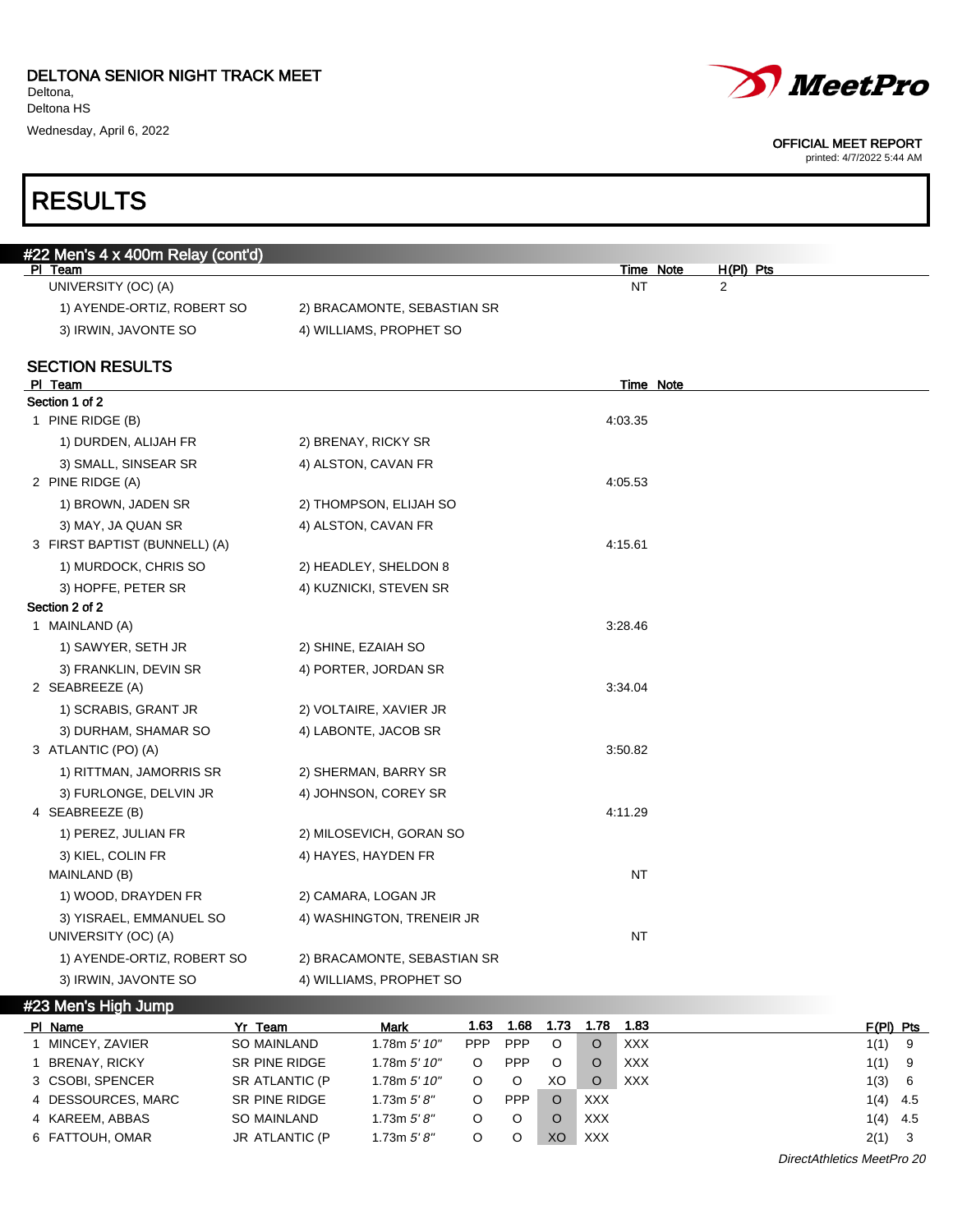

printed: 4/7/2022 5:44 AM

### RESULTS

### #23 Men's High Jump (cont'd)

| PI Name                  | Yr Team              | <b>Mark</b>                | 1.63       | 1.68       | 1.73       | 1.78       | 1.83 | $F(PI)$ Pts    |   |
|--------------------------|----------------------|----------------------------|------------|------------|------------|------------|------|----------------|---|
| 7 DAVIS, ANTOINNE        | JR SEABREEZE         | 1.68m $5'6''$              | $\circ$    | $\circ$    | <b>XXX</b> |            |      | 2(2)           | 2 |
| 8 DUPRAT, KHERON         | SO PINE RIDGE        | 1.63m $5'$ 4 $\frac{1}{4}$ | $\Omega$   | <b>PPP</b> | <b>PPP</b> | <b>XXX</b> |      | 1(6)           |   |
| 9 WATKINS, NOAH          | <b>SR DELTONA</b>    | 1.63m $5'$ 4 $\frac{1}{4}$ | XO.        | XXX        |            |            |      | 1(7)           |   |
| CAMPBELL JR., LAWRENCE   | SO SEABREEZE         | NH.                        | <b>XXX</b> |            |            |            |      |                |   |
| HOLLIDAY, JAMISON        | SO DELTONA           | <b>NH</b>                  | <b>XXX</b> |            |            |            |      | 2              |   |
| MOSHER, SPENCER          | SR SEABREEZE         | <b>NH</b>                  | <b>XXX</b> |            |            |            |      | 2              |   |
| PLUMMER, KEENAN          | FR ATLANTIC (P       | <b>NH</b>                  | <b>XXX</b> |            |            |            |      | 2              |   |
| <b>WILLIAMS, PROPHET</b> | SO UNIVERSITY        | <b>NH</b>                  | <b>XXX</b> |            |            |            |      | 2              |   |
| <b>BAKER, ISAIAH</b>     | FR DELTONA           | <b>NH</b>                  | <b>XXX</b> |            |            |            |      | 2              |   |
| DAVIS, TRISTEN           | SO SEABREEZE         | <b>NH</b>                  | <b>XXX</b> |            |            |            |      | $\overline{2}$ |   |
| GILMER, GAVIN            | <b>FR UNIVERSITY</b> | <b>NH</b>                  | <b>XXX</b> |            |            |            |      | 2              |   |
| TEJEDA, JOSIAH           | JR DELTONA           | <b>NH</b>                  | <b>XXX</b> |            |            |            |      | 2              |   |
| WILLIAMS, JONATHON       | <b>JR MAINLAND</b>   | NΗ                         |            |            |            |            |      | 2              |   |
|                          |                      |                            |            |            |            |            |      |                |   |

### FLIGHT RESULTS

| PI Name                | Yr Team               | Mark                       |            |            |            |            |            |
|------------------------|-----------------------|----------------------------|------------|------------|------------|------------|------------|
| Flight 1 of 2          |                       |                            | 1.63       | 1.68       | 1.73       | 1.78       | 1.83       |
| 1 MINCEY, ZAVIER       | SO MAINLAND           | 1.78m 5' 10''              | <b>PPP</b> | <b>PPP</b> | O          | $\circ$    | <b>XXX</b> |
| 1 BRENAY, RICKY        | SR PINE RIDGE         | 1.78m 5' 10''              | O          | <b>PPP</b> | O          | $\circ$    | <b>XXX</b> |
| 3 CSOBI, SPENCER       | <b>SR ATLANTIC (P</b> | 1.78m 5' 10''              | O          | O          | XO         | O          | <b>XXX</b> |
| 4 DESSOURCES, MARC     | SR PINE RIDGE         | 1.73 $m 5' 8''$            | O          | <b>PPP</b> | $\Omega$   | <b>XXX</b> |            |
| 4 KAREEM, ABBAS        | <b>SO MAINLAND</b>    | 1.73 $m 5' 8''$            | O          | O          | $\circ$    | <b>XXX</b> |            |
| 6 DUPRAT, KHERON       | SO PINE RIDGE         | 1.63m $5'$ 4 $\frac{1}{4}$ | $\circ$    | <b>PPP</b> | <b>PPP</b> | <b>XXX</b> |            |
| 7 WATKINS, NOAH        | SR DELTONA            | 1.63m $5'$ 4 $\frac{1}{4}$ | XO         | <b>XXX</b> |            |            |            |
| CAMPBELL JR., LAWRENCE | SO SEABREEZE          | <b>NH</b>                  | XXX        |            |            |            |            |
| Flight 2 of 2          |                       |                            | 1.63       | 1.68       | 1.73       | 1.78       |            |
| 1 FATTOUH, OMAR        | JR ATLANTIC (P        | 1.73 $m 5' 8''$            | O          | O          | XO         | <b>XXX</b> |            |
| 2 DAVIS, ANTOINNE      | <b>JR SEABREEZE</b>   | 1.68m $5'6''$              | O          | $\circ$    | <b>XXX</b> |            |            |
| HOLLIDAY, JAMISON      | SO DELTONA            | <b>NH</b>                  | <b>XXX</b> |            |            |            |            |
| MOSHER, SPENCER        | SR SEABREEZE          | NH                         | <b>XXX</b> |            |            |            |            |
| PLUMMER, KEENAN        | FR ATLANTIC (P        | NH                         | <b>XXX</b> |            |            |            |            |
| WILLIAMS, PROPHET      | SO UNIVERSITY         | <b>NH</b>                  | <b>XXX</b> |            |            |            |            |
| BAKER, ISAIAH          | FR DELTONA            | NΗ                         | XXX        |            |            |            |            |
| DAVIS, TRISTEN         | SO SEABREEZE          | NH                         | <b>XXX</b> |            |            |            |            |
| GILMER, GAVIN          | FR UNIVERSITY         | NH                         | XXX        |            |            |            |            |
| TEJEDA, JOSIAH         | <b>JR DELTONA</b>     | NH                         | XXX        |            |            |            |            |
| WILLIAMS, JONATHON     | JR MAINLAND           | NΗ                         |            |            |            |            |            |

#24 Women's High Jump

| PI Name                | Yr Team            | <b>Mark</b>            | 1.22  | 1.27       | 1.32 | 1.37       | 1.43 | 1.48 | Pts |
|------------------------|--------------------|------------------------|-------|------------|------|------------|------|------|-----|
| WILSON, ALEXA          | <b>SR MAINLAND</b> | 1.43m $4'8\frac{1}{4}$ | PPP.  |            | XO   |            |      | XXX  | 10  |
| 2 BARR-MILLER, NYRANIA | SO UNIVERSITY      | 1.37m $4'6''$          | PPP.  | <b>PPP</b> | O    |            | XXX  |      | 8   |
| 3 CAMPBELL, CASSIDY    | JR MAINLAND        | 1.37m $4'6''$          | PPP.  |            | XO   | XXO        | XXX  |      | 6   |
| 4 HINSON, SARAYA       | FR MAINLAND        | 1.32m $4'4''$          | PPP   | XO         | XO   | <b>XXX</b> |      |      |     |
| 5 COOPER, SYDNEY       | <b>SR MAINLAND</b> | 1.27m 4'2''            | PPP   | XXO        | XXX  |            |      |      | 4   |
| 6 FIGNON, GIULIA       | JR SEABREEZE       | 1.22m 4' 0"            | XXO I | XXX        |      |            |      |      |     |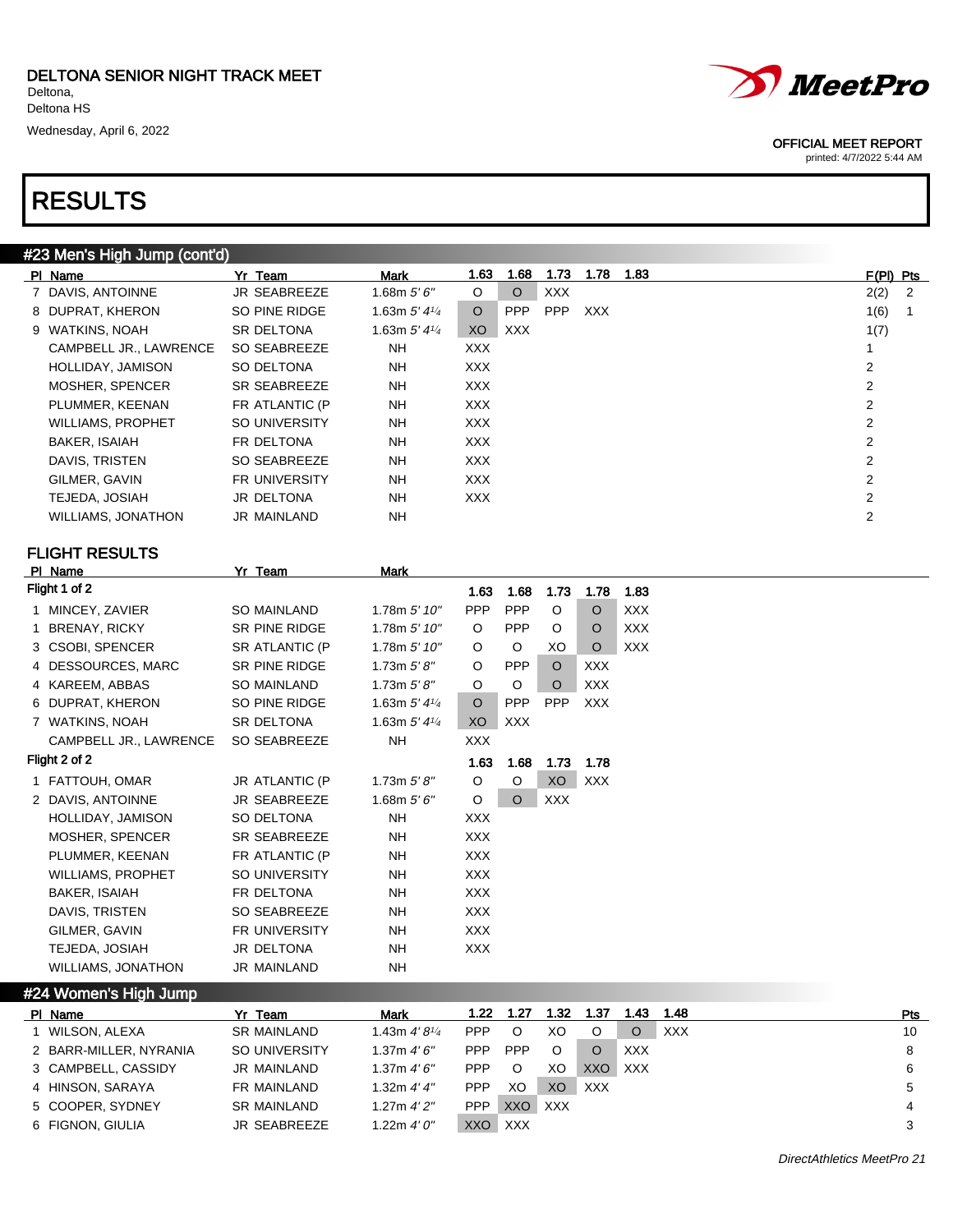### RESULTS

### #24 Women's High Jump (cont'd)

| PI Name                      | Team          | Mark      | 1.22       | 1.27 | 1.32 | 1.37 | 1.43 | 1.48 | Pts |  |
|------------------------------|---------------|-----------|------------|------|------|------|------|------|-----|--|
| BOOTH, CAROLINE              | SO SEABREEZE  | <b>NH</b> | <b>XXX</b> |      |      |      |      |      |     |  |
| HALE, RILEY                  | FR SEABREEZE  | <b>NH</b> | XXX        |      |      |      |      |      |     |  |
| <b>BURGOS ROSADO, SHELSY</b> | FR UNIVERSITY | <b>NH</b> | XXX        |      |      |      |      |      |     |  |
| TOURAY, AWA                  | SO DELTONA    | NΗ        | <b>PPP</b> | PPP  |      |      |      |      |     |  |
| NICHOLS, MACKENZIE           | FR SEABREEZE  | <b>NH</b> |            |      |      |      |      |      |     |  |
|                              |               |           |            |      |      |      |      |      |     |  |

#### #25 Men's Long Jump

| PI Name                 | Yr Team              | <b>Mark</b>                                     | Rnd 1       | Rnd 2       | Rnd 3       | Rnd 4 | Rnd 5 | Rnd 6 | F(PI) Pts |                |
|-------------------------|----------------------|-------------------------------------------------|-------------|-------------|-------------|-------|-------|-------|-----------|----------------|
| 1 MINCEY, ZAVIER        | SO MAINLAND          | 6.05m $19'10^{1/4}$ (NW)                        | 6.05        | 6.04        | <b>FOUL</b> |       |       |       | 1(1)      | 10             |
| 2 SMITH, LANDON         | SO SEABREEZE         | (NW)<br>5.63m 18' 53/4                          | 5.63        | 5.59        | <b>FOUL</b> |       |       |       | 2(1)      | -8             |
| 3 FARMER, KENNY         | <b>SR DELTONA</b>    | (NW)<br>5.58m 18' 33/4                          | 5.58        | 5.46        | <b>FOUL</b> |       |       |       | 1(2)      | 6              |
| 4 BROWN, JADEN          | SR PINE RIDGE        | (NW)<br>5.52m 18' 11/2                          | 5.45        | 5.52        | 5.39        |       |       |       | 1(3)      | -5             |
| 5 WOULARD, DAVEN        | SR TRINITY CH        | (NW)<br>5.51m 18'1"                             | 5.51        | <b>FOUL</b> | <b>FOUL</b> |       |       |       | 1(4)      | $\overline{4}$ |
| 6 WEATHERSPOON, TYREE   | FR DELTONA           | (NW)<br>5.42m $17'$ $9\frac{1}{2}$              | 5.41        | 5.42        | 4.10        |       |       |       | 1(5)      | $\mathbf{3}$   |
| 7 STRICKLAND, LUCAS     | JR ATLANTIC (P       | (NW)<br>5.00m 16' 5"                            | 3.85        | 4.79        | 5.00        |       |       |       | 3(1)      | $\overline{2}$ |
| 8 BAKER, ISAIAH         | FR DELTONA           | 4.84m $15'$ $10^{1/2}$ (NW)                     | 4.59        | 4.66        | 4.84        |       |       |       | 2(2)      | $\overline{1}$ |
| 9 PLUMMER, KEENAN       | FR ATLANTIC (P       | (NW)<br>4.73m 15' 61/4                          | <b>FOUL</b> | <b>FOUL</b> | 4.73        |       |       |       | 3(2)      |                |
| 10 BOLDEN, DAUARI       | JR ATLANTIC (P       | (NW)<br>4.65m 15' 31/4                          | 4.65        | 4.53        | 4.11        |       |       |       | 3(3)      |                |
| 11 MILOSEVICH, GORAN    | SO SEABREEZE         | (NW)<br>4.60m 15' 11/4                          | 4.33        | 4.60        | 4.47        |       |       |       | 3(4)      |                |
| 12 LEBRON, ANGEL        | <b>JR UNIVERSITY</b> | (NW)<br>4.52m 14' 10"                           | 4.45        | 4.52        | <b>FOUL</b> |       |       |       | 2(3)      |                |
| 13 KARR, MICAH          | SO SEABREEZE         | (NW)<br>4.50m 14' 91/4                          | <b>FOUL</b> | 4.50        | <b>FOUL</b> |       |       |       | 1(6)      |                |
| 14 KIEL, COLIN          | FR SEABREEZE         | (NW)<br>4.49m 14' 83/4                          | <b>FOUL</b> | 4.49        | 4.28        |       |       |       | 3(5)      |                |
| 15 HOLLIDAY, JAMISON    | SO DELTONA           | (NW)<br>4.43m 14' 6 <sup>1</sup> / <sub>2</sub> | <b>FOUL</b> | <b>FOUL</b> | 4.43        |       |       |       | 2(4)      |                |
| 16 PONCE-ARCE, ADRIAN   | 8 TRINITY CH         | (NW)<br>4.41m 14' 53/4                          | 4.36        | 4.41        | 3.91        |       |       |       | 2(5)      |                |
| 17 CIPRIANO, JACIEL     | <b>FR UNIVERSITY</b> | 4.40m 14' 51/4<br>(NW)                          | 4.40        | <b>FOUL</b> | <b>FOUL</b> |       |       |       | 3(6)      |                |
| 18 STITES, NATHANIEL    | 7 TRINITY CH         | (NW)<br>4.30m 14' 11/4                          | 4.30        | 3.97        | 4.00        |       |       |       | 3(7)      |                |
| 19 NTANKEH, RYAN        | SO UNIVERSITY        | (NW)<br>4.11m 13'6''                            | 4.11        | 3.77        | 3.87        |       |       |       | 2(6)      |                |
| 20 SANCHEZ RIVERA, ZION | <b>FR UNIVERSITY</b> | (NW)<br>3.84m 12' 71/4                          | <b>FOUL</b> | 3.77        | 3.84        |       |       |       | 3(8)      |                |

FLIGHT RESULTS

| PI Name               | Yr Team              | Mark                        | Rnd 1               | Rnd 2       | Rnd 3       | Rnd 4 | Rnd 5 | Rnd 6 |
|-----------------------|----------------------|-----------------------------|---------------------|-------------|-------------|-------|-------|-------|
| Flight 1 of 3         |                      |                             |                     |             |             |       |       |       |
| 1 MINCEY, ZAVIER      | SO MAINLAND          | 6.05m $19'10^{1/4}$ (NW)    | 6.05                | 6.04        | <b>FOUL</b> |       |       |       |
| 2 FARMER, KENNY       | SR DELTONA           | 5.58m 18' 33/4              | 5.58<br>(NW)        | 5.46        | <b>FOUL</b> |       |       |       |
| 3 BROWN, JADEN        | SR PINE RIDGE        | 5.52m 18' 11/2              | 5.45<br>(NW)        | 5.52        | 5.39        |       |       |       |
| 4 WOULARD, DAVEN      | <b>SR TRINITY CH</b> | 5.51 m $18'1''$             | 5.51<br>(NW)        | <b>FOUL</b> | <b>FOUL</b> |       |       |       |
| 5 WEATHERSPOON, TYREE | FR DELTONA           | 5.42m $17'$ $9\frac{1}{2}$  | 5.41<br>(NW)        | 5.42        | 4.10        |       |       |       |
| 6 KARR, MICAH         | SO SEABREEZE         | 4.50m 14' 91/4              | <b>FOUL</b><br>(NW) | 4.50        | <b>FOUL</b> |       |       |       |
| Flight 2 of 3         |                      |                             |                     |             |             |       |       |       |
| 1 SMITH, LANDON       | SO SEABREEZE         | 5.63m $18'$ 5 $\frac{3}{4}$ | 5.63<br>(NW)        | 5.59        | <b>FOUL</b> |       |       |       |
| 2 BAKER, ISAIAH       | FR DELTONA           | 4.84m $15'$ $10^{1/2}$ (NW) | 4.59                | 4.66        | 4.84        |       |       |       |
| 3 LEBRON, ANGEL       | <b>JR UNIVERSITY</b> | 4.52m 14' 10"               | 4.45<br>(NW)        | 4.52        | <b>FOUL</b> |       |       |       |
| 4 HOLLIDAY, JAMISON   | SO DELTONA           | 4.43m $14'6\frac{1}{2}$     | <b>FOUL</b><br>(NW) | <b>FOUL</b> | 4.43        |       |       |       |
| 5 PONCE-ARCE, ADRIAN  | 8 TRINITY CH         | 4.41m $14'5^{3/4}$          | 4.36<br>(NW)        | 4.41        | 3.91        |       |       |       |
| 6 NTANKEH, RYAN       | SO UNIVERSITY        | 4.11m 13'6''                | 4.11<br>(NW)        | 3.77        | 3.87        |       |       |       |
|                       |                      |                             |                     |             |             |       |       |       |



OFFICIAL MEET REPORT printed: 4/7/2022 5:44 AM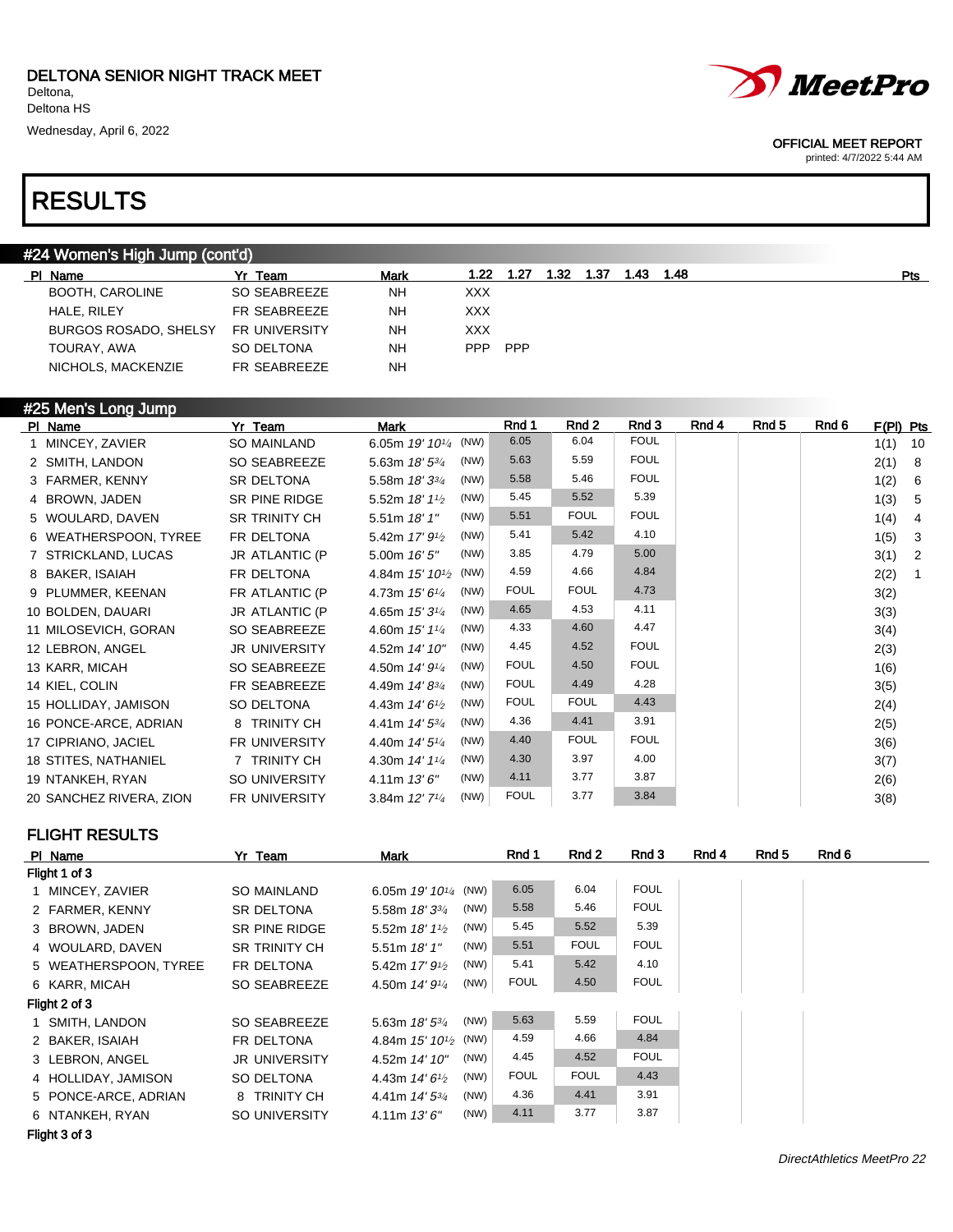| #25 Men's Long Jump (cont'd), |                      |                             |      |             |             |             |       |       |       |
|-------------------------------|----------------------|-----------------------------|------|-------------|-------------|-------------|-------|-------|-------|
| PI Name                       | Yr Team              | <b>Mark</b>                 |      | Rnd 1       | Rnd 2       | Rnd 3       | Rnd 4 | Rnd 5 | Rnd 6 |
| 1 STRICKLAND, LUCAS           | JR ATLANTIC (P       | 5.00m $16'5''$              | (NW) | 3.85        | 4.79        | 5.00        |       |       |       |
| 2 PLUMMER, KEENAN             | FR ATLANTIC (P       | 4.73m $15'6''$              | (NW) | <b>FOUL</b> | <b>FOUL</b> | 4.73        |       |       |       |
| 3 BOLDEN, DAUARI              | JR ATLANTIC (P       | 4.65m $15'3\frac{1}{4}$     | (NW) | 4.65        | 4.53        | 4.11        |       |       |       |
| 4 MILOSEVICH, GORAN           | SO SEABREEZE         | 4.60m $15'$ $1\frac{1}{4}$  | (NW) | 4.33        | 4.60        | 4.47        |       |       |       |
| 5 KIEL, COLIN                 | FR SEABREEZE         | 4.49m $14' 8^{3/4}$         | (NW) | <b>FOUL</b> | 4.49        | 4.28        |       |       |       |
| 6 CIPRIANO, JACIEL            | <b>FR UNIVERSITY</b> | 4.40m $14'5''$              | (NW) | 4.40        | <b>FOUL</b> | <b>FOUL</b> |       |       |       |
| 7 STITES, NATHANIEL           | 7 TRINITY CH         | 4.30m $14'1\frac{1}{4}$     | (NW) | 4.30        | 3.97        | 4.00        |       |       |       |
| 8 SANCHEZ RIVERA, ZION        | <b>FR UNIVERSITY</b> | 3.84m $12'$ 7 $\frac{1}{4}$ | (NW) | <b>FOUL</b> | 3.77        | 3.84        |       |       |       |
|                               |                      |                             |      |             |             |             |       |       |       |

### #26 Women's Long Jump

| PI Name                 | Yr Team              | <b>Mark</b>                  |      | Rnd 1       | Rnd 2       | Rnd 3       | Rnd 4 | Rnd 5 | Rnd 6 | $F(PI)$ Pts |    |
|-------------------------|----------------------|------------------------------|------|-------------|-------------|-------------|-------|-------|-------|-------------|----|
| 1 BARR-MILLER, NYRANIA  | SO UNIVERSITY        | 4.93m 16' 2 <sup>1/4</sup>   | (NW) | 4.93        | 4.08        | 3.87        |       |       |       | 1(1)        | 10 |
| 2 CAMPBELL, CAMRYN      | <b>SR MAINLAND</b>   | 4.54m $14'$ $10^{3/4}$ (NW)  |      | 4.42        | 4.54        | <b>FOUL</b> |       |       |       | 1(2)        | -8 |
| 3 CLOWERS-JONES, JAYLA  | <b>JR SEABREEZE</b>  | 3.99m $13'1'4$               | (NW) | <b>FOUL</b> | 3.73        | 3.99        |       |       |       | 1(3)        | -6 |
| 4 WATLINGTON, AMYAH     | FR MAINLAND          | 3.88m $12' 8^{3/4}$          | (NW) | 3.88        | 3.82        | 3.50        |       |       |       | 1(4)        | -5 |
| 5 TODMAN, LAVONA        | <b>FR UNIVERSITY</b> | 3.84m $12'$ 7 <sup>1/4</sup> | (NW) | 3.63        | 3.84        | 3.53        |       |       |       | 2(1)        | 4  |
| 6 HARRIS, SANDRA-MIRIAM | JR DELTONA           | 3.83m $12'6^{3/4}$           | (NW) | 3.83        | 3.18        | <b>FOUL</b> |       |       |       | 2(2)        | -3 |
| 7 HUNT, CHELSEA         | FR PINE RIDGE        | 3.80m $12'5^{3/4}$           | (NW) | <b>FOUL</b> | 3.80        | <b>FOUL</b> |       |       |       | 1(5)        | -2 |
| 8 GOFF, RYLIN           | 8 FIRST BAPTI        | 3.72m $12'21/2$              | (NW) | 3.72        | <b>FOUL</b> | 3.60        |       |       |       | 2(3)        | -1 |
| 9 LOWE, ISABELLA        | 7 FIRST BAPTI        | 3.64m $11'11'_{2}$ (NW)      |      | <b>FOUL</b> | 3.64        | 3.63        |       |       |       | 1(6)        |    |
| 10 BOOTH, CAROLINE      | SO SEABREEZE         | 3.55m $11'$ $7^{3}/_4$       | (NW) | 3.32        | 3.55        | <b>FOUL</b> |       |       |       | 2(4)        |    |
| 11 MARROW, MALIA        | 6 TRINITY CH         | 3.42m $11'2^{3/4}$           | (NW) | 3.30        | 3.42        | 3.35        |       |       |       | 2(5)        |    |
| 12 EBDING, KAITLYN      | 7 FIRST BAPTI        | 3.42m $11'2^{3/4}$           | (NW) | 3.34        | <b>FOUL</b> | 3.42        |       |       |       | 3(1)        |    |
| 13 BINGHAM, MCKENZIE    | FR SEABREEZE         | 3.20m $10'6''$               | (NW) | <b>FOUL</b> | 3.20        | <b>FOUL</b> |       |       |       | 3(2)        |    |
| YISREAL, YASHAIYA       | JR MAINLAND          | <b>NM</b>                    |      | <b>FOUL</b> | <b>FOUL</b> | <b>FOUL</b> |       |       |       | 2           |    |

### FLIGHT RESULTS

| PI Name                 | Yr Team              | Mark                                | Rnd 1       | Rnd 2       | Rnd 3       | Rnd 4 | Rnd 5 | Rnd 6 |
|-------------------------|----------------------|-------------------------------------|-------------|-------------|-------------|-------|-------|-------|
| Flight 1 of 3           |                      |                                     |             |             |             |       |       |       |
| 1 BARR-MILLER, NYRANIA  | SO UNIVERSITY        | (NW)<br>4.93m 16' 21/4              | 4.93        | 4.08        | 3.87        |       |       |       |
| 2 CAMPBELL, CAMRYN      | <b>SR MAINLAND</b>   | 4.54m $14'$ $10^{3/4}$ (NW)         | 4.42        | 4.54        | <b>FOUL</b> |       |       |       |
| 3 CLOWERS-JONES, JAYLA  | <b>JR SEABREEZE</b>  | (NW)<br>3.99m $13'1'4$              | <b>FOUL</b> | 3.73        | 3.99        |       |       |       |
| 4 WATLINGTON, AMYAH     | FR MAINLAND          | (NW)<br>3.88m $12' 8^{3/4}$         | 3.88        | 3.82        | 3.50        |       |       |       |
| 5 HUNT, CHELSEA         | FR PINE RIDGE        | (NW)<br>3.80m $12'$ 5 $\frac{3}{4}$ | <b>FOUL</b> | 3.80        | <b>FOUL</b> |       |       |       |
| 6 LOWE, ISABELLA        | 7 FIRST BAPTI        | 3.64m $11'11'$ (NW)                 | <b>FOUL</b> | 3.64        | 3.63        |       |       |       |
| Flight 2 of 3           |                      |                                     |             |             |             |       |       |       |
| 1 TODMAN, LAVONA        | <b>FR UNIVERSITY</b> | (NW)<br>3.84m 12' 71/4              | 3.63        | 3.84        | 3.53        |       |       |       |
| 2 HARRIS, SANDRA-MIRIAM | JR DELTONA           | (NW)<br>3.83m $12'6^{3/4}$          | 3.83        | 3.18        | <b>FOUL</b> |       |       |       |
| 3 GOFF, RYLIN           | 8 FIRST BAPTI        | (NW)<br>3.72m $12'21/2$             | 3.72        | <b>FOUL</b> | 3.60        |       |       |       |
| 4 BOOTH, CAROLINE       | SO SEABREEZE         | (NW)<br>3.55m $11'$ $7^{3}/_4$      | 3.32        | 3.55        | <b>FOUL</b> |       |       |       |
| 5 MARROW, MALIA         | 6 TRINITY CH         | (NW)<br>3.42m $11'2^{3/4}$          | 3.30        | 3.42        | 3.35        |       |       |       |
| YISREAL, YASHAIYA       | JR MAINLAND          | NM                                  | <b>FOUL</b> | <b>FOUL</b> | <b>FOUL</b> |       |       |       |
| Flight 3 of 3           |                      |                                     |             |             |             |       |       |       |
| 1 EBDING, KAITLYN       | 7 FIRST BAPTI        | (NW)<br>3.42m 11' 23/4              | 3.34        | <b>FOUL</b> | 3.42        |       |       |       |
| 2 BINGHAM, MCKENZIE     | FR SEABREEZE         | (NW)<br>3.20m $10'6''$              | <b>FOUL</b> | 3.20        | <b>FOUL</b> |       |       |       |



#### OFFICIAL MEET REPORT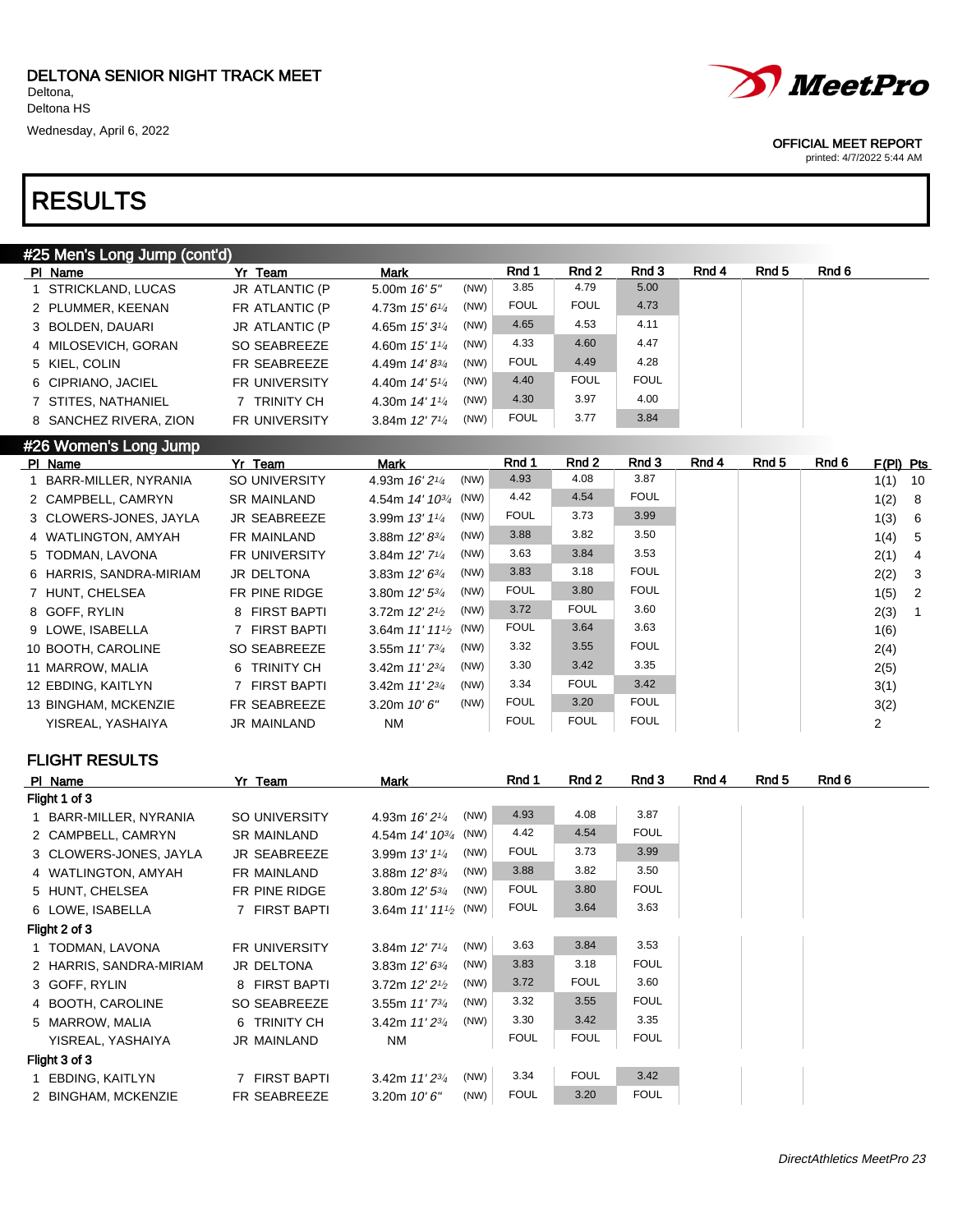5 HOLLIDAY, JAMISON SO DELTONA

# RESULTS

| #27 Men's Triple Jump |                      |                                                |             |       |             |       |       |       |             |    |
|-----------------------|----------------------|------------------------------------------------|-------------|-------|-------------|-------|-------|-------|-------------|----|
| PI Name               | Yr Team              | Mark                                           | Rnd 1       | Rnd 2 | Rnd 3       | Rnd 4 | Rnd 5 | Rnd 6 | $F(PI)$ Pts |    |
| 1 MINCEY, ZAVIER      | <b>SO MAINLAND</b>   | 12.18m 39' 11 <sup>1</sup> / <sub>2</sub> (NW) | 11.92       | 12.18 | <b>FOUL</b> |       |       |       | 1(1)        | 10 |
| 2 FARMER, KENNY       | SR DELTONA           | (NW)<br>11.94m 39' 21/4                        | 11.42       | 11.94 | <b>FOUL</b> |       |       |       | 1(2)        | 8  |
| 3 HAWKINS, JAKIN      | <b>SR TRINITY CH</b> | (NW)<br>10.61m 34' 93/4                        | 10.13       | 10.28 | 10.61       |       |       |       | 2(1)        | 6  |
| 4 DUPRAT, KHERON      | SO PINE RIDGE        | (NW)<br>10.52m 34' 61/4                        | <b>FOUL</b> | 10.52 | 10.16       |       |       |       | 1(3)        | 5  |
| 5 BRANT, JESS         | <b>JR TRINITY CH</b> | (NW)<br>10.36m 34' 0"                          | 10.19       | 10.30 | 10.36       |       |       |       | 2(2)        | 4  |
| 6 ROBINSON, JOSIAH    | JR DELTONA           | (NW)<br>10.17m $33'$ 4 $\frac{1}{2}$           | 10.09       | 9.81  | 10.17       |       |       |       | 1(4)        | 3  |
| 7 HOLLIDAY, JAMISON   | SO DELTONA           | (NW)<br>10.09m 33' 11/4                        | 9.62        | 10.09 | 9.76        |       |       |       | 1(5)        | 2  |
| 8 BLACKWOOD, AIDEN    | SO SEABREEZE         | (NW)<br>9.85m 32' 33/4                         | 9.54        | 9.85  | 9.67        |       |       |       | 2(3)        | 1  |
| 9 KIEL, COLIN         | FR SEABREEZE         | (NW)<br>9.57m $31'$ 4 $\frac{3}{4}$            | 9.34        | 9.57  | <b>FOUL</b> |       |       |       | 1(6)        |    |
| 10 MCQUIRE, MICAH     | SO MAINLAND          | (NW)<br>9.25m $30'$ 4 $\frac{1}{4}$            | 9.25        | 8.63  | 8.86        |       |       |       | 2(4)        |    |
| 11 PONCE-ARCE, ADRIAN | 8 TRINITY CH         | (NW)<br>8.54m 28' 01/4                         | 8.41        | 8.54  | 8.32        |       |       |       | 2(5)        |    |
| <b>FLIGHT RESULTS</b> |                      |                                                |             |       |             |       |       |       |             |    |
| PI Name               | Yr Team              | <b>Mark</b>                                    | Rnd 1       | Rnd 2 | Rnd 3       | Rnd 4 | Rnd 5 | Rnd 6 |             |    |
| Flight 1 of 2         |                      |                                                |             |       |             |       |       |       |             |    |
| 1 MINCEY, ZAVIER      | <b>SO MAINLAND</b>   | 12.18m 39' 11 <sup>1</sup> / <sub>2</sub> (NW) | 11.92       | 12.18 | <b>FOUL</b> |       |       |       |             |    |
| 2 FARMER, KENNY       | <b>SR DELTONA</b>    | (NW)<br>11.94m 39' 2 <sup>1/4</sup>            | 11.42       | 11.94 | <b>FOUL</b> |       |       |       |             |    |
| 3 DUPRAT, KHERON      | SO PINE RIDGE        | (NW)<br>10.52m 34' 61/4                        | <b>FOUL</b> | 10.52 | 10.16       |       |       |       |             |    |
| 4 ROBINSON, JOSIAH    | JR DELTONA           | (NW)<br>10.17m $33'$ 4 $\frac{1}{2}$           | 10.09       | 9.81  | 10.17       |       |       |       |             |    |

| PI Name                 | Team<br>Yr∶          | <b>Mark</b>                 |      | Rnd 1 | Rnd 2 | Rnd 3       | Rnd 4 | Rnd 5 | Rnd 6 | Pts |
|-------------------------|----------------------|-----------------------------|------|-------|-------|-------------|-------|-------|-------|-----|
| #28 Women's Triple Jump |                      |                             |      |       |       |             |       |       |       |     |
| 5 PONCE-ARCE, ADRIAN    | 8 TRINITY CH         | 8.54m $28'0^{1/4}$          | (NW) | 8.41  | 8.54  | 8.32        |       |       |       |     |
| 4 MCQUIRE, MICAH        | SO MAINLAND          | 9.25m $30'$ 4 $\frac{1}{4}$ | (NW) | 9.25  | 8.63  | 8.86        |       |       |       |     |
| 3 BLACKWOOD, AIDEN      | SO SEABREEZE         | 9.85m $32'33'$              | (NW) | 9.54  | 9.85  | 9.67        |       |       |       |     |
| 2 BRANT, JESS           | <b>JR TRINITY CH</b> | 10.36m 34' 0"               | (NW) | 10.19 | 10.30 | 10.36       |       |       |       |     |
| 1 HAWKINS, JAKIN        | <b>SR TRINITY CH</b> | 10.61m 34' 93/4             | (NW) | 10.13 | 10.28 | 10.61       |       |       |       |     |
| Flight 2 of 2           |                      |                             |      |       |       |             |       |       |       |     |
| 6 KIEL, COLIN           | FR SEABREEZE         | 9.57m $31'$ $4\frac{3}{4}$  | (NW) | 9.34  | 9.57  | <b>FOUL</b> |       |       |       |     |
|                         |                      |                             |      |       |       |             |       |       |       |     |

10.09m  $33'$   $1^{1/4}$  (NW) 9.62 10.09 9.76

| PI Name                | Yr Team              | <b>Mark</b>                         | Rnd 1 | Rnd 2       | Rnd 3       | Rnd 4 | Rnd 5 | Rnd 6 | Pts |
|------------------------|----------------------|-------------------------------------|-------|-------------|-------------|-------|-------|-------|-----|
| 1 HUNT, CHELSEA        | FR PINE RIDGE        | (NW)<br>9.54m $31'3^{3}/4$          | 8.64  | 9.05        | 9.54        |       |       |       | 10  |
| 2 ADCOCK, RAYLYNN      | <b>JR TRINITY CH</b> | 9.44m $30'$ 11 <sup>3/4</sup> (NW)  | 9.32  | 9.44        | 9.24        |       |       |       | 8   |
| 3 MERK, VIVIENNE       | <b>SR UNIVERSITY</b> | (NW)<br>9.05m $29'8\frac{1}{4}$     | 8.51  | 9.05        | 8.77        |       |       |       | 6   |
| 4 CLOWERS-JONES, JAYLA | JR SEABREEZE         | (NW)<br>8.27m 27' 13'               | 7.78  | 8.27        | 8.04        |       |       |       | 5   |
| 5 MARROW, MALIA        | 6 TRINITY CH         | (NW)<br>7.66m $25'$ 1 $\frac{3}{4}$ | 7.53  | 7.66        | 7.63        |       |       |       | 4   |
| 6 BINGHAM, MCKENZIE    | FR SEABREEZE         | (NW)<br>7.42m 24' 41/4              | 7.42  | <b>FOUL</b> | 7.24        |       |       |       |     |
| 7 BOOTH, CAROLINE      | SO SEABREEZE         | (NW)<br>6.45m $21'2''$              | 6.45  | <b>FOUL</b> | <b>FOUL</b> |       |       |       | 2   |

| #29 Men's Shot Put |                      |                                             |       |             |       |       |       |       |      |                            |
|--------------------|----------------------|---------------------------------------------|-------|-------------|-------|-------|-------|-------|------|----------------------------|
| PI Name            | Yr Team              | <b>Mark</b>                                 | Rnd 1 | Rnd 2       | Rnd 3 | Rnd 4 | Rnd 5 | Rnd 6 |      |                            |
| 1 SANTIAGO, MADDEN | <b>SO MAINLAND</b>   | 13.03m 42' 9"                               | 13.03 | 12.04       | 1.19  |       |       |       | 1(1) | 10                         |
| 2 WALTERS, JEFFREY | <b>SR UNIVERSITY</b> | 12.55m $41'2'4$                             | 12.25 | 12.30       | 12.55 |       |       |       | 1(2) | - 8                        |
| 3 MCQUIRE, MICAH   | <b>SO MAINLAND</b>   | 12.44m 40' 9 <sup>3/4</sup>                 | 11.88 | <b>FOUL</b> | 12.44 |       |       |       | 1(3) | - 6                        |
| 4 MORRISON, ISAIAH | <b>SR MAINLAND</b>   | 12.07m 39' 7 <sup>1</sup> / <sub>4</sub>    | 12.07 | <b>FOUL</b> | 11.73 |       |       |       | 1(4) | - 5                        |
| 5 KILLINS, LARON   | SR SEABREEZE         | 11.59m $38'0^{1/4}$                         | 10.81 | 11.55       | 11.59 |       |       |       | 1(5) | $\overline{4}$             |
| 6 BROWN, JALON     | SR PINE RIDGE        | 11.23m $36'$ 10 <sup>1</sup> / <sub>4</sub> | 11.23 | 10.46       | 10.26 |       |       |       | 2(1) | - 3                        |
| 7 ROSE, CHRISTIAN  | JR PINE RIDGE        | 9.91m $32'6''$                              | 9.78  | 9.45        | 9.91  |       |       |       | 2(2) | $\overline{\phantom{0}}^2$ |
|                    |                      |                                             |       |             |       |       |       |       |      | $F(PI)$ Pts                |

DirectAthletics MeetPro 24



### OFFICIAL MEET REPORT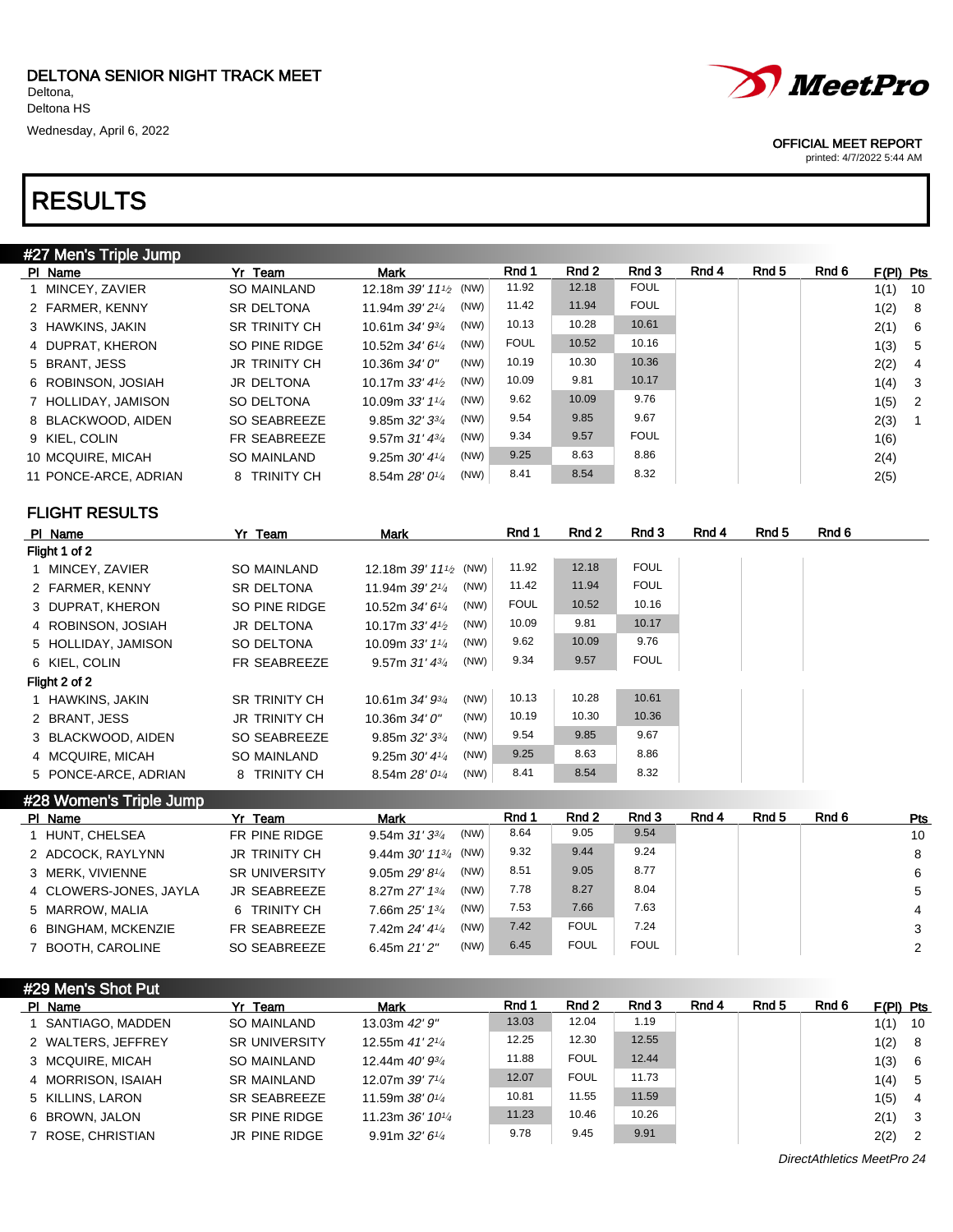| #29 Men's Shot Put (cont'd) |                          |                      |                             |             |             |             |       |       |       |             |
|-----------------------------|--------------------------|----------------------|-----------------------------|-------------|-------------|-------------|-------|-------|-------|-------------|
|                             | PI Name                  | Yr Team              | Mark                        | Rnd 1       | Rnd 2       | Rnd 3       | Rnd 4 | Rnd 5 | Rnd 6 | $F(PI)$ Pts |
|                             | 8 REEDY, JACOB           | <b>JR UNIVERSITY</b> | 9.25m $30'$ 4 $\frac{1}{4}$ | <b>FOUL</b> | 9.21        | 9.25        |       |       |       | 2(3)        |
|                             | 9 SARNO, LUCA            | SO SEABREEZE         | 9.16m $30'0^{3}/4$          | 9.16        | <b>FOUL</b> | 8.47        |       |       |       | 2(4)        |
|                             | 10 ROBINSON, KHAMANI     | FR SEABREEZE         | 8.75m $28'8\frac{1}{2}$     | 8.62        | 8.64        | 8.75        |       |       |       | 3(1)        |
|                             | 11 HAYES, HAYDEN         | FR SEABREEZE         | 8.64m $28'4\frac{1}{4}$     | 8.64        | 8.16        | 8.27        |       |       |       | 3(2)        |
|                             | 12 CIANCHETTI, TIMOTHY   | <b>FR UNIVERSITY</b> | 8.43m 27' 8''               | 8.43        | 7.92        | <b>FOUL</b> |       |       |       | 2(5)        |
|                             | 13 RAMIREZ, DAVID        | <b>SR TRINITY CH</b> | 7.72m 25' 4"                | 7.72        | 7.32        | <b>FOUL</b> |       |       |       | 2(6)        |
|                             | 14 STITES, NATHANIEL     | <b>TRINITY CH</b>    | 7.10m $23'3\frac{1}{2}$     | 7.10        | 6.74        | 6.94        |       |       |       | 3(3)        |
|                             | 15 MONSERRATE, CHRISTIAN | 8 TRINITY CH         | 5.86m $19'2^{3}/4$          | 5.86        | <b>FOUL</b> | 5.33        |       |       |       | 3(4)        |
|                             | HAWKINS, JAKIRYN         | <b>SR TRINITY CH</b> | <b>NM</b>                   | <b>FOUL</b> | <b>FOUL</b> | <b>FOUL</b> |       |       |       |             |

### FLIGHT RESULTS

#30 Women's Shot Put

| PI Name                 | Yr Team              | Mark                        | Rnd 1       | Rnd 2       | Rnd 3       | Rnd 4 | Rnd 5 | Rnd 6 |
|-------------------------|----------------------|-----------------------------|-------------|-------------|-------------|-------|-------|-------|
| Flight 1 of 3           |                      |                             |             |             |             |       |       |       |
| 1 SANTIAGO, MADDEN      | SO MAINLAND          | 13.03m 42' 9"               | 13.03       | 12.04       | 1.19        |       |       |       |
| 2 WALTERS, JEFFREY      | <b>SR UNIVERSITY</b> | 12.55m 41' 21/4             | 12.25       | 12.30       | 12.55       |       |       |       |
| 3 MCQUIRE, MICAH        | SO MAINLAND          | 12.44m 40' 93/4             | 11.88       | <b>FOUL</b> | 12.44       |       |       |       |
| 4 MORRISON, ISAIAH      | <b>SR MAINLAND</b>   | 12.07m 39' 71/4             | 12.07       | <b>FOUL</b> | 11.73       |       |       |       |
| 5 KILLINS, LARON        | SR SEABREEZE         | 11.59m 38' 01/4             | 10.81       | 11.55       | 11.59       |       |       |       |
| HAWKINS, JAKIRYN        | <b>SR TRINITY CH</b> | NM                          | <b>FOUL</b> | <b>FOUL</b> | <b>FOUL</b> |       |       |       |
| Flight 2 of 3           |                      |                             |             |             |             |       |       |       |
| 1 BROWN, JALON          | SR PINE RIDGE        | 11.23m 36' 101/4            | 11.23       | 10.46       | 10.26       |       |       |       |
| 2 ROSE, CHRISTIAN       | JR PINE RIDGE        | 9.91m $32'6''$              | 9.78        | 9.45        | 9.91        |       |       |       |
| 3 REEDY, JACOB          | <b>JR UNIVERSITY</b> | 9.25m $30'$ 4 $\frac{1}{4}$ | <b>FOUL</b> | 9.21        | 9.25        |       |       |       |
| 4 SARNO, LUCA           | SO SEABREEZE         | 9.16m $30'0^{3}/4$          | 9.16        | <b>FOUL</b> | 8.47        |       |       |       |
| 5 CIANCHETTI, TIMOTHY   | <b>FR UNIVERSITY</b> | 8.43m 27' 8''               | 8.43        | 7.92        | <b>FOUL</b> |       |       |       |
| 6 RAMIREZ, DAVID        | <b>SR TRINITY CH</b> | 7.72m 25' 4"                | 7.72        | 7.32        | <b>FOUL</b> |       |       |       |
| Flight 3 of 3           |                      |                             |             |             |             |       |       |       |
| 1 ROBINSON, KHAMANI     | FR SEABREEZE         | 8.75m $28'8'$               | 8.62        | 8.64        | 8.75        |       |       |       |
| 2 HAYES, HAYDEN         | FR SEABREEZE         | 8.64m 28' 41/4              | 8.64        | 8.16        | 8.27        |       |       |       |
| 3 STITES, NATHANIEL     | 7 TRINITY CH         | 7.10m $23'3^{1/2}$          | 7.10        | 6.74        | 6.94        |       |       |       |
| 4 MONSERRATE, CHRISTIAN | 8 TRINITY CH         | 5.86m 19' 23/4              | 5.86        | <b>FOUL</b> | 5.33        |       |       |       |

PIName 7 Yr Team Mark Rnd 1 Rnd 2 Rnd 3 Rnd 4 Rnd 5 Rnd 6 F(PI) Pts 1 WALKER, AVARI SR MAINLAND 10.20m 33' 53/4 10.13 10.20 9.41 1(1) 10 2 NORTHEY, MORGAN SO UNIVERSITY 8.94m 29' 4" 8.94 8.71 8.94 1(2) 8 3 MERK, VIVIENNE SR UNIVERSITY 8.83m 28' 113/<sup>4</sup> 8.14 8.34 8.83 1(3) 6 4 ADCOCK, RAYLYNN JR TRINITY CH 8.10m 26' 7" 6.23 6.86 8.10 3(1) 5 5 CAMPBELL, CASSIDY JR MAINLAND 8.05m 26' 5" 8.05 7.54 FOUL 1(4) 4 6 PINEDA, DIANNA SR DELTONA 7.40m 24' 31/2 6.86 7.40 7.35 1(5) 3 7 BOWES, KATHERINE SO UNIVERSITY 7.36m 24' 13/4 6.97 6.81 7.36 1(6) 2 8 LUCIEN, STOSTASHIRA SO DELTONA 7.01m 23' 0" 5.97 7.01 FOUL 3(2) 1 9 ARCE, KIMBERLY JR UNIVERSITY 6.58m 21' 7<sup>1/4</sup> 6.06 6.10 6.58 2(1) 10 STITES, EMMA JR TRINITY CH 6.52m 21' 43/<sup>4</sup> 6.52 FOUL FOUL 1(7) 11 KINLEY, KAELYN 7 TRINITY CH 6.32m 20' 9"  $4.70$   $5.70$   $6.32$   $2(2)$ 12 DURAN, KAYLA JR FIRST BAPTI 6.21m 20' 41/<sup>2</sup> 5.85 6.21 6.07 2(3) 13 KUENNING, MADISON SO SEABREEZE 6.03m 19' 9<sup>1/2</sup> 5.80 6.03 6.03 2(4)

DirectAthletics MeetPro 25



### OFFICIAL MEET REPORT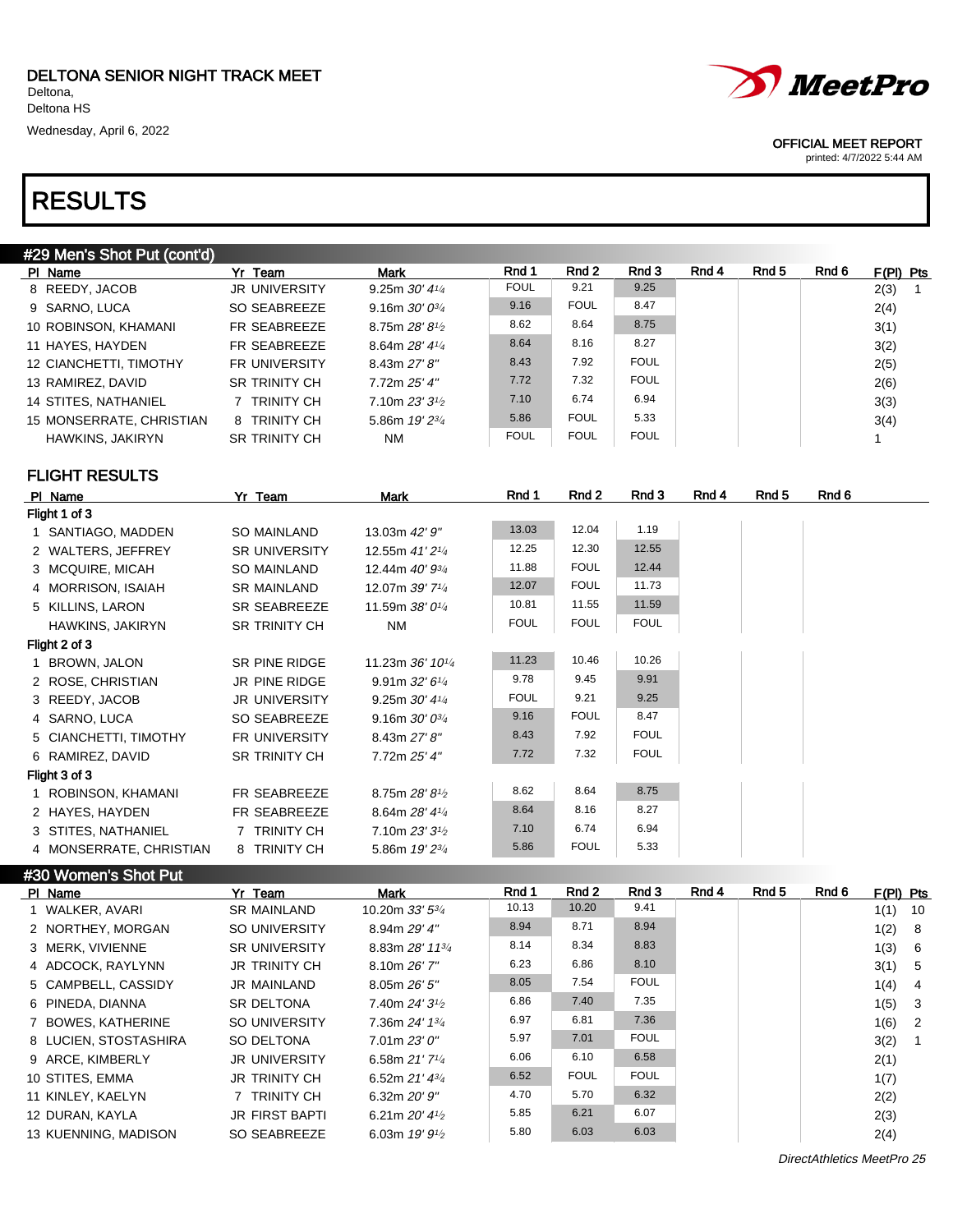$\overline{\phantom{a}}$ 

| #30 Women's Shot Put (cont'd) |                      |                            |       |       |             |       |       |       |             |
|-------------------------------|----------------------|----------------------------|-------|-------|-------------|-------|-------|-------|-------------|
| PI Name                       | Yr Team              | Mark                       | Rnd 1 | Rnd 2 | Rnd 3       | Rnd 4 | Rnd 5 | Rnd 6 | $F(PI)$ Pts |
| 14 DESMOND, KRISTEN           | SO PINE RIDGE        | 5.93m $19'5\frac{1}{2}$    | 4.96  | 5.64  | 5.93        |       |       |       | 2(5)        |
| 15 STAHLMAN, KILEY            | <b>SR UNIVERSITY</b> | 5.92m $19'5\frac{1}{4}$    | 5.92  | 4.81  | 5.30        |       |       |       | 1(8)        |
| 16 LOW. CHARLOTTE             | SO SEABREEZE         | 5.60m $18'4\frac{1}{2}$    | 5.17  | 5.60  | 5.58        |       |       |       | 2(6)        |
| 17 DE JESUS, MARINELLY        | <b>JR TRINITY CH</b> | 5.56m $18'3''$             | 5.19  | 5.05  | 5.56        |       |       |       | 3(3)        |
| 18 RAMIREZ, NATALIA           | 8 TRINITY CH         | 5.22m $17'$ $1\frac{1}{2}$ | 5.17  | 4.93  | 5.22        |       |       |       | 3(4)        |
| 19 SALLAI, VIVIEN             | JR SEABREEZE         | 5.20m $17'0^{3/4}$         | 5.20  | 4.88  | <b>FOUL</b> |       |       |       | 2(7)        |
| 20 STARRETT, ELISE            | 8 FIRST BAPTI        | 5.11m $16'9\frac{1}{4}$    | 5.11  | 4.91  | 4.64        |       |       |       | 3(5)        |
| 21 MALONEY, ARIANA            | <b>JR SEABREEZE</b>  | 4.70m $15'5''$             | 4.45  | 4.68  | 4.70        |       |       |       | 3(6)        |
| 22 OYOLA, FABIANA             | SO UNIVERSITY        | 4.67m $15'4''$             | 4.46  | 4.63  | 4.67        |       |       |       | 3(7)        |

FLIGHT RESULTS

 $J_{\rm m}$  Di

| PI Name               | Yr Team               | Mark                                      | Rnd 1 | Rnd 2       | Rnd 3       | Rnd 4 | Rnd 5 | Rnd 6 |  |
|-----------------------|-----------------------|-------------------------------------------|-------|-------------|-------------|-------|-------|-------|--|
| Flight 1 of 3         |                       |                                           |       |             |             |       |       |       |  |
| 1 WALKER, AVARI       | <b>SR MAINLAND</b>    | 10.20m 33' 53/4                           | 10.13 | 10.20       | 9.41        |       |       |       |  |
| 2 NORTHEY, MORGAN     | SO UNIVERSITY         | 8.94m 29' 4"                              | 8.94  | 8.71        | 8.94        |       |       |       |  |
| 3 MERK, VIVIENNE      | <b>SR UNIVERSITY</b>  | 8.83m 28' 1134                            | 8.14  | 8.34        | 8.83        |       |       |       |  |
| 4 CAMPBELL, CASSIDY   | <b>JR MAINLAND</b>    | 8.05m 26' 5"                              | 8.05  | 7.54        | <b>FOUL</b> |       |       |       |  |
| 5 PINEDA, DIANNA      | SR DELTONA            | 7.40m 24' 3 <sup>1/2</sup>                | 6.86  | 7.40        | 7.35        |       |       |       |  |
| 6 BOWES, KATHERINE    | SO UNIVERSITY         | 7.36m 24' 13/4                            | 6.97  | 6.81        | 7.36        |       |       |       |  |
| 7 STITES, EMMA        | <b>JR TRINITY CH</b>  | 6.52m 21' 43/4                            | 6.52  | <b>FOUL</b> | <b>FOUL</b> |       |       |       |  |
| 8 STAHLMAN, KILEY     | <b>SR UNIVERSITY</b>  | 5.92m 19' 51/4                            | 5.92  | 4.81        | 5.30        |       |       |       |  |
| Flight 2 of 3         |                       |                                           |       |             |             |       |       |       |  |
| 1 ARCE, KIMBERLY      | <b>JR UNIVERSITY</b>  | 6.58m 21' 71/4                            | 6.06  | 6.10        | 6.58        |       |       |       |  |
| 2 KINLEY, KAELYN      | 7 TRINITY CH          | 6.32m 20' 9"                              | 4.70  | 5.70        | 6.32        |       |       |       |  |
| 3 DURAN, KAYLA        | <b>JR FIRST BAPTI</b> | 6.21m $20'$ 4 <sup>1</sup> / <sub>2</sub> | 5.85  | 6.21        | 6.07        |       |       |       |  |
| 4 KUENNING, MADISON   | SO SEABREEZE          | 6.03m 19' 9 <sup>1</sup> / <sub>2</sub>   | 5.80  | 6.03        | 6.03        |       |       |       |  |
| 5 DESMOND, KRISTEN    | SO PINE RIDGE         | 5.93m 19' 5 <sup>1</sup> /2               | 4.96  | 5.64        | 5.93        |       |       |       |  |
| 6 LOW, CHARLOTTE      | SO SEABREEZE          | 5.60m 18' 41/2                            | 5.17  | 5.60        | 5.58        |       |       |       |  |
| 7 SALLAI, VIVIEN      | <b>JR SEABREEZE</b>   | 5.20m 17' 03/4                            | 5.20  | 4.88        | <b>FOUL</b> |       |       |       |  |
| Flight 3 of 3         |                       |                                           |       |             |             |       |       |       |  |
| 1 ADCOCK, RAYLYNN     | <b>JR TRINITY CH</b>  | 8.10m 26' 7"                              | 6.23  | 6.86        | 8.10        |       |       |       |  |
| 2 LUCIEN, STOSTASHIRA | SO DELTONA            | 7.01m 23'0''                              | 5.97  | 7.01        | <b>FOUL</b> |       |       |       |  |
| 3 DE JESUS, MARINELLY | <b>JR TRINITY CH</b>  | 5.56m 18'3"                               | 5.19  | 5.05        | 5.56        |       |       |       |  |
| 4 RAMIREZ, NATALIA    | 8 TRINITY CH          | 5.22m 17' 11/2                            | 5.17  | 4.93        | 5.22        |       |       |       |  |
| 5 STARRETT, ELISE     | 8 FIRST BAPTI         | 5.11m 16' 91/4                            | 5.11  | 4.91        | 4.64        |       |       |       |  |
| 6 MALONEY, ARIANA     | <b>JR SEABREEZE</b>   | 4.70m 15' 5"                              | 4.45  | 4.68        | 4.70        |       |       |       |  |
| 7 OYOLA, FABIANA      | <b>SO UNIVERSITY</b>  | 4.67m 15' 4"                              | 4.46  | 4.63        | 4.67        |       |       |       |  |

| #31 MENS DISCUS I   |                      |                 |       |             |             |       |       |       |             |                            |
|---------------------|----------------------|-----------------|-------|-------------|-------------|-------|-------|-------|-------------|----------------------------|
| PI Name             | Yr Team              | <b>Mark</b>     | Rnd 1 | Rnd 2       | Rnd 3       | Rnd 4 | Rnd 5 | Rnd 6 | $F(PI)$ Pts |                            |
| MORRISON, ISAIAH    | <b>SR MAINLAND</b>   | 37.45m 122' 10" | 37.45 | <b>FOUL</b> | <b>FOUL</b> |       |       |       | 1(1)        | 10                         |
| 2 WALTERS, JEFFREY  | <b>SR UNIVERSITY</b> | 32.68m 107' 3"  | 31.50 | 30.98       | 32.68       |       |       |       | 1(2)        | 8                          |
| 3 MCQUIRE, MICAH    | <b>SO MAINLAND</b>   | 31.38m 102' 11" | 28.52 | <b>FOUL</b> | 31.38       |       |       |       | 1(3)        | 6                          |
| 4 NOELIEN, DEMOND   | SO MAINLAND          | 30.83m 101'2"   | 29.95 | 30.83       | 28.69       |       |       |       | 1(4)        | 5                          |
| 5 ROSE, CHRISTIAN   | JR PINE RIDGE        | 27.52m 90'3"    | 25.30 | 27.52       | 25.52       |       |       |       | 1(5)        | $\overline{4}$             |
| 6 KILLINS, LARON    | SR SEABREEZE         | 27.33m 89'8"    | 27.33 | <b>FOUL</b> | 25.76       |       |       |       | 2(1)        | $\overline{\mathbf{3}}$    |
| 7 ROBINSON, KHAMANI | FR SEABREEZE         | 26.26m 86' 2"   | 26.26 | 24.76       | 24.67       |       |       |       | 3(1)        | $\overline{\phantom{0}}^2$ |

DirectAthletics MeetPro 26



### OFFICIAL MEET REPORT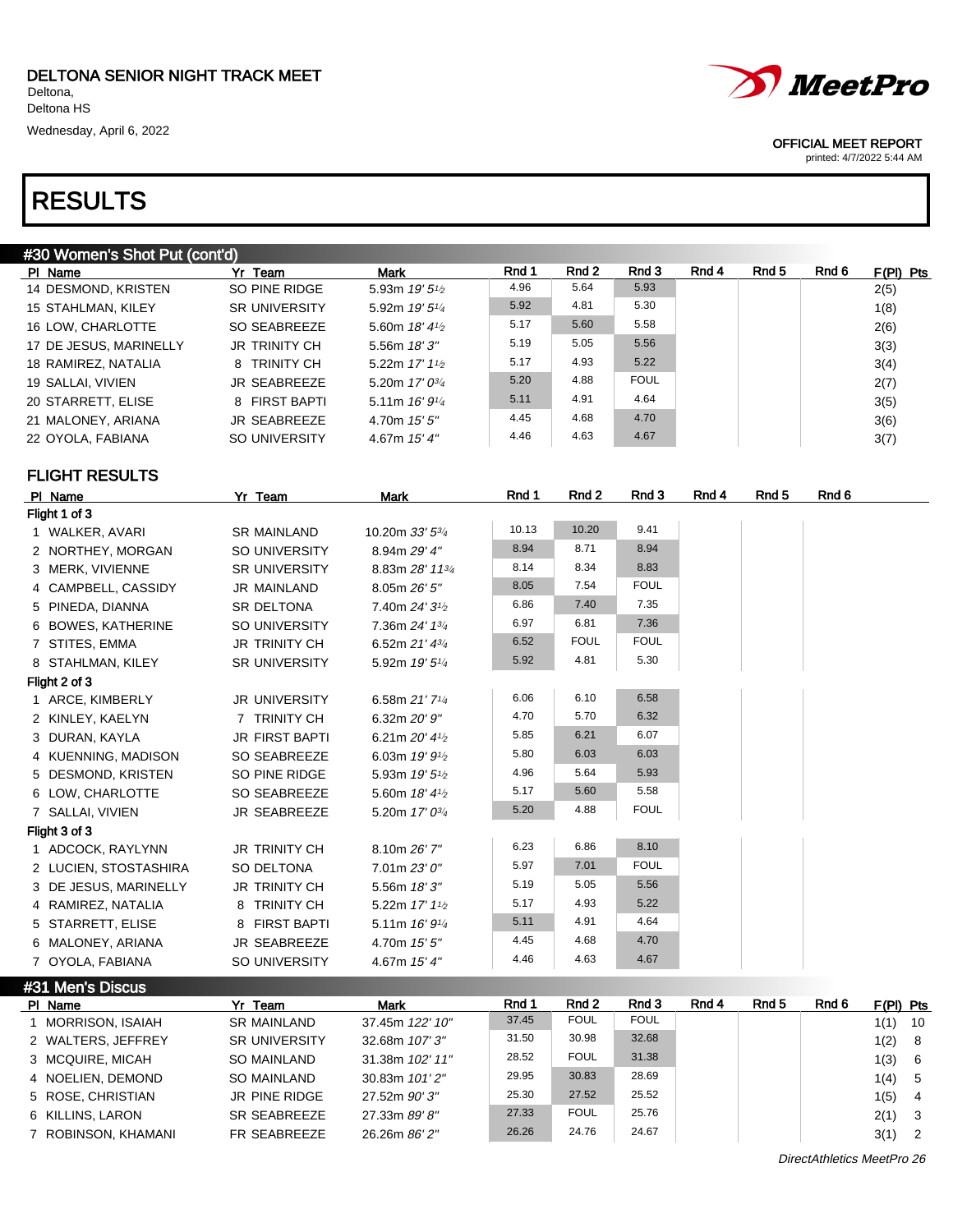| #31 Men's Discus (cont'd) |                       |                 |             |             |             |       |                  |       |                        |
|---------------------------|-----------------------|-----------------|-------------|-------------|-------------|-------|------------------|-------|------------------------|
| PI Name                   | Yr Team               | <b>Mark</b>     | Rnd 1       | Rnd 2       | Rnd 3       | Rnd 4 | Rnd <sub>5</sub> | Rnd 6 | $F(PI)$ Pts            |
| 8 BROWN, JALON            | SR PINE RIDGE         | 24.74m 81' 2"   | 24.74       | <b>FOUL</b> | <b>FOUL</b> |       |                  |       | 2(2)<br>$\overline{1}$ |
| 9 REEDY, JACOB            | JR UNIVERSITY         | 24.22m 79' 5"   | 19.11       | 24.22       | <b>FOUL</b> |       |                  |       | 2(3)                   |
| 10 SARNO, LUCA            | SO SEABREEZE          | 24.21m 79' 5"   | <b>FOUL</b> | 24.21       | 23.61       |       |                  |       | 2(4)                   |
| 11 CIANCHETTI, TIMOTHY    | FR UNIVERSITY         | 23.79m 78' 1"   | 23.79       | <b>FOUL</b> | <b>FOUL</b> |       |                  |       | 2(5)                   |
| 12 HAWKINS, JAKIN         | <b>SR TRINITY CH</b>  | 22.49m 73' 9"   | 19.23       | 17.55       | 22.49       |       |                  |       | 3(2)                   |
| 13 HAYES, HAYDEN          | FR SEABREEZE          | 22.37m 73' 5"   | 20.62       | 22.30       | 22.37       |       |                  |       | 3(3)                   |
| 14 HAWKINS, JAIRUS        | SR ATLANTIC (P        | 22.12m 72' 7"   | 20.12       | 22.12       | 20.44       |       |                  |       | 2(6)                   |
| 15 HAWKINS, JAKIRYN       | SR TRINITY CH         | 20.67m 67' 10"  | 20.67       | <b>FOUL</b> | 19.96       |       |                  |       | 3(4)                   |
| 16 RAMIREZ, DAVID         | <b>SR TRINITY CH</b>  | 19.97m 65' 6"   | 19.97       | 18.90       | 19.40       |       |                  |       | 3(5)                   |
| 17 MONSERRATE, CHRISTIAN  | 8 TRINITY CH          | 18.49m 60'8"    | 18.49       | <b>FOUL</b> | 16.98       |       |                  |       | 3(6)                   |
| 18 STITES, NATHANIEL      | 7 TRINITY CH          | 15.66m 51'4"    | 15.66       | 14.75       | 13.24       |       |                  |       | 2(7)                   |
| <b>FLIGHT RESULTS</b>     |                       |                 |             |             |             |       |                  |       |                        |
| PI Name                   | Yr Team               | Mark            | Rnd 1       | Rnd 2       | Rnd 3       | Rnd 4 | Rnd <sub>5</sub> | Rnd 6 |                        |
| Flight 1 of 3             |                       |                 |             |             |             |       |                  |       |                        |
| 1 MORRISON, ISAIAH        | <b>SR MAINLAND</b>    | 37.45m 122' 10" | 37.45       | <b>FOUL</b> | <b>FOUL</b> |       |                  |       |                        |
| 2 WALTERS, JEFFREY        | SR UNIVERSITY         | 32.68m 107' 3"  | 31.50       | 30.98       | 32.68       |       |                  |       |                        |
| 3 MCQUIRE, MICAH          | <b>SO MAINLAND</b>    | 31.38m 102' 11" | 28.52       | <b>FOUL</b> | 31.38       |       |                  |       |                        |
| 4 NOELIEN, DEMOND         | <b>SO MAINLAND</b>    | 30.83m 101'2"   | 29.95       | 30.83       | 28.69       |       |                  |       |                        |
| 5 ROSE, CHRISTIAN         | JR PINE RIDGE         | 27.52m 90'3"    | 25.30       | 27.52       | 25.52       |       |                  |       |                        |
| Flight 2 of 3             |                       |                 |             |             |             |       |                  |       |                        |
| 1 KILLINS, LARON          | <b>SR SEABREEZE</b>   | 27.33m 89'8"    | 27.33       | <b>FOUL</b> | 25.76       |       |                  |       |                        |
| 2 BROWN, JALON            | SR PINE RIDGE         | 24.74m 81' 2"   | 24.74       | <b>FOUL</b> | <b>FOUL</b> |       |                  |       |                        |
| 3 REEDY, JACOB            | JR UNIVERSITY         | 24.22m 79' 5"   | 19.11       | 24.22       | <b>FOUL</b> |       |                  |       |                        |
| 4 SARNO, LUCA             | SO SEABREEZE          | 24.21m 79' 5"   | <b>FOUL</b> | 24.21       | 23.61       |       |                  |       |                        |
| 5 CIANCHETTI, TIMOTHY     | FR UNIVERSITY         | 23.79m 78' 1"   | 23.79       | <b>FOUL</b> | <b>FOUL</b> |       |                  |       |                        |
| 6 HAWKINS, JAIRUS         | <b>SR ATLANTIC (P</b> | 22.12m 72'7"    | 20.12       | 22.12       | 20.44       |       |                  |       |                        |
| 7 STITES, NATHANIEL       | 7 TRINITY CH          | 15.66m 51' 4"   | 15.66       | 14.75       | 13.24       |       |                  |       |                        |
| Flight 3 of 3             |                       |                 |             |             |             |       |                  |       |                        |
| 1 ROBINSON, KHAMANI       | FR SEABREEZE          | 26.26m 86' 2"   | 26.26       | 24.76       | 24.67       |       |                  |       |                        |
| 2 HAWKINS, JAKIN          | SR TRINITY CH         | 22.49m 73' 9"   | 19.23       | 17.55       | 22.49       |       |                  |       |                        |
| 3 HAYES, HAYDEN           | FR SEABREEZE          | 22.37m 73' 5"   | 20.62       | 22.30       | 22.37       |       |                  |       |                        |
| 4 HAWKINS, JAKIRYN        | SR TRINITY CH         | 20.67m 67' 10"  | 20.67       | <b>FOUL</b> | 19.96       |       |                  |       |                        |
| 5 RAMIREZ, DAVID          | SR TRINITY CH         | 19.97m 65' 6"   | 19.97       | 18.90       | 19.40       |       |                  |       |                        |
| 6 MONSERRATE, CHRISTIAN   | 8 TRINITY CH          | 18.49m 60'8"    | 18.49       | <b>FOUL</b> | 16.98       |       |                  |       |                        |
| #32 Women's Discus        |                       |                 |             |             |             |       |                  |       |                        |

| PI Name             | Yr Team              | <b>Mark</b>     | Rnd 1       | Rnd 2       | Rnd 3 | Rnd 4 | Rnd 5 | Rnd 6 |      |                                                       |
|---------------------|----------------------|-----------------|-------------|-------------|-------|-------|-------|-------|------|-------------------------------------------------------|
| 1 NORTHEY, MORGAN   | SO UNIVERSITY        | 25.95m 85' 2"   | 25.60       | 25.95       | 24.05 |       |       |       | 1(1) | 10                                                    |
| 2 MERK, VIVIENNE    | <b>SR UNIVERSITY</b> | 20.33m $66'8''$ | 20.33       | 16.53       | 18.29 |       |       |       |      |                                                       |
| 3 LOW. CHARLOTTE    | SO SEABREEZE         | 18.98m 62' 3"   | 18.45       | 17.73       | 18.98 |       |       |       | 1(3) | 6                                                     |
| 4 KUENNING, MADISON | SO SEABREEZE         | 17.55m 57' 7"   | 16.63       | 15.19       | 17.55 |       |       |       |      |                                                       |
| 5 KINLEY, KAELYN    | 7 TRINITY CH         | 15.06m 49' 5"   | 13.38       | 15.06       | 14.55 |       |       |       | 1(5) | $\overline{4}$                                        |
| 6 ARCE, KIMBERLY    | <b>JR UNIVERSITY</b> | 15.02m 49'3"    | 13.11       | 15.02       | 13.96 |       |       |       |      |                                                       |
| 7 RAMIREZ, NATALIA  | 8 TRINITY CH         | 14.51m 47' 7"   | <b>FOUL</b> | 13.26       | 14.51 |       |       |       |      |                                                       |
| 8 BOWES, KATHERINE  | SO UNIVERSITY        | 14.46m 47' 5"   | 14.02       | 14.46       | 13.08 |       |       |       | 2(2) | $\blacksquare$ 1                                      |
| 9 OYOLA, FABIANA    | SO UNIVERSITY        | 14.44m 47' 4"   | 13.02       | <b>FOUL</b> | 14.44 |       |       |       | 1(7) |                                                       |
|                     |                      |                 |             |             |       |       |       |       |      | $F(PI)$ Pts<br>1(2) 8<br>1(4) 5<br>1(6) 3<br>$2(1)$ 2 |

DirectAthletics MeetPro 27



OFFICIAL MEET REPORT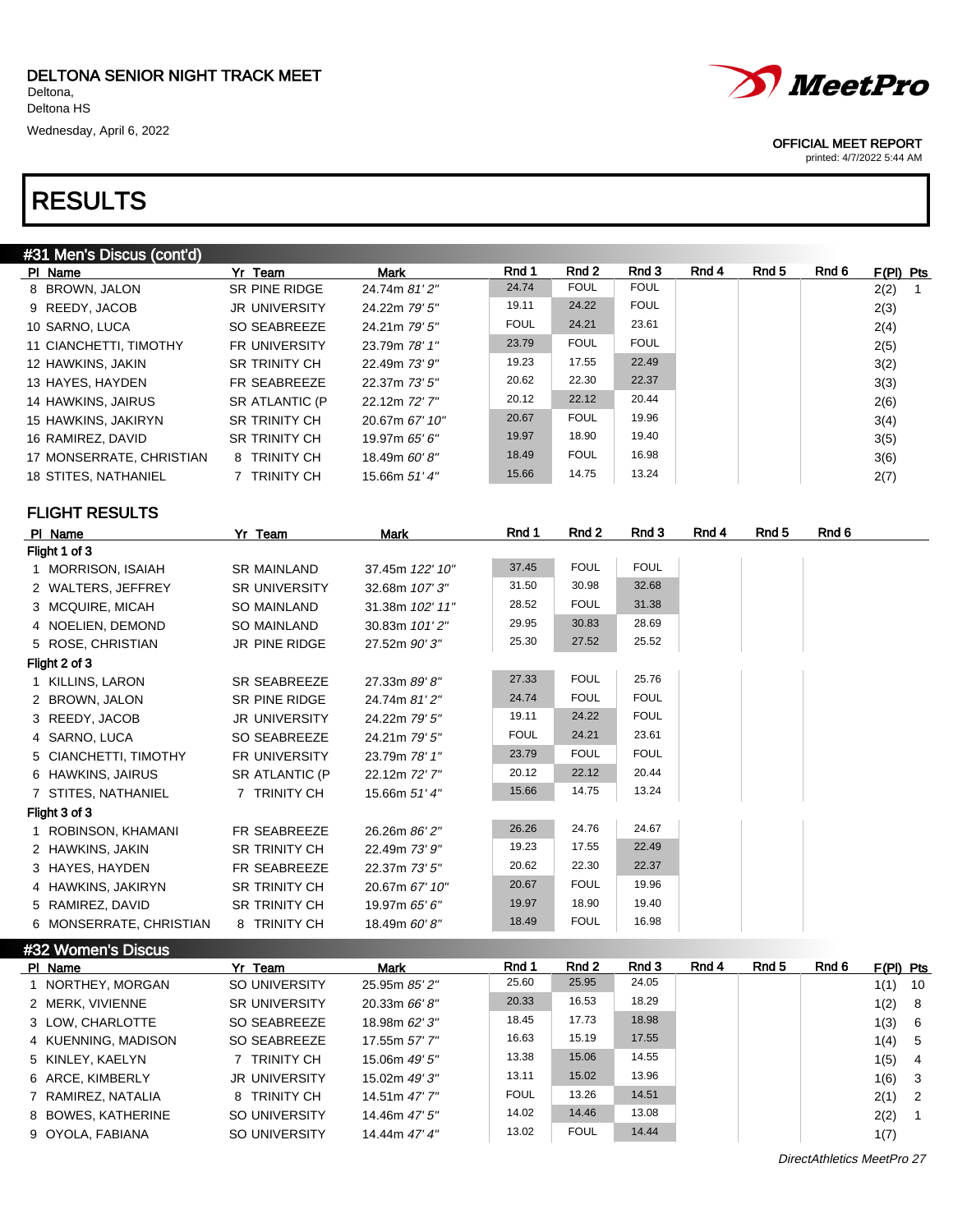| #32 Women's Discus (cont'd) |                      |                 |             |             |             |       |       |       |             |
|-----------------------------|----------------------|-----------------|-------------|-------------|-------------|-------|-------|-------|-------------|
| PI Name                     | Yr Team              | Mark            | Rnd 1       | Rnd 2       | Rnd 3       | Rnd 4 | Rnd 5 | Rnd 6 | $F(PI)$ Pts |
| 10 SUTTON, ANDREA           | FR TRINITY CH        | 13.19m $43'3''$ | 12.22       | 12.35       | 13.19       |       |       |       | 2(3)        |
| 11 SALLAI. VIVIEN           | JR SEABREEZE         | 13.17m 43' 2"   | 12.59       | 12.08       | 13.17       |       |       |       | 2(4)        |
| 12 DESMOND, KRISTEN         | SO PINE RIDGE        | 12.91m 42' 4"   | 12.91       | <b>FOUL</b> | <b>FOUL</b> |       |       |       | 2(5)        |
| 13 DE JESUS, MARINELLY      | <b>JR TRINITY CH</b> | 12.32m $40'5''$ | 11.43       | 12.32       | 10.82       |       |       |       | 2(6)        |
| 14 MALONEY, ARIANA          | <b>JR SEABREEZE</b>  | 11.75m 38' 6"   | 11.13       | 11.75       | 10.98       |       |       |       | 2(7)        |
| ADCOCK, RAYLYNN             | <b>JR TRINITY CH</b> | <b>NM</b>       | <b>FOUL</b> | <b>FOUL</b> | <b>FOUL</b> |       |       |       |             |
|                             |                      |                 |             |             |             |       |       |       |             |

### FLIGHT RESULTS

| PI Name               | Yr Team              | Mark            | Rnd 1       | Rnd 2       | Rnd 3       | Rnd 4 | Rnd 5 | Rnd 6 |
|-----------------------|----------------------|-----------------|-------------|-------------|-------------|-------|-------|-------|
| Flight 1 of 2         |                      |                 |             |             |             |       |       |       |
| 1 NORTHEY, MORGAN     | SO UNIVERSITY        | 25.95m 85' 2"   | 25.60       | 25.95       | 24.05       |       |       |       |
| 2 MERK, VIVIENNE      | <b>SR UNIVERSITY</b> | 20.33m 66' 8"   | 20.33       | 16.53       | 18.29       |       |       |       |
| 3 LOW, CHARLOTTE      | SO SEABREEZE         | 18.98m 62' 3"   | 18.45       | 17.73       | 18.98       |       |       |       |
| 4 KUENNING, MADISON   | SO SEABREEZE         | 17.55m 57' 7"   | 16.63       | 15.19       | 17.55       |       |       |       |
| 5 KINLEY, KAELYN      | 7 TRINITY CH         | 15.06m 49' 5"   | 13.38       | 15.06       | 14.55       |       |       |       |
| 6 ARCE, KIMBERLY      | <b>JR UNIVERSITY</b> | 15.02m 49'3"    | 13.11       | 15.02       | 13.96       |       |       |       |
| 7 OYOLA, FABIANA      | SO UNIVERSITY        | 14.44m 47' 4"   | 13.02       | <b>FOUL</b> | 14.44       |       |       |       |
| Flight 2 of 2         |                      |                 |             |             |             |       |       |       |
| 1 RAMIREZ, NATALIA    | 8 TRINITY CH         | 14.51m 47' 7"   | <b>FOUL</b> | 13.26       | 14.51       |       |       |       |
| 2 BOWES, KATHERINE    | SO UNIVERSITY        | 14.46m 47' 5"   | 14.02       | 14.46       | 13.08       |       |       |       |
| 3 SUTTON, ANDREA      | FR TRINITY CH        | 13.19m $43'3''$ | 12.22       | 12.35       | 13.19       |       |       |       |
| 4 SALLAI, VIVIEN      | <b>JR SEABREEZE</b>  | 13.17m 43' 2"   | 12.59       | 12.08       | 13.17       |       |       |       |
| 5 DESMOND, KRISTEN    | SO PINE RIDGE        | 12.91m 42' 4"   | 12.91       | <b>FOUL</b> | <b>FOUL</b> |       |       |       |
| 6 DE JESUS, MARINELLY | <b>JR TRINITY CH</b> | 12.32m 40' 5"   | 11.43       | 12.32       | 10.82       |       |       |       |
| 7 MALONEY, ARIANA     | <b>JR SEABREEZE</b>  | 11.75m 38' 6"   | 11.13       | 11.75       | 10.98       |       |       |       |
| ADCOCK, RAYLYNN       | <b>JR TRINITY CH</b> | <b>NM</b>       | <b>FOUL</b> | <b>FOUL</b> | <b>FOUL</b> |       |       |       |

| #33 Men's Javelin     |                      |                 |             |             |             |       |       |       |           |                |
|-----------------------|----------------------|-----------------|-------------|-------------|-------------|-------|-------|-------|-----------|----------------|
| PI Name               | Yr Team              | Mark            | Rnd 1       | Rnd 2       | Rnd 3       | Rnd 4 | Rnd 5 | Rnd 6 | F(PI) Pts |                |
| MITZO, CHANDLER       | SO DELTONA           | 41.90m 137' 6"  | <b>FOUL</b> | <b>FOUL</b> | 41.90       |       |       |       | 1(1)      | 10             |
| 2 MCQUIRE, MICAH      | SO MAINLAND          | 39.49m 129' 7"  | <b>FOUL</b> | 39.49       | <b>FOUL</b> |       |       |       | 1(2)      | -8             |
| 3 WOULARD, DAVEN      | <b>SR TRINITY CH</b> | 38.57m 126' 6"  | 34.55       | 38.57       | 36.85       |       |       |       | 1(3)      | -6             |
| 4 STRICKLAND, LUCAS   | JR ATLANTIC (P       | 36.05m 118'3"   | 33.40       | 36.05       | 32.24       |       |       |       | 1(4)      | -5             |
| 5 WATKINS, NOAH       | <b>SR DELTONA</b>    | 35.00m 114' 10" | 33.96       | 33.90       | 35.00       |       |       |       | 1(5)      | 4              |
| 6 YASSES, KYLE        | SO DELTONA           | 32.33m 106' 1"  | 32.33       | <b>FOUL</b> | 30.02       |       |       |       | 2(1)      | -3             |
| 7 BARTON, KAGE        | SR SEABREEZE         | 32.29m 105' 11" | <b>FOUL</b> | <b>FOUL</b> | 32.29       |       |       |       | 1(6)      | $\overline{2}$ |
| 8 KERNS, KEVIN        | <b>SR DELTONA</b>    | 31.21m 102' 5"  | 31.21       | <b>FOUL</b> | <b>FOUL</b> |       |       |       | 1(7)      | -1             |
| 9 BRANT, JESS         | <b>JR TRINITY CH</b> | 28.60m 93' 10"  | 26.88       | 25.06       | 28.60       |       |       |       | 2(2)      |                |
| 10 WILLIAMS, MARQUEL  | <b>SR MAINLAND</b>   | 23.51m 77' 1"   | 23.20       | 23.51       | 20.20       |       |       |       | 2(3)      |                |
| 11 TEJEDA, JOSIAH     | JR DELTONA           | 20.89m 68' 6"   | 20.89       | 20.41       | 20.62       |       |       |       | 2(4)      |                |
| 12 PAGE, LAWRENCE     | <b>SR SEABREEZE</b>  | 19.66m 64' 6"   | 17.68       | 19.66       | 17.32       |       |       |       | 3(1)      |                |
| 13 KERNS, KYLE        | FR DELTONA           | 18.48m 60' 7"   | 18.48       | 16.40       | <b>FOUL</b> |       |       |       | 3(2)      |                |
| <b>FLIGHT RESULTS</b> |                      |                 |             |             |             |       |       |       |           |                |
| PI Name               | Yr Team              | Mark            | Rnd 1       | Rnd 2       | Rnd 3       | Rnd 4 | Rnd 5 | Rnd 6 |           |                |
| Flight 1 of 3         |                      |                 |             |             |             |       |       |       |           |                |
| 1 MITZO, CHANDLER     | SO DELTONA           | 41.90m 137' 6"  | <b>FOUL</b> | <b>FOUL</b> | 41.90       |       |       |       |           |                |

OFFICIAL MEET REPORT

*MeetPro*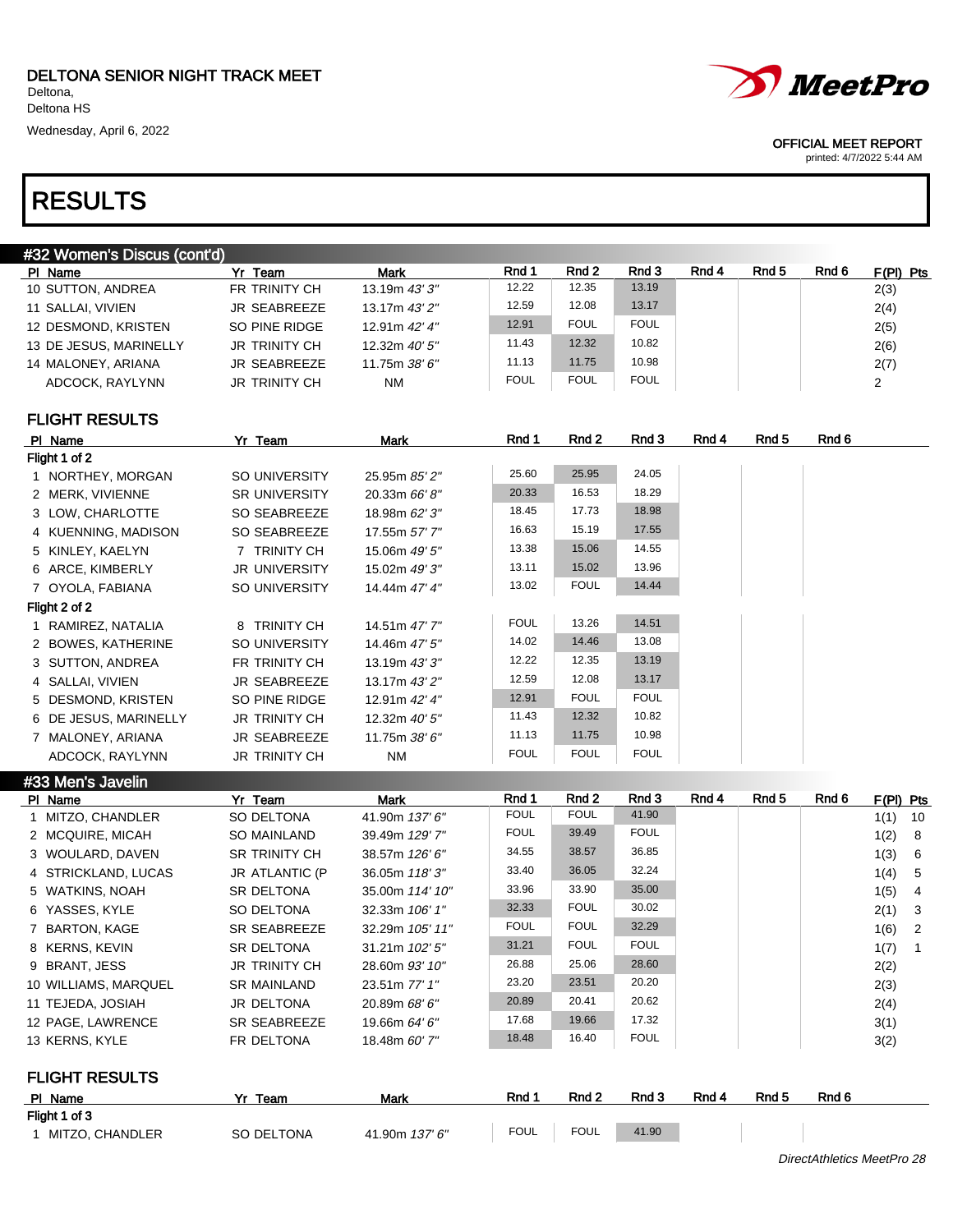



printed: 4/7/2022 5:44 AM

| #33 Men's Javelin (cont'd) |                      |                 |             |             |             |       |       |       |
|----------------------------|----------------------|-----------------|-------------|-------------|-------------|-------|-------|-------|
| PI Name                    | Yr Team              | Mark            | Rnd 1       | Rnd 2       | Rnd 3       | Rnd 4 | Rnd 5 | Rnd 6 |
| 2 MCQUIRE, MICAH           | SO MAINLAND          | 39.49m 129' 7"  | <b>FOUL</b> | 39.49       | <b>FOUL</b> |       |       |       |
| 3 WOULARD, DAVEN           | <b>SR TRINITY CH</b> | 38.57m 126' 6"  | 34.55       | 38.57       | 36.85       |       |       |       |
| 4 STRICKLAND, LUCAS        | JR ATLANTIC (P       | 36.05m 118'3"   | 33.40       | 36.05       | 32.24       |       |       |       |
| 5 WATKINS, NOAH            | <b>SR DELTONA</b>    | 35.00m 114' 10" | 33.96       | 33.90       | 35.00       |       |       |       |
| 6 BARTON, KAGE             | <b>SR SEABREEZE</b>  | 32.29m 105' 11" | <b>FOUL</b> | <b>FOUL</b> | 32.29       |       |       |       |
| 7 KERNS, KEVIN             | <b>SR DELTONA</b>    | 31.21m 102' 5"  | 31.21       | <b>FOUL</b> | <b>FOUL</b> |       |       |       |
| Flight 2 of 3              |                      |                 |             |             |             |       |       |       |
| 1 YASSES, KYLE             | SO DELTONA           | 32.33m 106' 1"  | 32.33       | <b>FOUL</b> | 30.02       |       |       |       |
| 2 BRANT, JESS              | <b>JR TRINITY CH</b> | 28.60m 93' 10"  | 26.88       | 25.06       | 28.60       |       |       |       |
| 3 WILLIAMS, MARQUEL        | <b>SR MAINLAND</b>   | 23.51m 77' 1"   | 23.20       | 23.51       | 20.20       |       |       |       |
| 4 TEJEDA, JOSIAH           | <b>JR DELTONA</b>    | 20.89m 68' 6"   | 20.89       | 20.41       | 20.62       |       |       |       |
| Flight 3 of 3              |                      |                 |             |             |             |       |       |       |
| 1 PAGE, LAWRENCE           | <b>SR SEABREEZE</b>  | 19.66m 64' 6"   | 17.68       | 19.66       | 17.32       |       |       |       |
| 2 KERNS, KYLE              | FR DELTONA           | 18.48m 60' 7"   | 18.48       | 16.40       | <b>FOUL</b> |       |       |       |
| #34 Women's Javelin        |                      |                 |             |             |             |       |       |       |

| PI Name               | Yr Team              | Mark            | Rnd 1 | Rnd 2       | Rnd 3 | Rnd 4 | Rnd 5 | Rnd 6 | $F(PI)$ Pts |    |
|-----------------------|----------------------|-----------------|-------|-------------|-------|-------|-------|-------|-------------|----|
| 1 PINEDA, DIANNA      | SR DELTONA           | 22.61m 74' 2"   | 22.61 | 19.30       | 20.81 |       |       |       | 1(1)        | 10 |
| 2 STITES, EMMA        | <b>JR TRINITY CH</b> | 22.41m 73' 6"   | 19.75 | 22.41       | 19.25 |       |       |       | 1(2) 8      |    |
| 3 BAILEY, AUNESTY     | SO MAINLAND          | 18.34m 60' 2"   | 10.02 | 14.72       | 18.34 |       |       |       | 1(3) 6      |    |
| 4 LUCIEN, STOSTASHIRA | SO DELTONA           | 16.85m 55' 3"   | 15.41 | 16.01       | 16.85 |       |       |       | 1(4) 5      |    |
| 5 COOPER, SYDNEY      | <b>SR MAINLAND</b>   | 15.23m $50'0''$ | 15.23 | 15.15       | 13.72 |       |       |       | $2(1)$ 4    |    |
| 6 KUENNING, MADISON   | SO SEABREEZE         | 14.46m 47' 5"   | 14.46 | 11.30       | 13.21 |       |       |       | $2(2)$ 3    |    |
| 7 HARRIS, TANAE       | FR DELTONA           | 12.47m 40' 11"  | 12.47 | 11.77       | 11.98 |       |       |       | $2(3)$ 2    |    |
| 8 LOW. CHARLOTTE      | SO SEABREEZE         | 11.58m 38' 0"   | 10.63 | 11.00       | 11.58 |       |       |       | 2(4)        |    |
| 9 SALLAI, VIVIEN      | <b>JR SEABREEZE</b>  | 11.21m $36'9''$ | 10.65 | <b>FOUL</b> | 11.21 |       |       |       | 2(5)        |    |
| 10 OSWALD, ALENA      | FR DELTONA           | 10.17m $33'4''$ | 9.89  | 10.17       | 8.44  |       |       |       | 2(6)        |    |

FLIGHT RESULTS

| PI Name               | Yr Team              | <b>Mark</b>     | Rnd 1 | Rnd 2       | Rnd 3 | Rnd 4 | Rnd 5 | Rnd 6 |
|-----------------------|----------------------|-----------------|-------|-------------|-------|-------|-------|-------|
| Flight 1 of 2         |                      |                 |       |             |       |       |       |       |
| 1 PINEDA, DIANNA      | <b>SR DELTONA</b>    | 22.61m 74' 2"   | 22.61 | 19.30       | 20.81 |       |       |       |
| 2 STITES, EMMA        | <b>JR TRINITY CH</b> | 22.41m 73' 6"   | 19.75 | 22.41       | 19.25 |       |       |       |
| 3 BAILEY, AUNESTY     | SO MAINLAND          | 18.34m 60' 2"   | 10.02 | 14.72       | 18.34 |       |       |       |
| 4 LUCIEN, STOSTASHIRA | SO DELTONA           | 16.85m 55' 3"   | 15.41 | 16.01       | 16.85 |       |       |       |
| Flight 2 of 2         |                      |                 |       |             |       |       |       |       |
| 1 COOPER, SYDNEY      | <b>SR MAINLAND</b>   | 15.23m 50' 0"   | 15.23 | 15.15       | 13.72 |       |       |       |
| 2 KUENNING, MADISON   | SO SEABREEZE         | 14.46m 47' 5"   | 14.46 | 11.30       | 13.21 |       |       |       |
| 3 HARRIS, TANAE       | FR DELTONA           | 12.47m 40' 11"  | 12.47 | 11.77       | 11.98 |       |       |       |
| 4 LOW. CHARLOTTE      | SO SEABREEZE         | 11.58m 38' 0"   | 10.63 | 11.00       | 11.58 |       |       |       |
| 5 SALLAI, VIVIEN      | JR SEABREEZE         | 11.21m $36'9''$ | 10.65 | <b>FOUL</b> | 11.21 |       |       |       |
| 6 OSWALD, ALENA       | FR DELTONA           | 10.17m $33'4''$ | 9.89  | 10.17       | 8.44  |       |       |       |
| <b>Men's Scores</b>   |                      |                 |       |             |       |       |       |       |

| PI            | Team       | Code        | Score |
|---------------|------------|-------------|-------|
|               | Mainland   | MAIN        | 191.5 |
| $\mathcal{P}$ | Seabreeze  | <b>SEAB</b> | 98    |
| 3             | Pine Ridge | <b>PRDG</b> | 97.5  |